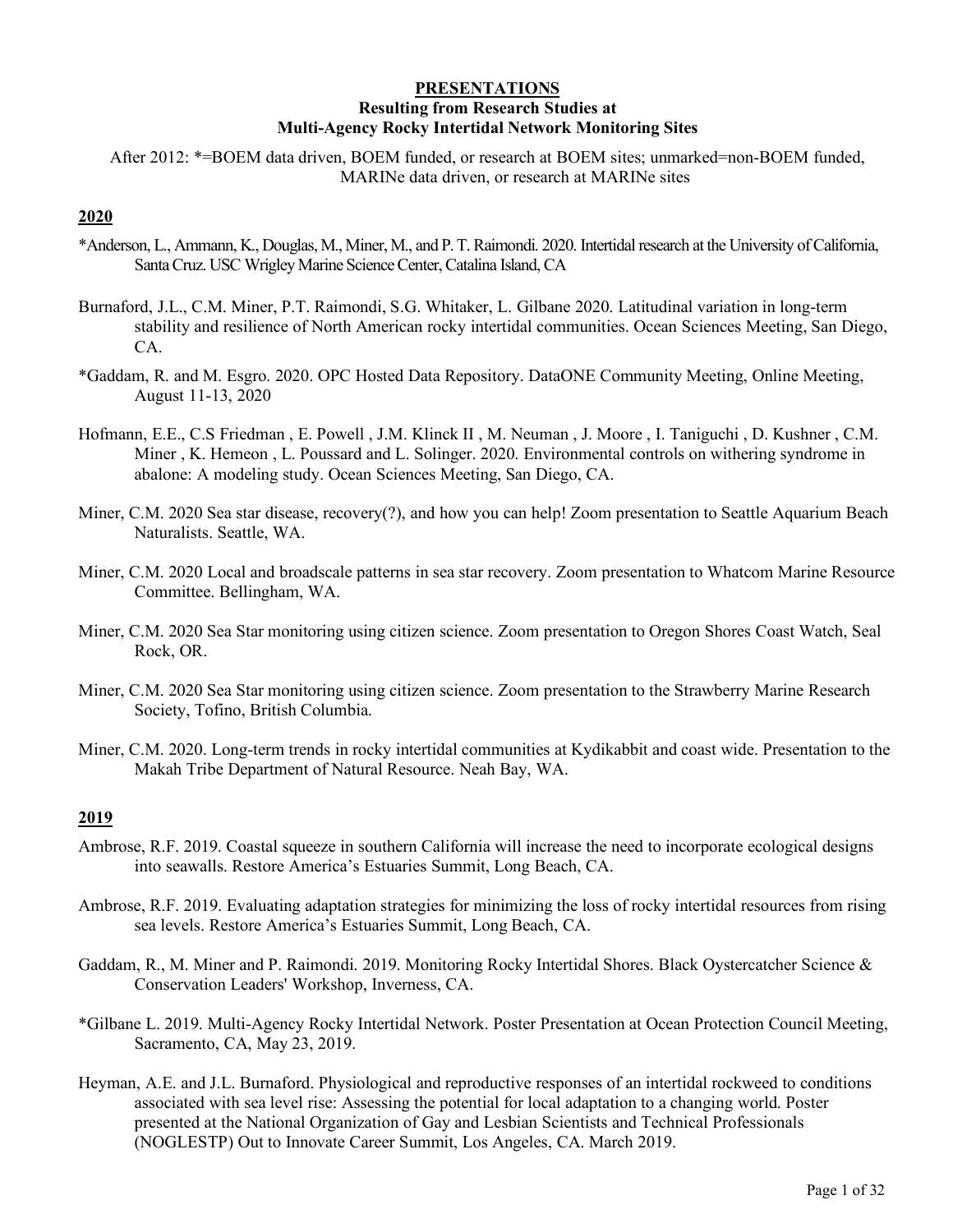- Heyman, A.E. and J.L. Burnaford. Physiological and reproductive responses of an intertidal rockweed to conditions associated with sea level rise: Assessing the potential for local adaptation to a changing world. Poster presented at NSM Inter- Club Council (ICC) Science Symposium, CSUF, Fullerton, CA. March, 2019.
- Heyman, A.E. and J.L. Burnaford. Physiological and reproductive responses of an intertidal rockweed to conditions associated with sea level rise: Assessing the potential for local adaptation to a changing world. Poster presented at CSUF Student Creative Activities and Research Day, Fullerton, CA. March 2019.
- Jeffus, M. and J.R. Smith. Anthropogenic disturbance of rocky intertidal communities from visitors turning over intertidal rocks. Southern California Academy of Sciences meeting, Northridge, CA. May 2019.
- *McHaskell, D.A.* and **J.R. Smith**. Black Hare Magic: Feeding rates of a large sea hare *Aplysia vaccaria* on brown algae and exploration of seaweed attributes as potential drivers. Western Society of Naturalists meeting, November 2019, Ensenada, MX.
- *McHaskell, D.A.* and **J.R. Smith**. The effects of phlorotannin concentrations of brown seaweeds (Phaeophyceae) on the feeding rates of the black sea hare *Aplysia vaccaria*. Southern California Unified Malacologists Conference. Pomona, CA. January 2019.
- Raimondi, P.T. MPA's in Rocky Intertidal Habitats. Ocean Protection Council meeting, Sacramento, CA. May 2019.
- \*Smith, J.R. 2019. Rocky intertidal habitats in urbanized southern California: long-term change, impacts of human visitation, and management. Ocean Studies Institute Symposium, San Pedro, CA. April 2019.
- \*Smith, J.R., L. Gilbane, R.F. Ambrose, C.A. Bell, J.L. Burnaford, R. Gaddam, C.M. Miner, A. Parsons-Field, P.T. Raimondi, S.G. Whitaker and MARINe partners. 2019. Long-term coastal monitoring by the Multi-Agency Rocky Intertidal Network (MARINe). November 1, 2019. Western Society of Naturalists Annual Meeting, Ensenda, MX.

- Agler, S., and J.R. Smith. The lengthy recovery of coralline red algal turfs communities in a southern California rocky intertidal ecosystem. Western Society of Naturalists. Tacoma, WA. November 2018.
- Agler, S. and J.R. Smith. Recovery of red algal turfs and associated meiofaunal communities in a southern California rocky intertidal ecosystem. Southern California Academy of Sciences meeting, Pomona, CA. May, 2018.
- Ammann, K.A. "Meet the Scientists Day" at Piedras Blancas Lighthouse in San Simeon, CA on April 29, 2018
- \*Fales, R. and J.R. Smith. 2018. Local extinctions and the current patchy distribution of the rockweed *Pelvetiopsis californica*. Western Society of Naturalist meeting. Tacoma, WA. November 2018.
- *\**Fales, R. and J.R. Smith. Distribution, long-term change, and factors influencing patchiness through the geographic range of the rockweed *Pelvetiopsis californica*. Southern California Academy of Sciences meeting, Pomona, CA. May, 2018.
- \*Miner, C.M. 2018 Continued impacts of Sea Star Wasting Disease and outlook for recovery. Whatcom Marine Resource Committee. Bellingham, WA.
- \*Smith, J.R. 2019. Rocky intertidal habitats in urbanized southern California: long-term change, impacts of human visitation, and management. San Diego State University, San Diego, CA. September 2018.
- Tronske, N. and J.R. Smith. 2018. *Silvetia compressa* restoration: effects of transplant density on fitness and subcanopy recruitment and diversity. Western Society of Naturalist meeting. Tacoma, WA. November 2018.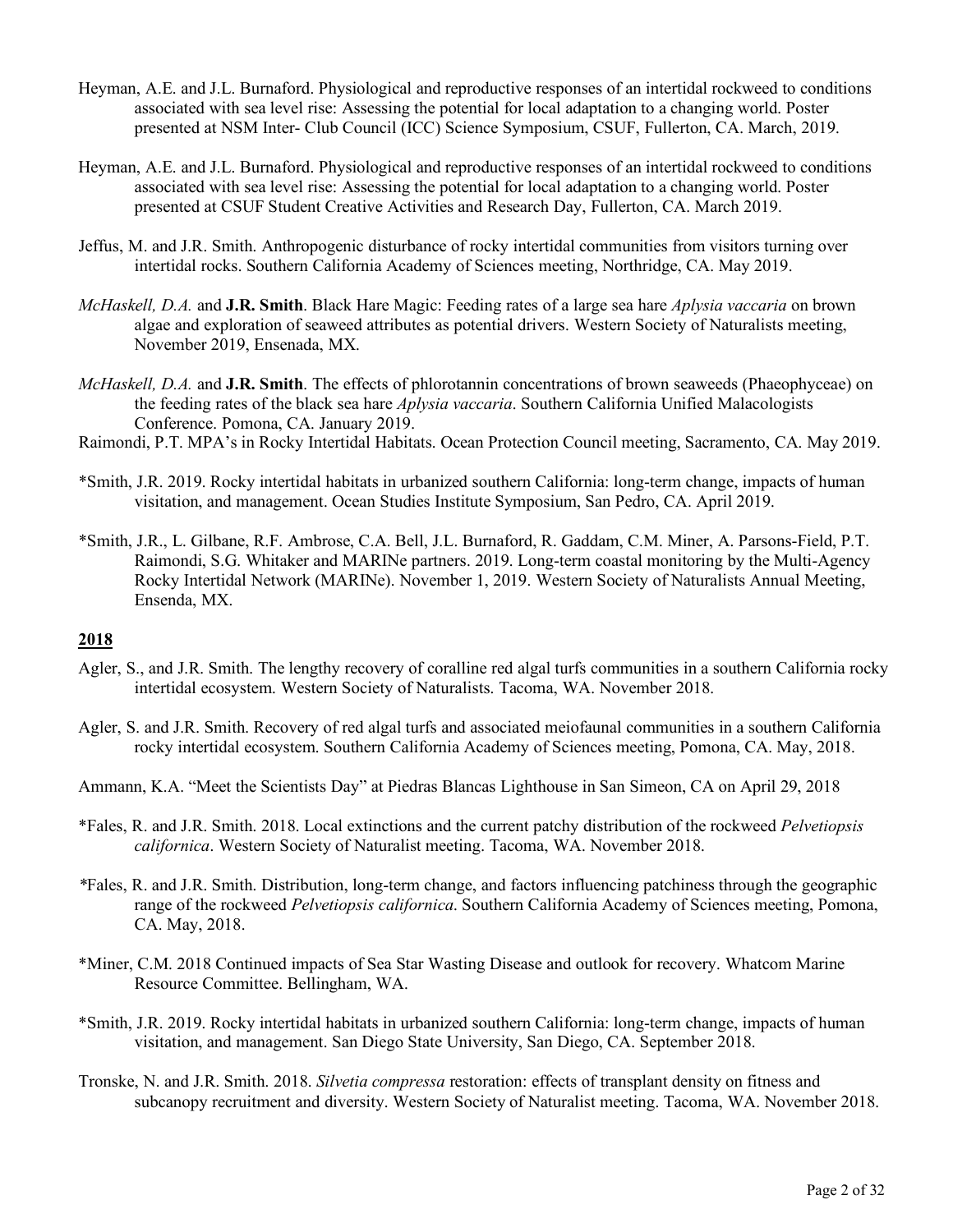Whitaker, S.G. The value of long-term monitoring: Channel Islands National Park Rocky Intertidal Monitoring Program. NOAA Fisheries West Coast Region Protected Resources Division Workshop, San Diego, CA. 2018

# **2017**

- Agler, S. and J.R. Smith. Recovery of coralline red algal turfs and associated meiofaunal communities in a southern California rocky intertidal ecosystem. Western Society of Naturalists. Pasadena, CA. November 2017.
- Agler, S. and J.R. Smith. Recovery of coralline red algal turfs and associated meiofaunal communities in a southern California rocky intertidal ecosystem. Southern California Academy of Science. Los Angeles, CA. April, 2017.
- \*Anderson, L. Ammann, K., Douglas, M., Miner, M., and P. T. Raimondi. 2017. Intertidal research at the University of California, Santa Cruz and Sea Star Wasting Syndrome. Seymour Marine Discovery Center, Santa Cruz, CA
- \*Bell, C. Why long-term rocky intertidal monitoring matters. Natural Bridges State Park Docent Meeting. Santa Cruz, CA. May 2017.
- Douglas, M., P.T. Raimondi, K. Ammann, L. Anderson, C. Bell, R. Gaddam, M. George, N. Fletcher, D. Lohse, M. Miner. Reserves in reverse and back again: a change in access status impacts red abalone populations at Stornetta Ranch. Bay Area Conservation Biology Symposium. Santa Cruz, CA. May 2017.
- Fales, R. and J.R. Smith. *Pelvetiopsis californica* (rockweed): distribution, long-term change, and factors influencing patchiness through its geographic range. Western Society of Naturalists. Pasadena, CA. November 2017.
- Fletcher, N.C., K.L. Melanson, L.M. Anderson, and P.T. Raimondi. An assessment of black abalone populations andhabitat on the California Channel Islands and the potential effects of sea otter re-establishment on recover. Bay Area Conservation Biology Symposium. Santa Cruz, CA. May 2017.
- Graham, S.E., Hong, B., Bredvik, J.J., Mutschler, S., Nell, C.S., Warneke, A., Hoyer, W. Novel species associations found in endangered juvenile black abalone on a California Channel Island, San Nicolas Island. Poster presented at Ecological Society of America, Portland, OR. August 2017.
- \*Miner, C.M., L. Gilbane, P.T. Raimondi. Large-scale impacts of sea star wasting disease and recent recruitment patterns for *Pisaster ochraceus*. Southern California Academy of Science. Los Angeles, CA. April, 2017.
- \*Miner, C.M., L. Gilbane, P.T. Raimondi. Large-scale impacts of sea star wasting disease and recent recruitment patterns for *Pisaster ochraceus*. Association for the Sciences of Limnology and Oceanography. Honolulu, HI. February/March 2017.
- \*Miner, C.M. 2017 Documenting the Impacts of Sea Star Wasting Syndrome through Long Term Surveys and Citizen Science Monitoring. Salish Sea Stewards Volunteer Training. Padilla Bay, WA.
- \*Miner, C.M. 2017 Introduction to tidepool monitoring and how to survey sea stars and contribute to the MARINe citizen science database. Girls in Ocean Science Conference. Dana Point, CA.
- Smith, J.R. Rocky intertidal ecosystems in urbanized southern California: effects and management of human visitation. Southern California Academy of Science. Los Angeles, CA. April, 2017.

# **2016**

\*Ambrose, R.F., P.T. Raimondi and L. Gilbane. 2016. From data to decision-making: A path forward for Southern California rocky intertidal communities. 9th California Islands Symposium, Ventura, CA.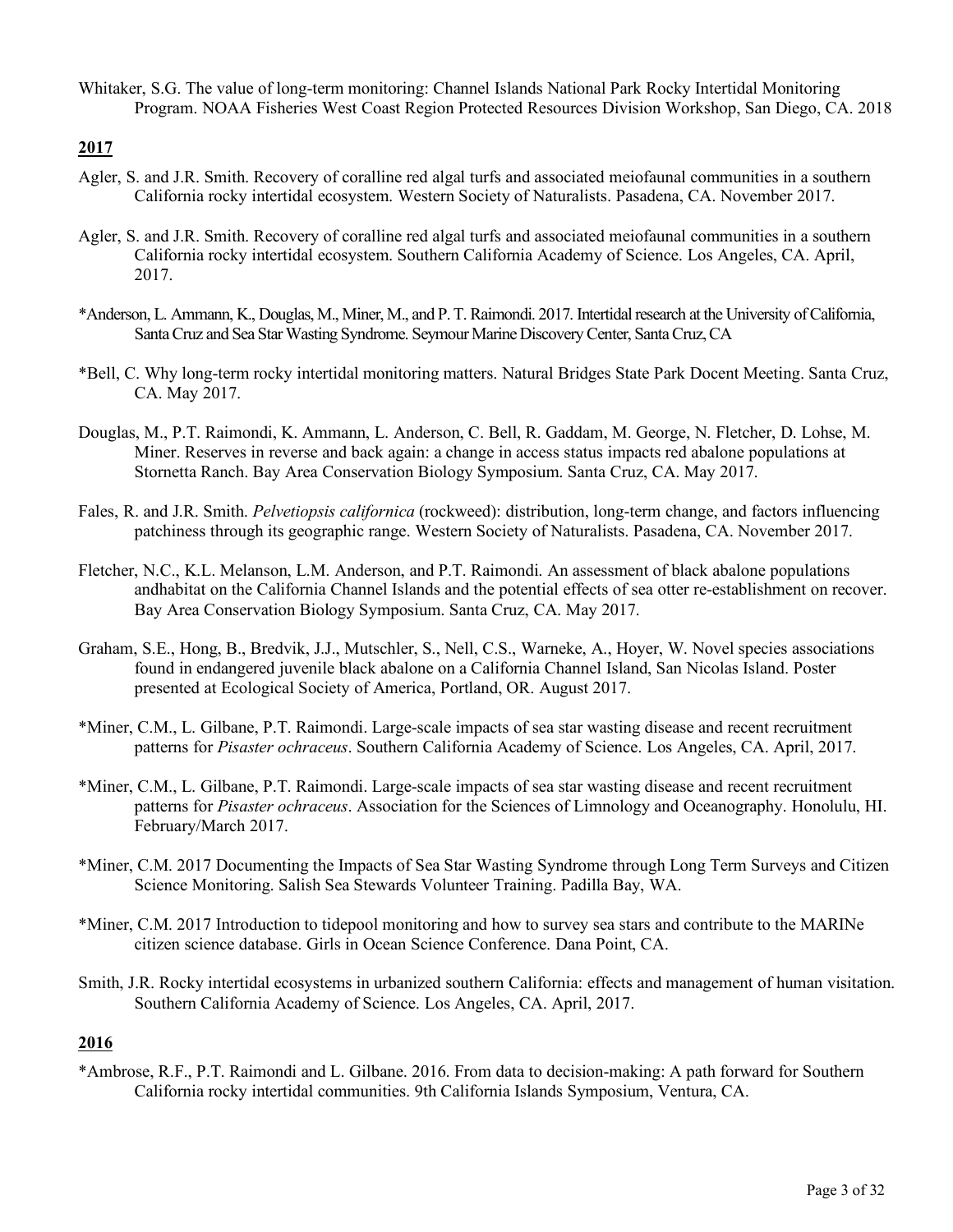- Amman, K., P.T. Raimoni, L. Anderson, C. Bell, M. Douglas, R. Gaddam, M. George, N. Fletcher, and D. Lohse. Reserves in reverse and back again: a change in access status impacts red abalone populations at Stornetta Ranch. Beyond the Golden Gate Research Symposium. Tiburon, CA. December 2016.
- Anderson, L, P.T. Raimoni, J. Neiva, and E. Serrao. Restoring *Fucus distichus* following an oil spill in the San Francisco Bay. Beyond the Golden Gate Research Symposium. Tiburon, CA. December 2016.
- \*Bell, C.A., P.T. Raimondi, R.F. Ambrose, K.A. Amman, L.A. Anderson, J.L. Burnaford, M.A.Douglas, N.C. Fletcher, R. Gaddam, M.K. George, L.A. Gilbane, S.F. Lee, J.R. Smith, S.G. Whitaker, and MARINe. Patterns from decades of rocky intertidal monitoring. Western Society of Naturalists Conference, Monterey, CA. November 2016.
- Blanchette, C.A. 2016. Spatial and Temporal Spread of SSWD and Rapid Population Declines across Southern California. Sea Star Wasting Summit, Seattle, WA. January, 2016.
- Briggs, L.M. and J.R. Smith. 2016. The effects of ocean warming and acidification on seaweed growth and urchin grazing. Southern California Academy of Sciences. University of Southern California. May, 2016.
- Bredvik, J.J. and S.E. Graham. 2016. San Clemente Island Marine Resource Management Program. 9th California Islands Symposium, Ventura, CA. October 2016.
- Graham, S.E., B.C Hong, and J.J. Bredvik, B.C Hong. 2016 Changes in *Caulacanthus ustulatus and Endocladia muricata* at San Clemente Island during a warm water event. 9th California Islands Symposium, Ventura, CA.
- Jhaveri, P.K. and J.R. Smith. Evaluation of a mobile touch tank outreach and tidepool interpretive programs to offset visitor impacts on rock intertidal zones. Western Society of Naturalists Conference, Monterey, CA. November 2016.
- Litt, J.N. and B. N. Tissot. 2016. The higher they are, the harder they fall: is *Pisaster* more susceptible to wasting disease in the high intertidal zone?. Western Society of Naturalists, Monterey, CA. Nov. 2016.
- \*Miner, C.M. and P.T. Raimondi. 2016. Broad-scale declines of *Pisaster ochraceus* due to sea star wasting syndrome, outlook for recovery, and community-wide impacts. Sea Star Wasting Summit, Seattle, WA. January, 2016
- \*Miner, C.M. and MARINe. Large-scale impacts of sea star wasting disease on *Pisaster ochraceus*, recent recruitment, and implications for recovery. Western Society of Naturalists Conference, Monterey, CA. November 2016.
- Miner, C.M., E. Hines 2016 Sea Star Wasting Syndrome: How Citizen Science Helps Identify Climate Change Impacts in the Salish Sea. Cherry Point Aquatic Reserve Forum. Bellingham, WA.
- Monuki, K.S., L.L.M. Pandori, J.R. Smith, and C.J.B. Sorte. Going with the flow: changes in mussel recruitment and population size over time. Western Society of Naturalists Conference, Monterey, CA. November 2016.
- Moritsch, M.M. and P.T. Raimondi. 2016. Are sea stars recovering after sea star wasting syndrome? Assessing *Pisaster* recovery with growth rates and recruitment. Western Society of Naturalists Conference, Monterey, CA. November 2016.
- \*Raimondi, P.T., L. Gilbane\*, S. Ostermann, S.G. Whitaker, L. Lee, D.V. Richards, R.F. Ambrose, S. Lee, C.A. Bell, C.M. Miner, R. Gaddam, J.L. Burnaford, J.R. Smith and S.N. Murray. 2016. Multi-Agency Rocky Intertidal Network: Trends and assessment of long-term surveys on both sides of the Santa Barbara Channel. 9th California Islands Symposium, Ventura, CA.
- Robles, C.D., C. Garza, J. Smith, and D. Orr. Climate-driven collapse of mussel beds (*Mytilus californianus*) in the Southern California Bight. 11th Annual Temperate Reef Conference. Pisa, Italy. June 2016.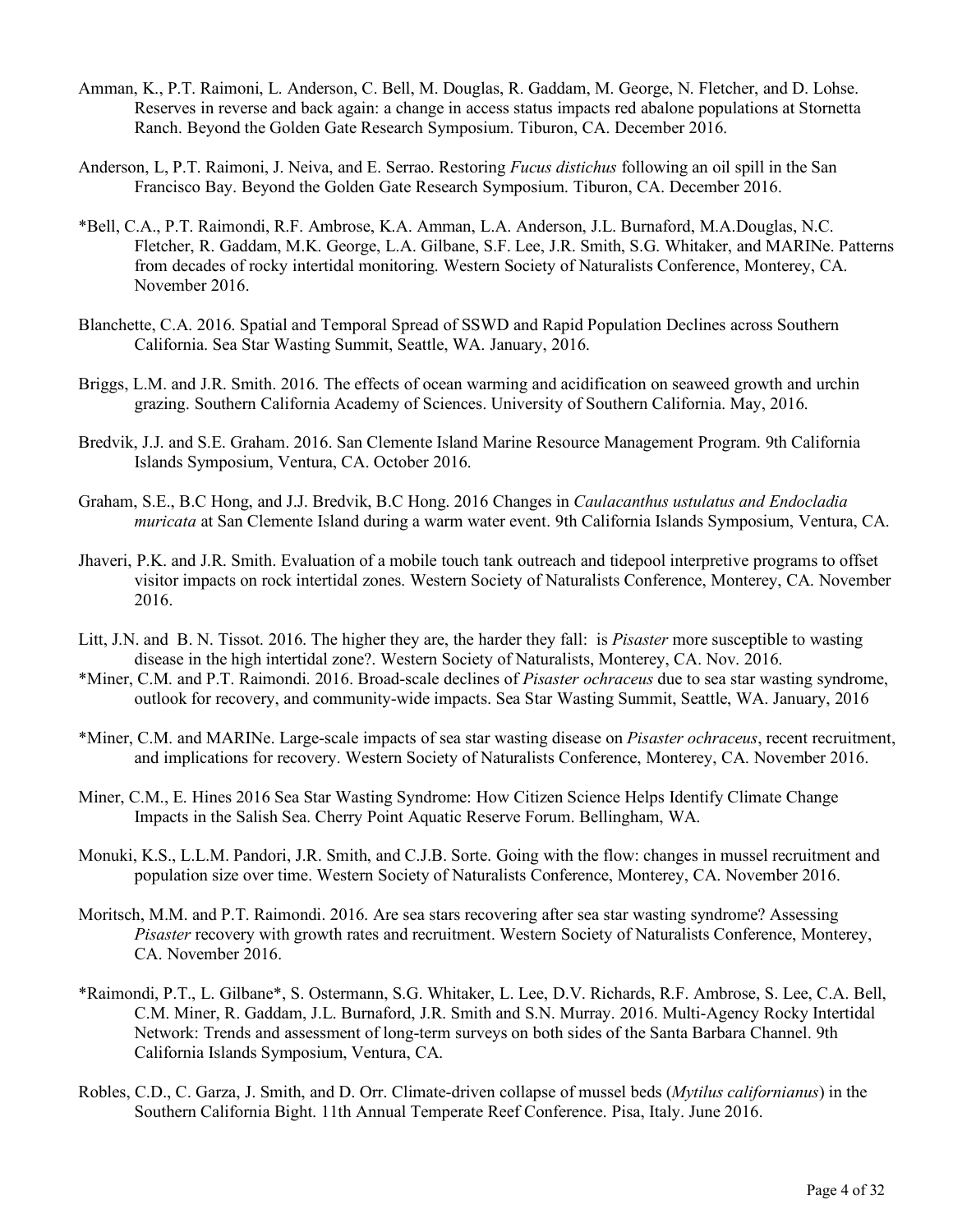- Tissot, B. N., Craig, S., Tyburczy, and P. Raimondi. 2016. Recent data and observations on sea star wasting disease and implications for rocky intertidal systems. Humboldt Bay Symposium, Eureka, CA. Oct. 2016.
- Whitaker, S.G., G.F. Dilly, R.F. Ambrose, T.A. Yap and D.V. Richards. 2016. Widespread declines in abundances of the rockweed *Silvetia compressa* at Channel Islands National Park. 9th California Islands Symposium, Ventura, CA.

- \*Ammann, K., L. Anderson, C.M. Miner, M. Moritsch, C. Bell, and P. Raimondi. 2015. Intertidal research at UCSC, including sea star wasting syndrome. Seymour Marine Discovery Center docent training class. Santa Cruz, CA.
- \*Ammann, K., M. Miner, and M. George. 2015. Documenting the impacts of sea star wasting syndrome. Presentation to Monterey Bay National Marine Research Activity Panel. CSU Monterey Bay, Seaside, CA.
- Anderson, L.M., Raimondi, P.T., Neiva, J.M., Serrao, E.A. 2015 Poster Presentation. Restoring *Fucus gardneri* following an oil spill in the San Francisco Bay Area. Western Society of Naturalists, Sacramento, CA.
- \*Bell, C.A., K.N. Ammann, M.A. Redfield, C.M. Miner, P.T. Raimondi. 2015. Poster Presentation. Monitoring Sea Star Wasting Syndrome: A Collaborative Effort by Researchers and Citizen Scientists. Western Society of Naturalists, Sacramento, CA.
- Bell, C., M. George, M. Redfield, and P. Raimondi. 2015. Assessment of the pattern of intertidal community composition as a function of distance from the Alder Creek landslide. Monterey Bay National Marine Sanctuary Currents Symposium. Seaside, CA.
- \*Bell, C. 2015. Photoplot Layering Protocol. MARINe Annual Workshop. Moss Landing Marine Lab, CA.
- Blanchette, C. 2015. Results from MPA Monitoring in Southern California. MARINe Annual Workshop. Moss Landing Marine Lab, CA.
- Blanchette, C. 2015. Southern California Seastar Data Patterns. MARINe Annual Workshop. Moss Landing Marine Lab, CA.
- Bohlmann, H, J. Apple, N. Burnett, M. Miner, S. Shull. 2015. Poster Presentation. Getting wasted: Sea star wasting syndrome in Padilla Bay, WA. National Estuarine Research Reserve Training Workshop. Mobile, AL.
- \*Burnaford, J.L. 2015. Invertebrate Voucher Protocol. MARINe Annual Workshop. Moss Landing Marine Lab, CA.
- Claisse, J.T., Blanchette, C., Dugan, J., Caselle, J.E., Williams, J.P., Freiwald, J., Pondella, D.J., Schooler, N., Davis, K., Zahn, L.A., Williams, C.M. 2015. MPA Baseline Data Integration: Biogeographic Patterns of Communities Across Multiple Marine Ecosystems in Southern California. Western Society of Naturalists, Sacramento, CA.
- Dugan, J.E., Hubbard, D.M., Blanchette, C.A. 2015. Birds as Indicators of Ecosystem Condition on Rocky and Sandy Shores. Western Society of Naturalists, Sacramento, CA.
- Fletcher, N.C., Raimondi, P.T., Blanchette, C.A., George, M.K. 2015 Poster Presentation. An Overview of Rocky Intertidal Monitoring For the South Coast MPA Baseline Program. Western Society of Naturalists, Sacramento, CA.
- Freiwald, J., Caselle, J., Meyer, R., Blanchette, C., Hovel, K., Neilson, D., Dugan, J., Altstatt, J., Nielsen, K., Bursek, J. 2015. Challenges and Opportunities for Citizen Science Monitoring Of MPAs In California: Case Studies And Recommendations. Western Society of Naturalists, Sacramento, CA.
- \*Gaddam, R., K. Ammann, C. Bell, N. Fletcher, M. George, M. Miner, M. Redfield, and Rachael Williams. 2015. Citizen science enhances the ability of long-term monitoring to track sea star wasting syndrome. Monterey Bay National Marine Sanctuary Currents Symposium. Seaside, CA.
- \*Gaddam, R. and M. Miner. 2015. Database Updates, Needs and Goals. MARINe Annual Workshop. Moss Landing Marine Lab, CA.
- \*George, M., K. Ammann, C. Bell, N. Fletcher, M. Redfield and Rachael Williams. 2015. Documenting the impacts of sea star wasting syndrome through long-term surveys in the Monterey Bay National Marine Sanctuary. Monterey Bay National Marine Sanctuary Currents Symposium. Seaside, CA.
- \*Gilbane, L.A., Helix, M.E., Bell, C.A., Miner, C.M., Whitaker, S. 2015. Why Long Term Rocky Nintertidal Monitoring Matters. Western Society of Naturalists, Sacramento, CA.
- Graham, S. 2015. Mainland San Diego County Monitoring Findings. 2015. MARINe Annual Workshop. Moss Landing Marine Lab, CA.
- Kroeker, K.J., Sanford, E., Rose, J.M., Blanchette, C.A., Chan, F., Chavez, F., Dilly, G.F., Gaylord, B., Helmuth, B., Hill, T.M., Hofmann, G.E., Laughlin, K.M., McManus, M.A., Menge, B.A., Raimondi, P.T. 2015. Ocean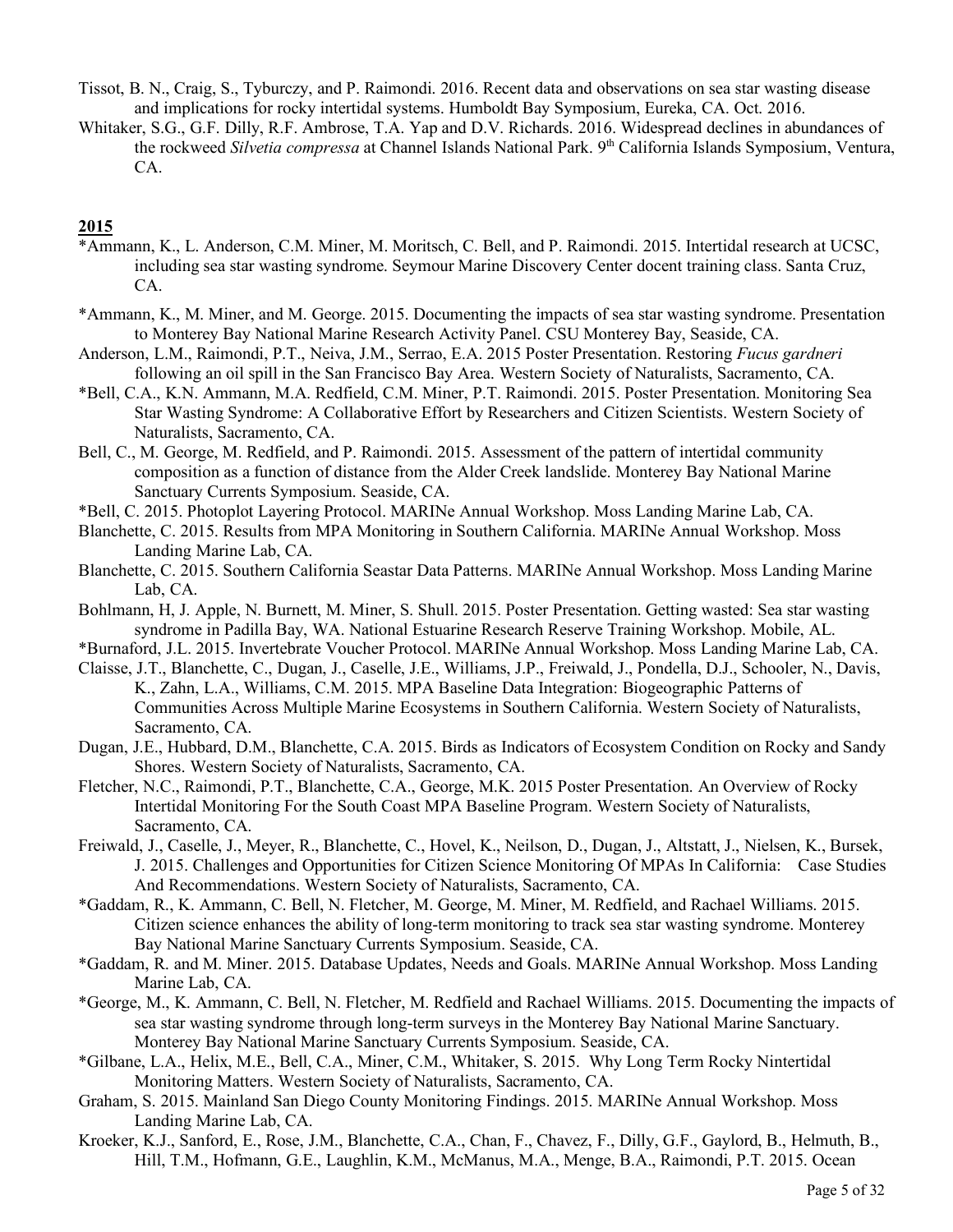Acidification in a Complex Coastal Zone: Effects of Overlapping Environmental Mosaics on Mussel Performance and Interactions. Western Society of Naturalists, Sacramento, CA.

- Litt, J.N., Tissot, B.N., Bourdeau, P.E., Schneider, J.H. and K.M. Korcheck, K.M. 2015. Vertical distribution of sea star wasting disease in northern California. Western Society of Naturalists, Sacramento, CA. Nov. 2015.
- Markis, J., M. Chapman, T. White, P. Raimondi, M. Miner. 2015. Where Have All the Starfish Gone: An Examination of Sea Star Wasting in Alaska. Alaska Marine Science Symposium, Anchorage, AK.
- \*Miner, C.M. 2015 Documenting the Impacts of Sea Star Wasting Syndrome through Long Term Surveys and Citizen Science Monitoring. Cherry Point Aquatic Reserve Forum. Bellingham, WA.
- \*Miner, C.M., P.T. Raimondi. 2015. Using long-term rocky intertidal monitoring data to assess change and inform policy. Coastal and Estuarine Research Federation, Portland, OR.
- \*Miner, C.M. 2015. Documenting the Impacts of Sea Star Wasting Syndrome through Long Term Surveys and Citizen Science Monitoring. Storming the Sound, La Conner, WA.
- \*Miner, C.M. 2015. Documenting the Impacts of Sea Star Wasting Syndrome through Long Term Surveys and Citizen Science Monitoring. Olympic National Park, Port Angeles, WA
- \*Miner, M. 2015. Wasted Stars: A brief overview of what we've learned. MARINe Annual Workshop. Moss Landing Marine Lab, CA.
- \*Moritsch, M. 2015. Sea star wasting syndrome models. MARINe Annual Workshop. Moss Landing Marine Lab, CA.
- Ostermann-Kelm, S., S. Allen, D. Anderson, B. Becker, D. Fong, S. Fradkin, K. Lombardo, M. Miner, S. Whitaker, P. Raimondi. 2015. Unprecedented outbreak of sea star wasting disease in west coast national parks. George Wright Society Conference on Parks, Protected Areas, and Cultural Sites. Oakland, CA.
- \*Ramshaw, A. and J.R. Smith. 2015. Preliminary investigations into the impacts of hot and dry Santa Ana winds on the community structure of rocky intertidal ecosystems. Southern California Conference for Undergraduate Research (SCURR), Claremont, CA.
- \*Redfield, M., N. Fletcher, C.M. Miner, R. Gaddam, and P. Raimondi. 2015. Sea star wasting syndrome: Detecting and tracking the progression. Poster at Point Lobos State Natural Reserve Underwater Parks Day. Carmel, CA.
- \*Smith, J.R. and J.L. Burnaford. 2015. Urchin sampling protocol. 2015. MARINe Annual Workshop. Moss Landing Marine Lab, CA.
- \*Smith, J.R. 2015. Where did all our sea stars go?...and how do we know? Dana Point Public Science Night, Dana Point, CA.
- \*Smith, J.R. 2015. Conservation and management of rocky intertidal communities. Orange County Natural History Lecture Series, Newport Beach, CA.
- Tissot, B. N., Craig, S., Tyburczy, J.A. and P. Raimondi. 2015. Sea Star Wasting Disease in Northern California MPAs. Western Society of Naturalists, Sacramento, CA. Nov. 2015.
- Tyburczy, J.A., Craig, S.F., Tissot, B., Raimondi, P.T., Korchek, K., Litt, J., Lopiccolo, J., and J. Schneider. 2015. Changes in mussel bed metrics and abundance and wasting syndrome prevalence in *Pisaster* in California's North Coast MPA Region. Western Society of Naturalists, Sacramento, CA. Nov. 2015.
- Wasser, A. LiMPETS Program Update. 2015. MARINe Annual Workshop. Moss Landing Marine Lab, CA.
- Williamson, L.L. and J.R. Smith. 2015. Effects of human visitation on shorebird abundance and foraging behavior in rocky intertidal habitats of southern California. Southern California Academy of Sciences Conference, Los Angeles, CA.
- Williamson, L.L. and J.R. Smith. 2015. Effects of human visitation on shorebird abundance and foraging behavior in rocky intertidal habitats of southern California. Pacific Seabird Group Annual Meeting, San Jose, CA.
- Worden, S. 2015. Effects of *Balanus*, limpets, and rock type on *Pelvetiopsis* colonization in central CA. MARINe Annual Workshop. Moss Landing Marine Lab, CA.

- \*Agler, S.T. and J.R. Smith. 2014. Population declines in Orange County, CA of the rocky intertidal Ochre Sea Star *Pisaster ochraceus* from wasting disease. Cal Poly Pomona Science Symposium, Pomona, CA.
- Allen, B. 2014. Ecological Consequences of Thermal Stress to Marine Rocky Intertidal Organisms: Insights from a Model Ecosystem. Loyola Marymount University, Los Angeles, CA.
- Allen, B. 2014. Ecological Consequences of Thermal Stress to Marine Rocky Intertidal Organisms: Insights from a Model Ecosystem. Humboldt State University, Arcata, CA.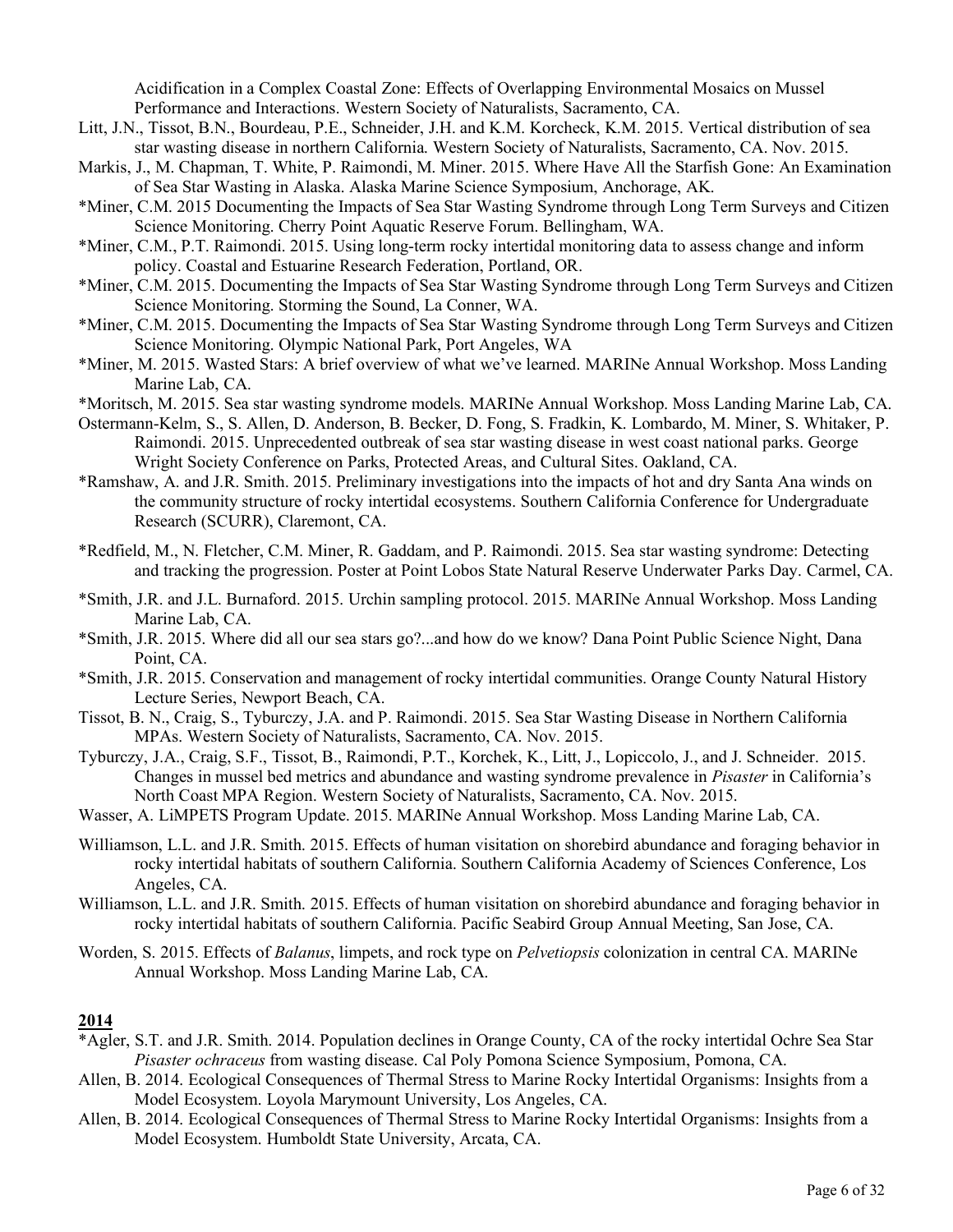- Allen, B.J., P.E. Bourdeau, L.P. Miller, and M.W. Denny. 2014. Predicting ecological consequences of increasing temperature variability: matching data with theory. Annual Meeting of the Western Society of Naturalists, Tacoma, WA.
- Allen, B. 2014. Ecological consequences of thermal stress to rocky intertidal organisms. MARINe Annual Workshop, Newport Beach, CA.
- \*Ambrose, R. 2014. Use of drones for intertidal mapping. MARINe Annual Workshop, Newport Beach, CA.
- \*Ammann, K., M. George, C. Bell, N. Fletcher, and P. Raimondi. 2014. Long-term monitoring program detects sea star wasting syndrome in the Monterey Bay National Marine Sanctuary. Poster at the Monterey Bay National Marine Sanctuary Currents Symposium. Seaside, CA.
- \*Ammann, K., N. Fletcher, M. George, M. Redfield, C. Bell. 2014. Documenting the impacts of sea star wasting syndrome through long-term surveys in the Monterey Bay National Marine Sanctuary. Monterey National Marine Sanctuary Symposium, Monterey, CA.
- \*Anderson, L.A, M.Frenock, R.N. Gaddam, C.M. Miner, P.T. Raimondi, M. Redfield, and R. Williams. 2014. Tracking Sea Star Wasting Syndrome: A Collaborative Effort by Researchers and Citizen Scientists. Monterey Bay National Marine Sanctuary Currents Symposium, Monterey, CA.
- Anderson, L., M. Miner, M. Moritsch, R. Gaddam, and P. T. Raimondi. 2014. Monitoring sea star wasting syndrome in the intertidal zone. Rocky Shores Training for Oregon Parks. Yaquina Head Interpretive Center, Newport, OR
- \*Anderson, L., M. Miner, M. Moritsch, R. Gaddam, and P. T. Raimondi. 2014. The progression of sea star wasting syndrome: an update for the Monterey Bay National Marine Sanctuary Advisory Council, Santa Cruz Police Department, Santa Cruz, CA
- \*Anderson, L., C.M. Miner, M. Moritsch, C. Bell, and P. Raimondi. 2014. Intertidal research at UCSC, including sea star wasting syndrome. Seymour Marine Discovery Center docent training class. Santa Cruz, CA.
- \*Anderson, L., C.M. Miner, M. Moritsch, R. Gaddam, and P. Raimondi. 2014. Intertidal monitoring: tracking the progression of sea star wasting syndrome. California State University Monterey Bay seminar. Monterey, CA.
- \*Anderson, L., C.M. Miner, R. Gaddam, and P. Raimondi. 2014. Sea star wasting syndrome: Detecting and tracking the progression. Poster at Point Lobos State Natural Reserve Underwater Parks Day. Carmel, CA.
- \*Anderson, L., R. Gaddam, and P. Raimondi. 2014. Pacific rocky intertidal monitoring. Poster at Point Lobos State Natural Reserve Underwater Parks Day. Carmel, CA.
- \*Anderson, L., R. Williams, M. Redfield, R. Gaddam, M. Miner, M. Frenock, and P. Raimondi. 2014. Tracking sea star wasting syndrome: a collaborative effort by researchers and citizen scientists. Poster at the Monterey Bay National Marine Sanctuary Currents Symposium. Seaside, CA.
- Anderson, M. 2014. OSPR/Tenera oil spill support agreement. MARINe Annual Workshop, Newport Beach, CA.
- Bell, C., M. George, M. Redfield, and P. Raimondi. 2014. Assessment of the pattern of intertidal community composition as a function of distance from the Alder Creek landslide. Poster at the Monterey Bay National Marine Sanctuary Currents Symposium. Seaside, CA.
- Blanchette, C. 2014. MPA baseline monitoring. MARINe Annual Workshop, Newport Beach, CA.
- Bredvik, J. and S. Graham. 2014. Monitoring on San Nicolas and San Clemente Islands. MARINe Annual Workshop, Newport Beach, CA.
- De Nesnera, K.L. 2014. Identifying key habitat associations for mussel recruits along central California rocky shores. Poster at the Monterey Bay National Marine Sanctuary Currents Symposium. Seaside, CA.
- Eckdahl, K. 2014. Update on black abalone surveys in southern California. MARINe Annual Workshop, Newport Beach, CA.
- Elsberry, L. and J. Burnaford. 2014. *Endocladia* during low tide, regional comparisons. MARINe Annual Workshop, Newport Beach, CA.
- \*Engle, J. 2014. Multi-Agency Rocky Intertidal Network status. MARINe Annual Workshop, Newport Beach, CA.
- \*Fletcher, N. K. Ammann, P. Raimondi, C. Bell, and M. George. 2014. Long-term monitoring program detects sea star wasting syndrome in the Monterey Bay National Marine Sanctuary. Poster at the MARINE Annual Oceans Colloquium, Moss Landing, CA.
- \*Gaddam, R. and K. Ammann. 2014. Pacific Rocky Intertidal Monitoring. Monterey Bay Aquarium World Oceans Day. Monterey, CA.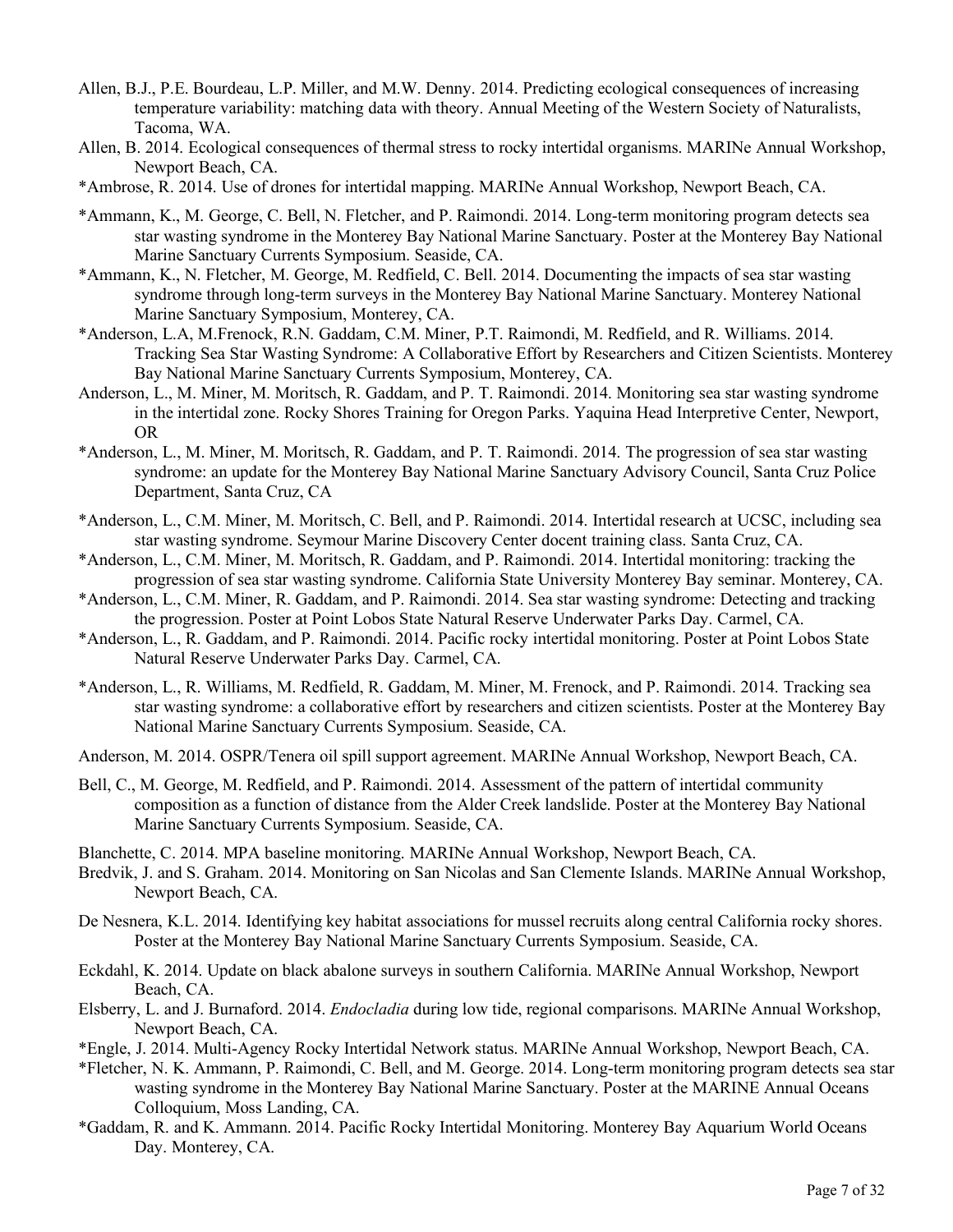\*Gaddam, R. and M. Miner. 2014. MARINe database update. MARINe Annual Workshop, Newport Beach, CA.

- Hewson, I., C. Burge, C. D.Harvell, M. Haulena, L. Lahner, B. Miner, M. Miner, M. Murray, A. Newton, P. Raimondi, and J. Wynne. 2014 Microbial Ecology of Pacific Asteroidea Affected by Wasting Disease. Joint Aquatic Sciences Meeting. Portland, OR
- Hewson, I., M. Eisenlord, L. James, C. Burge, M. Miner, B. Miner, P. Raimondi, M. Haulena, L. Lahner, A. Newton, S. Fradkin, J. Gaydos, and D. Harvell. 2014. Update on an ongoing Pacific Coast-wide sea star epizootic. Association for the Sciences of Limnology and Oceanography. Honolulu, HI.
- \*Lohse, D. 2014. Vertical distribution survey group meeting. MARINe Annual Workshop, Newport Beach, CA.
- Lucas, B.J*.* and J.R. Smith. 2014. An evaluation of management strategies to protect rocky intertidal species from the impacts of human activities: A look into the past, the present, and the future. Cal Poly Pomona Student Research Conference, Pomona, CA.
- Lucas, B.J. and J.R. Smith. An evaluation of management strategies to protect rocky intertidal species from the impacts of human activities. Western Society of Naturalists, Tacoma, WA. November 2014.
- \*Miner, B., M. Miner, I. Hewson, D. Harvell, and P. Raimondi. 2014 Wasting syndrome in sea stars along the west coast of North America. Salish Sea Ecosystem Conference. Seattle, WA.
- \*Miner, C.M., MARINe. 2014. Documenting the Impacts of Sea Star Wasting Syndrome through Long Term Surveys and Citizen Science Monitoring. Western Society of Naturalists, Tacoma, WA.
- \*Miner, C.M. 2014. Sea Star Wasting Syndrome: Long-term Surveys, Disease Studies, and Citizen Science Effort. Sound Living 4<sup>th</sup> Annual "Communiversity", Everett Community College, WA
- \*Miner, C.M. 2014. Sea Star Wasting Syndrome: Long-term Surveys, Disease Studies, and Citizen Science Effort. Feiro Marine Life Center, Port Angeles, WA
- \*Miner, C.M. 2014. Documenting the Impacts of Sea Star Wasting Syndrome through Long Term Surveys and Citizen Science Monitoring. Island County Beach Watchers, Camano Island, WA.
- \*Miner, C.M. 2014. Sea Star Wasting Syndrome: Long-term Surveys, Disease Studies, and Citizen Science Effort. Northwest Aquatic and Marine Educators, 39<sup>th</sup> Annual Conference. Bandon, OR
- \*Miner, C.M. 2014. Sea Star Wasting Syndrome: Citizen Science Effort. Sea Star Wasting Syndrome: Status of the Science and Identification of response Actions. A 2-Day Workshop on Sea Star Wasting Syndrome along the West Coast. Hatfield Marine Science Center, Newport, OR
- \*Miner, C.M. 2014. Sea Star Wasting Syndrome: Long-term Surveys, Disease Studies, and Citizen Science Effort. ReSources public presentation. Bellingham, WA
- \*Miner, C.M. 2014. Sea Star Wasting Syndrome: Long-term Surveys, Disease Studies, and Citizen Science Effort. Presentation to Oregon Coast Watch. Bandon, OR.
- \*Miner, C.M. 2014. Sea Star Wasting Syndrome: detecting, tracking and following the progression. Presentation to Haystack Rock Awareness Program, City Hall, Cannon Beach, OR.
- \*Miner, C.M. 2014. Sea Star Wasting Syndrome: detecting, tracking and following the progression. Hatfield Marine Science Center, Newport, OR.
- \*Miner, C.M. 2014. Sea Star Wasting Syndrome: detecting, tracking and following the progression. Padilla Bay National Estuarine Research Reserve, Mount Vernon, WA.
- \*Miner, C.M. 2014. Sea star wasting syndrome: detecting, tracking and following the progression. ReSources for Sustainable Communities. Bellingham, WA.
- \*Miner, C.M. 2014. Sea star wasting syndrome: detecting, tracking and following the progression. Port Townsend Marine Science Center. Port Townsend, WA.
- \*Miner, C.M. 2014. Sea star wasting syndrome. MARINe Annual Workshop, Newport Beach, CA.
- \*Miner, C.M. and R. Gaddam. 2014. MARINe database group meeting. MARINe Annual Workshop, Newport Beach, CA.
- \*Moritsch, M., J. Maynard, D. Harvell, M. Miner, R. Gaddam, and P. Raimondi. 2014. Identifying environmental and anthropogenic factors associated with sea star wasting disease through large-scale geospatial analysis. Poster at the Monterey Bay National Marine Sanctuary Currents Symposium. Seaside, CA.
- \*Murray, S. 2014. Level of expert agreement achieved in a BPJ exercise on rocky shores. MARINe Annual Workshop, Newport Beach, CA.
- Newton, A.L, I. Hewson, C.D. Harvell, C. Burge, M. Garner, E. LaDouceur, S. Knowles, S. Frasca Jr, R. Smolowitz, T.M. Work, B. Miner, M. Miner, P. Raimondi, L. Lahner, M. Haulena, M. Murray, J.K. Gaydos, and J. Wynne. 2014. The Pacific Coast Sea Star Mortality Event: Current Status of the Ongoing Investigation. Wildlife Disease Association, Alburquerque, NM.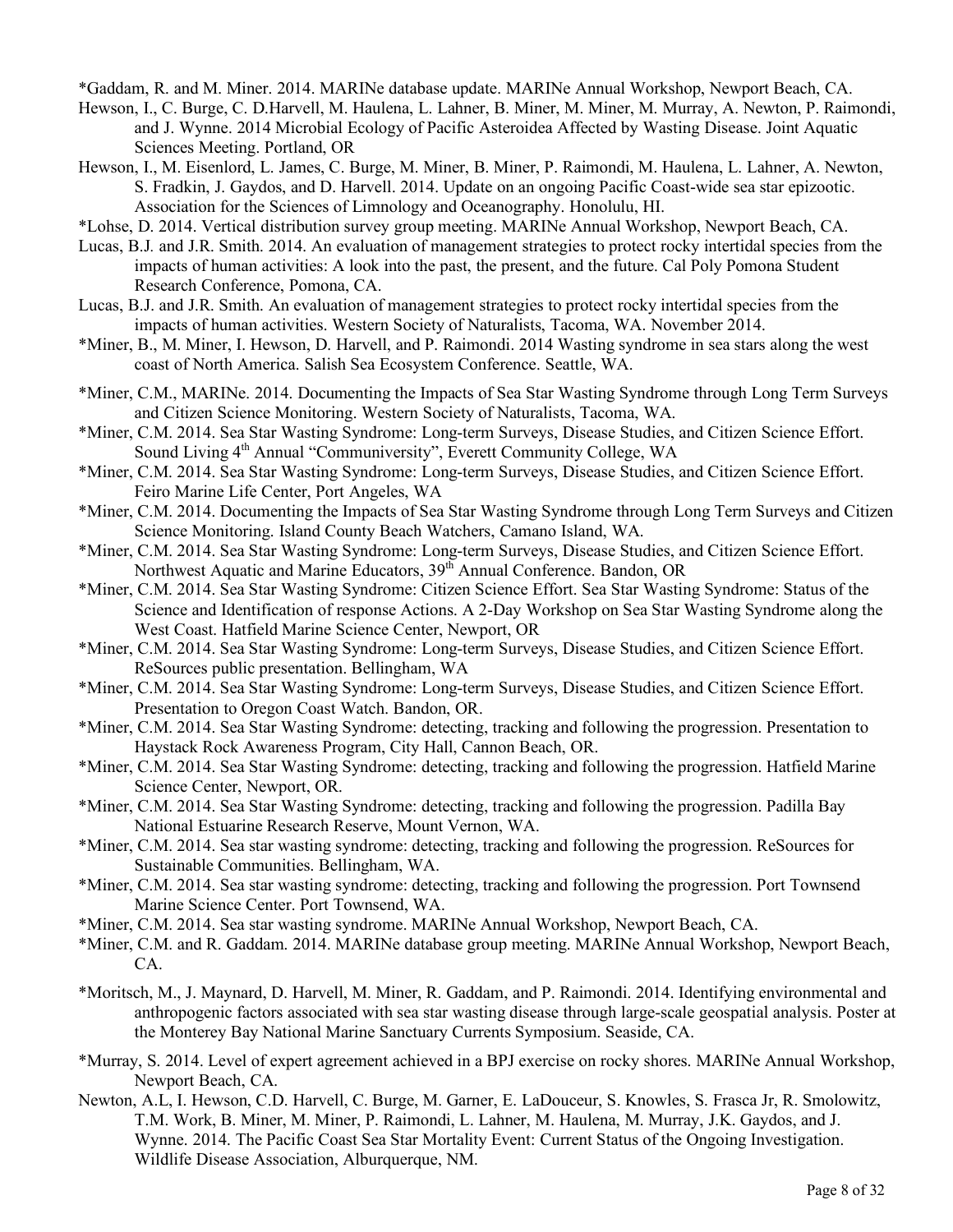Pereksta, D. 2014. Rocky intertidal shorebirds. MARINe Annual Workshop, Newport Beach, CA.

- Pound, R.J. and J.L. Burnaford. 2014. The effect of low tide temperature on the susceptibility of limpets to predation. Southern California Academy of Sciences, Camarillo, CA.
- \*Raimondi, P. 2014. The progression of SSWS in CA, OR, and WA. SSWD workshop at the Hatfield Marine Science Center in Newport, OR.
- \*Redfield, M., L. Anderson, M. Frenock, R. Gaddam, M. Miner, P. Raimondi and R. Williams. 2014. Tracking sea star wasting syndrome: a collaborative effort by researchers and citizen scientists. Poster at the Monterey Bay National Marine Sanctuary Currents Symposium, Seaside, CA.
- Rosaler, J. 2014. Laguna Ocean Foundation. MARINe Annual Workshop, Newport Beach, CA.
- Sampson, S., C. Hume-Flannery, E. Tucker, H. Perlkin, T. McHugh, C. Gaylord, P. Raimondi, and M. Carr. 2014. A rapid assessment of sea star populations after the onset of wasting syndrome in California. Poster at the Monterey Bay National Marine Sanctuary Currents Symposium. Seaside, CA.
- Smith, J.R. 2014. Current research on the non-native seaweed *Sargassum horneri*. *Sargassum horneri* Workshop, Santa Barbara, CA.
- \*Smith, J.R. and M. Miner. 2014. Sea Star Wasting Disease in Orange County. Orange County Marine Docent Program, Dana Point, CA.
- Smith, J.R. 2014. Rocky intertidal habitats: Long-term change, impacts of human visitation, and effectiveness of Marine Protected Areas. Soka University, Laguna Niguel, CA.
- Smith, J.R. 2014. Orange County Marine Protected Area Council. MARINe Annual Workshop, Newport Beach, CA.
- Smith, J.R. 2014. Impacts of *Caulacanthus* on native community structure. MARINe Annual Workshop, Newport Beach, CA.
- Tissot, B. N., Craig, S., Tyburczy, J.A. and P. Raimondi. 2014. Sea Star Wasting Disease in Northern California. Western Society of Naturalists, Tacoma, WA. Nov. 2014.
- Valdes, A. 2014. Identification of sea slugs. MARINe Annual Workshop, Newport Beach, CA.
- Vogt, S. 2014. Dana Point Natural Resource Center and citizen science efforts. MARINe Annual Workshop, Newport Beach, CA.
- Uyeoka, A. and J.R. Smith. 2014. Consumption rates and diet selectivity by the Kelp Snail *Norrisia norrisi* for native and non-native *Sargassum* seaweeds. Southern California Conference for Undergraduate Research (SCURR), Fullerton, CA.
- Williamson, L.L. and J.R. Smith. 2014. Effects of human visitation on shorebird abundance and foraging behavior in rocky intertidal habitats of southern California. Western Society of Naturalists, Tacoma, WA.
- Zacherl, D. 2014. Native and non-native oysters. MARINe Annual Workshop, Newport Beach, CA.

- \*Ambrose, R. 2013. Summary of Citizen Scientist Session. MARINe Annual Workshop, Forks, WA.
- \*Ammann, K.N., P.T. Raimondi, C.M. Miner, C.A. Bell, and M.K. George. 2013. Two decades of monitoring the owl limpet (*Lottia gigantea*) along the Central Coast. Presentation and Poster at the State of the Central Coast MPA Symposium. Monterey, CA.
- \*Ammann, K.N., P.T. Raimondi, C.M. Miner, C.A. Bell, and M.K. George. 2013. Two decades of monitoring the owl limpet (*Lottia gigantea*) along the Central Coast. Poster at the Monterey Bay National Marine Sanctuary Currents Symposium. Seaside, CA.
- Antrim, L. 2013. Olympic Coast National Marine Sanctuary Research. MARINe Annual Workshop, Forks, WA.
- Barner, A. 2013. How do patterns of species co-occurrence vary along a spatial gradient in wave exposure and tidal elevation? MARINe Annual Workshop, Forks, WA.
- \*Bell, C., D. Orr and P. Raimondi.2013. Why rocky intertidal monitoring matters? The Sea Ranch Association Task Force meeting. The Sea Ranch, Gualala, CA.
- \*Bell, C.A., K.N. Ammann, M.K. George, and P.T. Raimondi. 2013. Assessing suitable habitat and the population size of black abalone (*Haliotis cracherodii*) for critical habitat designation. Poster at Discover the Natural Reserve System: a conference celebrating the UCSB NRS. Santa Barbara, CA.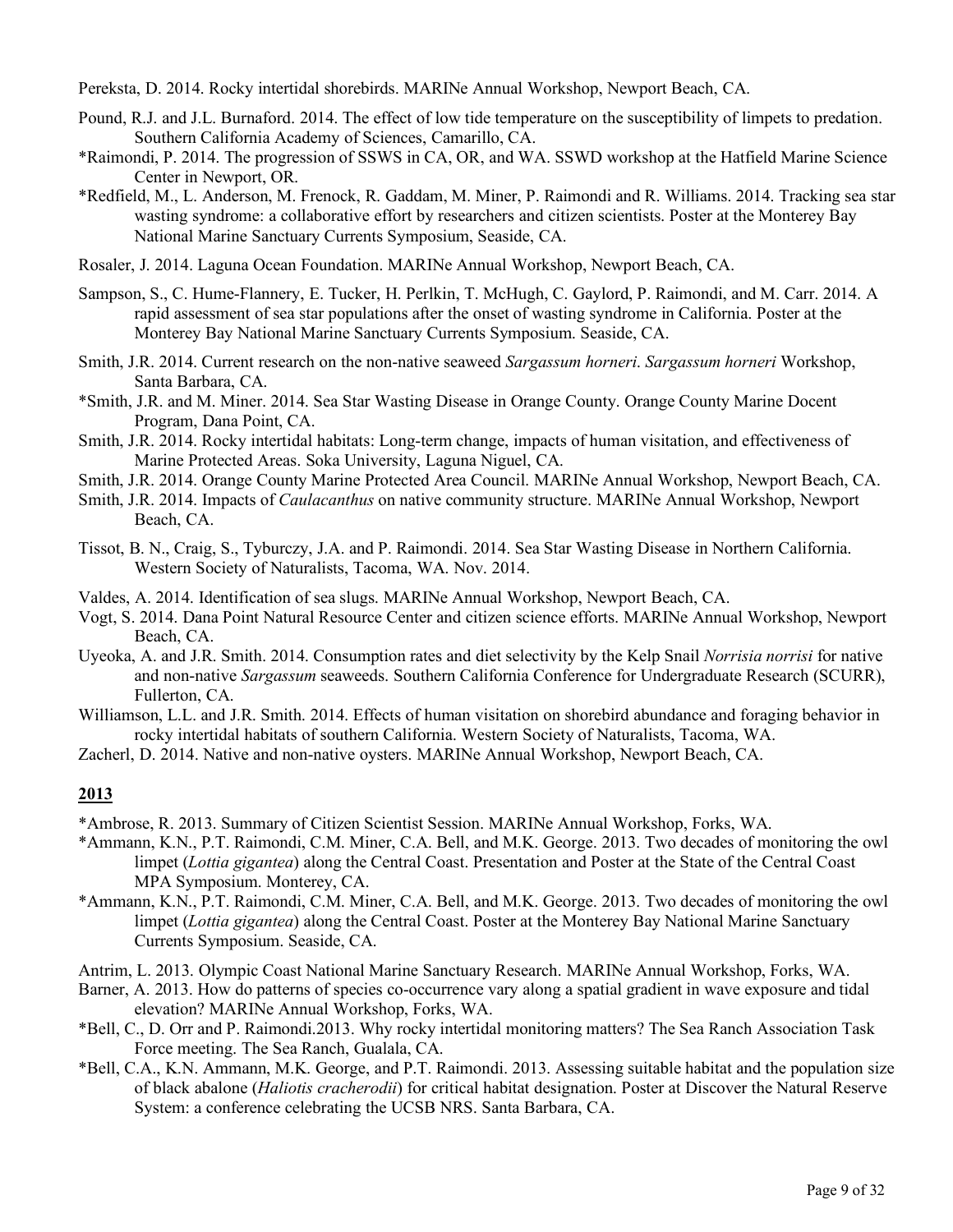- \*Bell, C.A., M.K. George, C.M. Miner, and P.T. Raimondi. 2013. Black abalone (*Haliotis cracherodii*) surveys on the Central Coast - an overview of 20 years of monitoring data. Presentation and Poster at the State of the Central Coast MPA Symposium. Monterey, CA.
- Blanchette, C. 2013. Value of rocky intertidal time series data. LiMPETS Symposium, Santa Barbara, CA.
- Blanchette, C. 2013. Monitioring nearshore ocean conditions in the CA current the dynamics of pH and waves along the CA coast. MARINe Annual Workshop, Forks, WA.
- Blanchette, C., P.T. Raimondi, R. Gaddam, and C.M. Miner. 2013. Patterns of rocky intertidal biodiversity at coastal sites spanning the UC Natural Reserve system. Poster at Discover the Natural Reserve System: a conference celebrating the UCSB NRS. Santa Barbara, CA.
- Bohlmann, H. 2013. Padilla Bay NERR Research Overview. MARINe Annual Workshop, Forks, WA.
- Burnaford, J. and K.A. Miller. 2013. 2012 Orange County seaweed diversity cataloguing effort. Poster at Orange County Marine Protected Area Council Research Symposium. Dana Point, CA.
- Chapman, J. 2013. Japanese Tsunami Continues to Transport Asian Species to North America. MARINe Annual Workshop, Forks, WA.
- \*CSUF/CPP. 2013. MARINe goals and sampling efforts in Orange County. Poster at Orange County Marine Protected Area Council Research Symposium. City, CA.
- CSUF/CPP. 2013. Orange County owl limpet monitoring citizen science program. Poster at Orange County Marine Protected Area Council Research Symposium. City, CA.
- Elsberry, L.A., J. L. Burnaford. 2013. Regional comparisons of the effects of summer and winter low tide conditions on photosynthetic recovery in a high intertidal alga. Society for Integrative and Comparative Biology Meeting. San Francisco, CA.
- Elsberry, L.A., J. L. Burnaford. 2013. The regional and seasonal response of a high intertidal alga to low tide conditions. Western Society of Naturalists Meeting. Oxnard, CA.
- Engle, J. 2013. History and Value of MARINe. LiMPETS Symposium. Santa Barbara, CA.
- \*Engle, J. 2013. Multi-Agency Rocky Intertidal Network status. MARINe Annual Workshop, Forks, WA.
- Fradkin, S. 2013. Olympic National Park Research Overview. MARINe Annual Workshop, Forks, WA.
- Fradkin, S. 2013. Monitoring intertidal ocean pH in Olympic National Park. MARINe Annual Workshop, Forks, WA.
- \*Gaddam, R., M. Miner, and P. Raimondi. 2013. Pacific rocky intertidal monitoring: trends and synthesis along the Central Coast and beyond. State of the Central Coast MPA Symposium. Monterey, CA.
- \*Gaddam, R., M. Miner, and P. Raimondi. 2013. Pacific rocky intertidal monitoring: trends and synthesis. Poster at the Monterey Bay National Marine Sanctuary Currents Symposium. Seaside, CA.
- Gaddam, R., C. Bell, M. George, and P. Raimondi. 2013. Assessment of the pattern of intertidal community composition as a function of distance from the Alder Creek landslide. Poster at the Monterey Bay National Marine Sanctuary Currents Symposium. Seaside, CA.

\*Gaddam, R. 2013. Updates on MARINe website Pacificrockyintertidal.org. MARINe Annual Workshop, Forks, WA. \*Gilbane, L. 2013. Voucher specimen projects. MARINe Annual Workshop, Forks, WA.

- \*Helix, M.E. 2013. Overview of Multi-Agency Rocky Intertidal Network. MARINe Annual Workshop, Forks, WA.
- Klinger, T. 2013. Three Amigos Project and long-term monitoring in Alaska. MARINe Annual Workshop, Forks, WA.
- Klinger, T. 2013. Update on future ocean acidification work in WA. MARINe Annual Workshop, Forks, WA.
- \*Lee, L. Summary of database session. MARINe Annual Workshop. Forks, WA.
- Lindeberg, M. 2013. Nearshore Work in Alaska An Overview of Gulf Watch and other programs. MARINe Annual Workshop, Forks, WA.
- \*Lohse, D. 2013. Monitoring vertical distribution of intertidal species: lessons for detecting global climate change. State of the Central Coast MPA Symposium. Monterey, CA.
- \*Miner, C.M. 2013. Sea star wasting syndrome: detecting, tracking and following the progression. Edmonds Underwater Park Volunteer Divers. Edmonds, WA.
- \*Miner, C.M. 2013. Sea star wasting syndrome: detecting, tracking and following the progression. Webinar presentation to Local Environmental Observer Network. AK.
- \*Miner, M. 2013. Monitoring for Potential Impacts of Wave Energy Collection Devices. MARINe Annual Workshop, Forks, WA.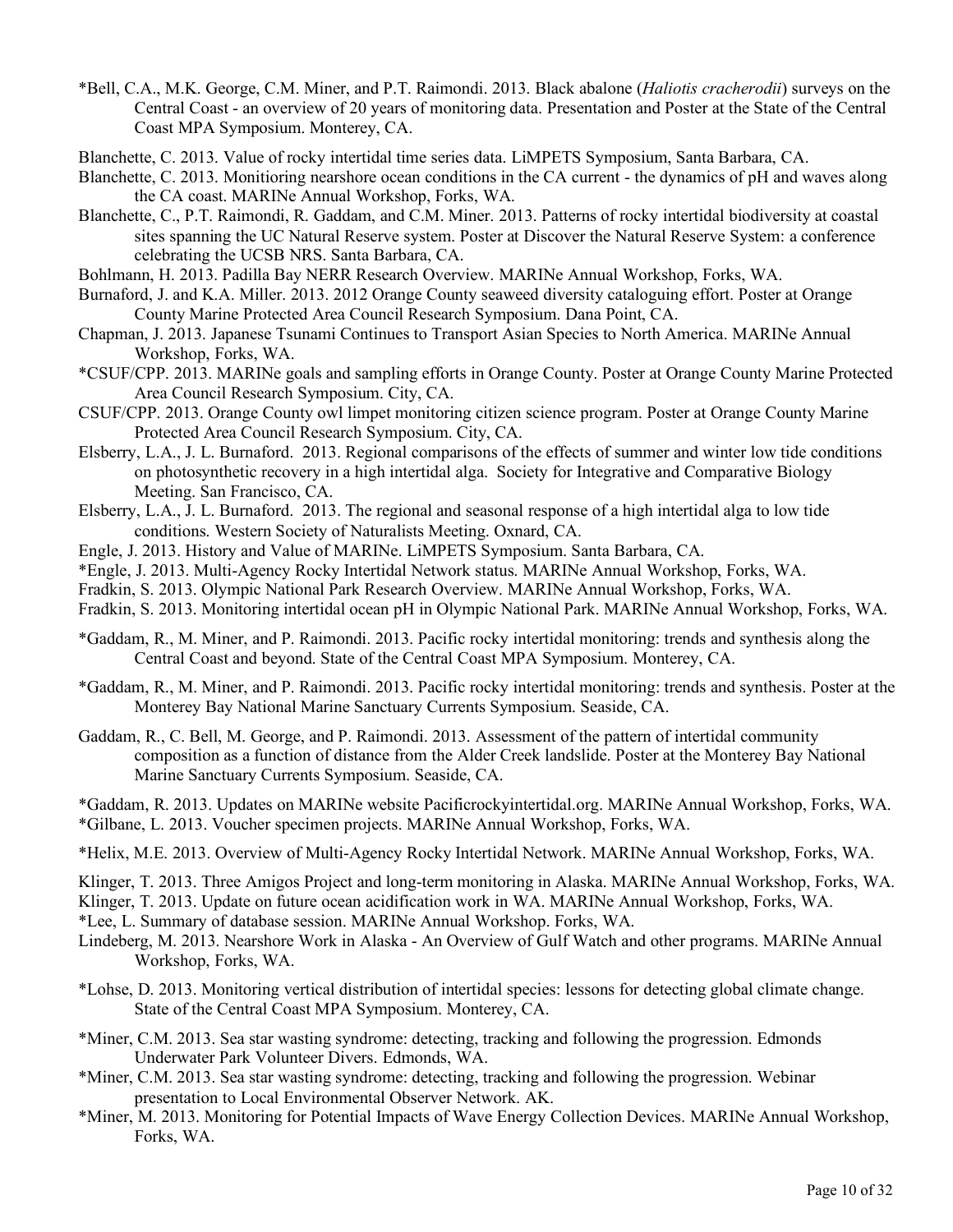- \*Moritsch, M, C.M. Miner, R. Gaddam, and P. Raimondi. 2013. Sea star wasting syndrome: detecting, tracking and following the progression. Western Society of Naturalists Meeting. Oxnard, CA.
- Neuman, M. 2013. Critical habitat monitoring for black abalone. MARINe Annual Workshop. Forks, WA.
- Nichols, A. and A. Wasser. 2013. California LiMPETS Monitoring Program. MARINe Annual Workshop. Forks, WA.
- Pearse, J. 2013. History of LiMPETS. LiMPETS Symposium. Santa Barbara, CA.
- Pfister, C. 2013. Ocean pH changes and their effects on the outer shores of WA state. MARINe Annual Workshop. Forks, WA.
- \*Raimondi, P.T. 2013. Characterization of and initial changes in intertidal communities in MPA's along the Central California coastline. State of the Central Coast MPA Symposium. Monterey, CA.
- \*Raimondi, P.T., M. Miner, L. Anderson, C. Bell, R. Gaddam, and D. Lohse. 2013: BOEM briefing and Go-Kit demonstration. Camarillo, CA.
- \*Raimondi, P. 2013. Development of Indicator Species for a Citizen Scientist Protocol. MARINe Annual Workshop. Forks, WA.
- Richards, D. 2013. Rocky intertidal status and trends at Channel Islands National Park. LiMPETS Symposium. Santa Barbara, CA.
- Schultz, J. 2013. Non-native species management in Washington marine waters. MARINe Annual Workshop. Forks, WA.
- Smith, J.R. 2013. Rocky intertidal habitats: Long-term change, impacts of human visitation, and effectiveness of Marine Protected Areas. The Southern California Aquarium Collaborative, Marine Protected Areas lecture series. Ocean Institute. Dana Point, CA.
- Smith, J.R. 2013. Rocky intertidal restoration. Urban Ecology meeting. Newport Beach, CA.
- Smith, J.R. 2013. Rocky intertidal habitats: Long-term change and impacts of human visitation. Laguna Ocean Foundation Lecture Series. Laguna Beach, CA.
- \*Smith, J.R. and J.L. Burnaford. 2013. MARINe goals and sampling efforts in Orange County. Poster at Orange County Marine Protected Area Council Research Symposium. Dana Point, CA.
- Smith, J.R., S.C. Vogt, F. Creedon, B. Lucas, and D. Eernisse. 2013. Tidal zone variation in the effects of the nonnative red alga *Caulacanthus ustulatus* on native rocky intertidal communities. Western Society of Naturalists Meeting. Oxnard, CA.
- Whitaker, S.G. 2013. Analysis of mobile invertebrate data from MARINe rocky intertidal monitoring at Channel Islands National Park. UCLA Senior Practicum Course, Los Angeles, CA.
- Whitaker, S.G. 2013. Rocky intertidal monitoring with a special focus on rockweed restoration. UCSB Conservation and Restoration Seminar, Santa Barbara, CA.
- Whitaker, S. 2013. Assessment of Monitoring Approach for Channel Islands. MARINe Annual Workshop. Forks, WA.
- White, T. and J. Straley. 2013. Between Pacific Tides: Revisiting the historical surveys of Ricketts, Calvin and Ahlgren in Sitka Sound, Alaska. MARINe Annual Workshop. Forks, WA.
- Williams, R., M. Redfield, N. Fletcher, M. George, G. Friederich, J. Rose, P. Raimondi, M. McManus, and B. Menge. 2013. OMEGAS: investigating the role of ocean acidification in nearshore habitats within the California Current. Poster at the Monterey Bay National Marine Sanctuary Currents Symposium. Seaside, CA.
- Wootton, T. 2013. Beyond monitoring: using ecological dynamics for understanding and predicting responses of coastal ecosystems. MARINe Annual Workshop. Forks, WA.
- Vogt, S., J.R. Smith, and J.L. Burnaford. 2013. Orange County owl limpet monitoring citizen science program. Poster at Orange County Marine Protected Area Council Research Symposium. Dana Point, CA.
- **2012**
- Altstatt, J.A. and J. Bursek. 2012. Rocky intertidal and sand beach citizen science for K12 students: Long-Term Monitoring Program and Experiential Training for Students (LiMPETS) at Frenchy's Cove, Anacapa Island. 8th California Islands Symposium, Ventura, CA.
- Aleman-Zometa, J.G., C. Robles, and P. Halpin. 2012. Mussel bed disturbance processes and mechanism patterns. Western Society of Naturalists Meeting, Seaside, CA.
- Allen, B.J., J. Browning, and L. Fitzgerald-DeHoog. 2012. Food and heat stress in the California mussel: evidence for an energetic trade-off between survival and growth. Western Society of Naturalists Meeting, Seaside, CA.
- \*Altstatt, J. 2012. Updating BOEM intertidal site maps. MARINe Annual Workshop, Santa Cruz, CA.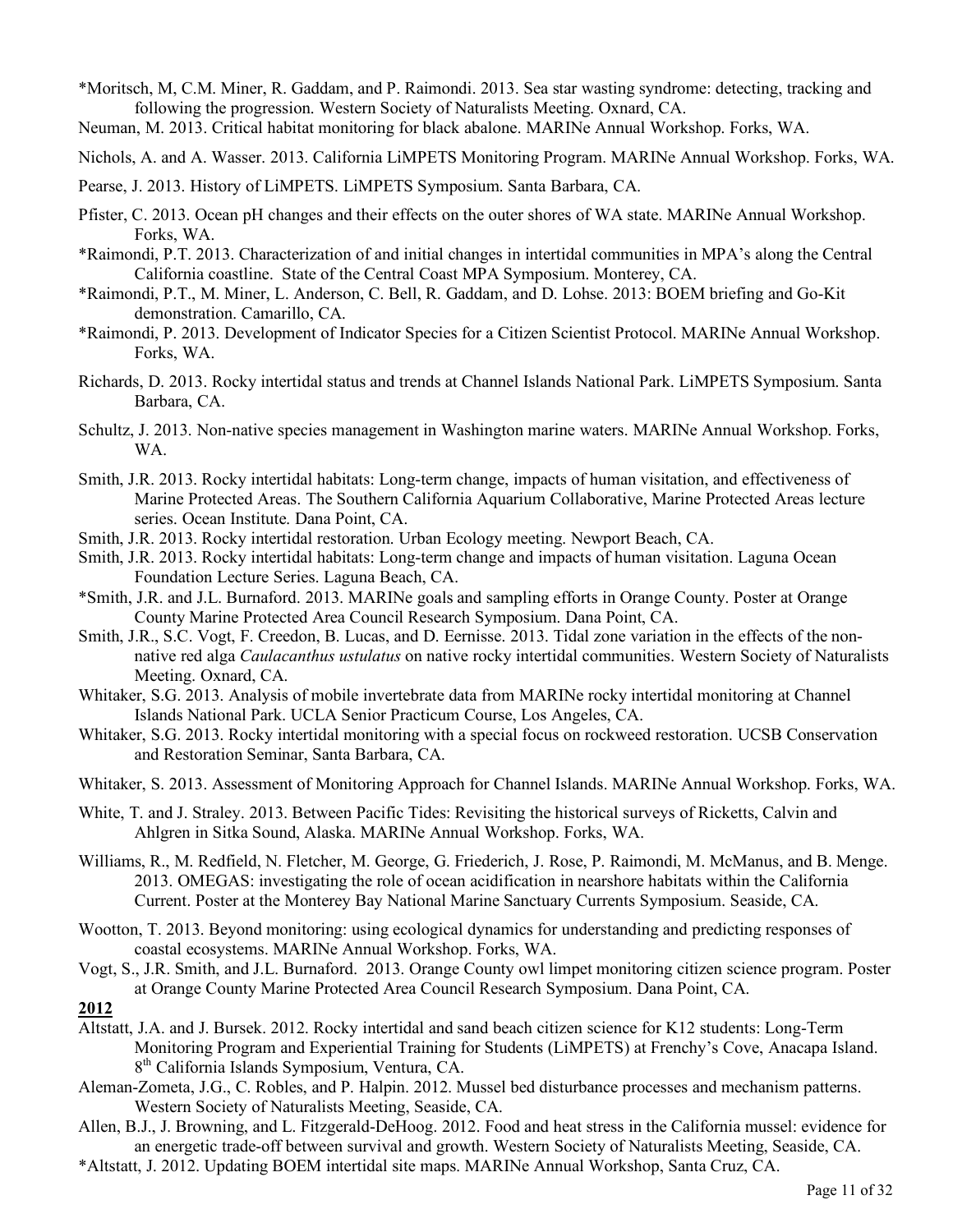\*Ambrose, R. and T. Yap. 2012. Panorama photo evaluation. MARINe Annual Workshop, Santa Cruz, CA.

\*Ammann. K. 2012. Range shifts species identification. MARINe Annual Workshop, Santa Cruz, CA.

\*Ammann. K and L. Gilbane. 2012. Monitoring intertidal temperature. MARINe Annual Workshop, Santa Cruz, CA.

- Barner, A.K., S.D. Hacker, and B.A. Menge. 2012. Community structure and diversity across environmental stress gradients and scale in the Pacific Northwest rocky intertidal. Western Society of Naturalists Meeting, Seaside, CA.
- \*Bell, C., K. Ammann, N. Fletcher, M. George, D. Lohse, M. Miner, D. Orr, P. Raimondi and M. Redfield. 2012. Black abalone habitat surveys and the restoration of intertidal recruitment habitat on San Clemente Island – A pilot study to aid in the species recovery. The Western Section of the Wildlife Society 2012 Annual Conference, Sacramento, CA.
- \*Bell, C., D. Orr, N. Fletcher, M. Redfield, and P. Raimondi. 2012. How rocky intertidal monitoring informs natural resource damage assessments: a case study of the Cosco Busan oil spill. Poster at San Francisco Bay Area Parks 2012 Science and Natural Resources Symposium, San Francisco, CA.
- Blanchette, C.A., D.V. Richards, B.R. Broitman, and C. M. Miner. 2012. Long-term climate variability and links between patterns of coastal marine invertebrate recruitment and adult abundance around Santa Cruz Island from 1995-2010. 8th California Islands Symposium, Ventura, CA.
- Bonsell, C.E. and P.K. Dayton. 2012. Investigating multidecadal change in San Diego rocky intertidal communities. Poster at Western Society of Naturalists Meeting, Seaside, CA.
- Carr, M. 2012. Applications of monitoring kelp forest ecosystems. MARINe Annual Workshop, Santa Cruz, CA.
- \*deNesnera, K., L. Anderson, and P. Raimondi. 2012. Exploring mussel bed restoration strategies on Vandenberg Air Force Base. The Western Section of the Wildlife Scociety 2012 Annual Conference. Sacramento, CA.
- \*deNesnera, K., L. Anderson, and P. Raimondi. 2012. Mussel restoration strategies. MARINe Annual Workshop, Santa Cruz, CA.
- Elsberry, L.A. and J.L. Burnaford. 2012. Effect of recovery time on photosynthetic performance of *Endocladia muricata* following low tide exposure. Poster at Western Society of Naturalists Meeting, Seaside, CA.
- \*Engle, J. 2012. Intertidal species master spreadsheet. MARINe Annual Workshop, Santa Cruz, CA.
- \*Engle, J. 2012. Multi-Agency Rocky Intertidal Network status. MARINe Annual Workshop, Santa Cruz, CA.
- \*Engle, J. and C. Bell. 2012. Mussel measurement protocol. MARINe Annual Workshop, Santa Cruz, CA.
- Fletcher, N.C., C.A. Bell, C.M. Miner, D.W. Orr, P.T. Raimondi, and M.A. Redfield. 2012. Black abalone habitat characterization and restoration on San Clemente Island. Poster at Western Society of Naturalists Meeting, Seaside, CA.
- Fong. D. 2012. Inventory of black abalone at Point Reyes and Golden Gate. San Francisco Bay Area Parks 2012 Science and Natural Resources Symposium, San Francisco, CA.
- Fong, D., M. Anderson & I. Oshima. 2012. San Francisco Bay intertidal monitoring. MARINe Annual Workshop, Santa Cruz, CA.
- \*Gaddam, R. and M. Miner. 2012. MARINe web report and data trends. MARINe Annual Workshop, Santa Cruz, CA.

\*Gilbane, L. 2012. Synopsis of Workshop Science Meeting. MARINe Annual Workshop, Santa Cruz, CA.

- Gomez, M., J.L. Burnaford (2012, November). Effects of heat stress on predation risk for intertidal molluscs. Poster at Society
- for the Advancement of Chicanos and Native Americans in Science meeting, Seattle, WA.
- Graham, S. 2012. San Clemente Island intertidal monitoring. MARINe Annual Workshop, Santa Cruz, CA.
- Gray, V.A. and B.J. Allen. 2012. Physiological consequences of thermal stress on growth and survival of the marine snail, *Lottia gigantea*. Southern California Academy of Sciences Annual Meeting, Eagle Rock, CA.
- Gray, V. and B.J. Allen. 2012. Physiological consequences of variation in temperature and food availability for the marine snail, *Lottia gigantea*. Western Society of Naturalists Meeting, Seaside, CA.
- \*Helix, M.E. 2012. Overview of Multi-Agency Rocky Intertidal Network. MARINe Annual Workshop, Santa Cruz, CA.
- Johnston, K. 2012. Santa Monica Bay Monitoring. MARINe Annual Workshop, Santa Cruz, CA.
- Kenner, M. 2012. San Nicolas Island intertidal monitoring program. MARINe Annual Workshop, Santa Cruz, CA.
- Kusic-Heady, K. 2012. Patterns from biodiversity data. MARINe Annual Workshop, Santa Cruz, CA.
- \*Lohse, D. 2012. Monitoring intertidal species vertical distributions. MARINe Annual Workshop, Santa Cruz, CA.
- \*Lohse, D. 2012. Short-term variations in vertical distributions: implications for detecting climate change. Western Society of Naturalists Meeting, Seaside, CA.
- \*Lohse, D. 2012. Surveys for climate change and invasive species. MARINe Annual Workshop, Santa Cruz, CA.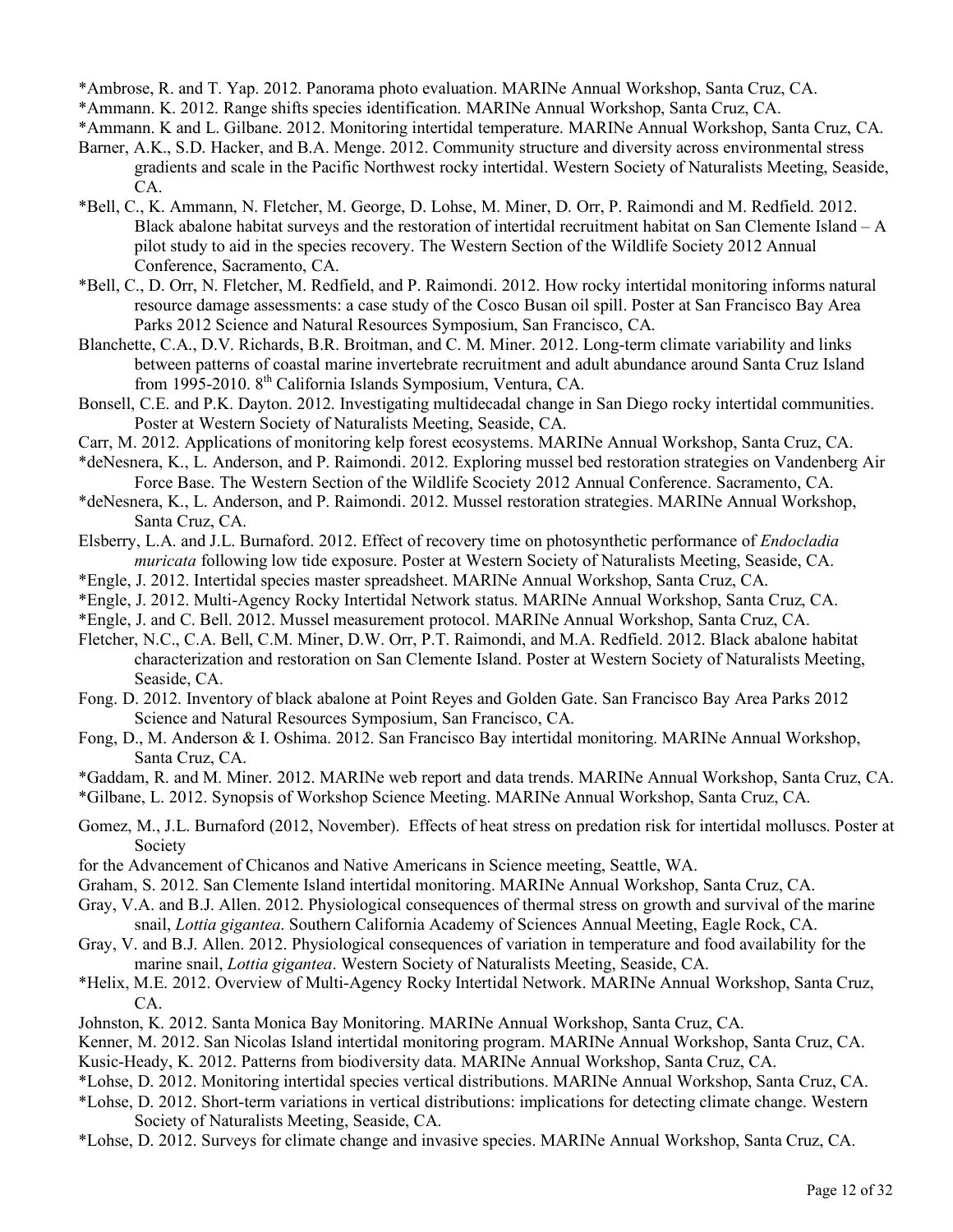- \*Lohse, D. and K. Ammann. 2012. Monitoring intertidal species range shifts. MARINe Annual Workshop, Santa Cruz, CA.
- \*Lohse, D. and C. Bell. 2012. Barnacle plot close-up photographs. MARINe Annual Workshop, Santa Cruz, CA.
- Mazzone, S. 2012. Quinault Nation intertidal monitoring in Washington. MARINe Annual Workshop, Santa Cruz, CA.
- \*Miller. K.A. 2012. Intertidal seaweed voucher protocol. MARINe Annual Workshop, Santa Cruz, CA.
- \*Miner, M. 2012. Intertidal species reconnaissance protocol. MARINe Annual Workshop, Santa Cruz, CA.
- \*Miner, M. and R. Gaddam. 2012. MARINe web report trend graphs. MARINe Annual Workshop, Santa Cruz, CA.
- \*Orr, D., C.A. Bell and P.T. Raimondi. 2012. Why rocky intertidal monitoring matters. Monterey Bay National Marine Sanctuary Central Coast Lecture Series, Cambria, CA.
- \*Raimondi, P. and C. Bell. 2012. MARINe black abalone data trends. MARINe Annual Workshop, Santa Cruz, CA.
- \*Raimondi, P. 2012. Black abalone and sea otters. MARINe Annual Workshop, Santa Cruz, CA.
- Richards, D.V. and S.G. Whitaker. 2012. Icons of the rocky intertidal zone: black abalonr persevere at the northern Channel Islands. 8th California Islands Symposium, Ventura, CA.
- Rose, J.M., C.M. Blanchette, P.T. Raimondi, E. Sanford, R.C. Williams, and B.A. Menge. 2012. The relative influence of upwelling-driven ocean acidification on in situ growth of the California mussel, *Mytilus californianus*. Western Society of Naturalists Meeting, Seaside, CA.
- \*Smith, J.R. 2012. Updating Orange County intertidal site maps. MARINe Annual Workshop, Santa Cruz, CA.
- \*Smith, J.R. 2012. Water Quality Monitoring Council intertidal web portal. MARINe Annual Workshop, Santa Cruz, CA.
- Smith, J.R. 2012. Rocky intertidal ecology and effects of urbanization. Laguna Ocean Foundation Public Lecture Series, Laguna Beach, CA.
- Smith, J.R., S.N. Murray, S.C. Vogt, F.N. Creedon, and D. Eernisse. 2012. Non-native seaweeds on urban southern California shores: Effects on native community structure and trophic dynamics. Ecological Society of America, Portland, OR.
- Straley, J., L. Busch, V. O'Connell, J. Straley, P.T. Raimondi, C.M. Miner. 2012. Between Pacific Tides: revisiting historical surveys of Sitka through Ricketts, Calvin and Ahlgren. Sitka's Cannery Row connection and the birth of ecological thinking. Alaska Marine Science Symposium, Anchorage, AK.
- VanBlaricom, G. and M. Neuman. 2012. Black abalone recovery projects. MARINe Annual Workshop, Santa Cruz, CA.
- VanBlaricom, G. and. 2012. San Nicolas Island black abalone trends. MARINe Annual Workshop, Santa Cruz, CA.
- Whitaker, S.G. 2012. Overview of Rocky Intertidal Monitoring Program at Channel Islands National Park. 2012 Mediterranean Inventory and Monitoring Science Days Meeting, Ventura, CA.
- Whitaker, S.G. 2012. Tidepooling through time: 30 years of rocky intertidal community monitoring at Channel Islands National Park. 8<sup>th</sup> California Islands Symposium, Ventura, CA.
- Whitaker, S. and D. Richards. 2012. Intertidal visual trend graphics. MARINe Annual Workshop, Santa Cruz, CA.

Whitaker, S.G. and D.V. Richards. 2012. Revisiting a trampling experiment following 30 years of intertidal monitoring at Cat Rock, Anacapa Island. 8th California Islands Symposium, Ventura, CA.

# **2011**

- Ammann, K. and D. Lohse. 2011. Monitoring species range shifts: potential implications of global climate change. MARINe Annual Workshop, Santa Barbara, CA.
- Anderson, M. 2011. Dubai Star oil spill & the mobilization of MARINe. MARINe Annual Workshop, Santa Barbara, CA.

Arroyo, J.M., A.M. Nicely, J.L. Burnaford. 2011. Abundance and distribution of the non-native alga *Sargassum* 

- *muticum* in southern California. Poster Society for the Advancement of Chicanos and Native Americans in Science, meeting, San Jose, CA.
- Bell, C., K. Ammann, M. George and P. Raimondi. 2011. Assessing suitable habitat and the population size of black abalone (*Haliotis cracherodii*) for critical habitat designation. Beyond the Golden Gate Research Symposium, San Francisco, CA.
- Blanchette, C. 2011. Drafting a Climate Change protocol. MARINe Annual Workshop, Santa Barbara, CA.

Blanchette, C. 2011. Southern California low intertidal invertebrates. MARINe Annual Workshop, Santa Barbara, CA.

Degrassi, A. And J. Smith. 2011. Potential drivers of macroalgal preferences in southern California marine consumers. Southern California Academy of Sciences Annual Meeting, Pomona, CA.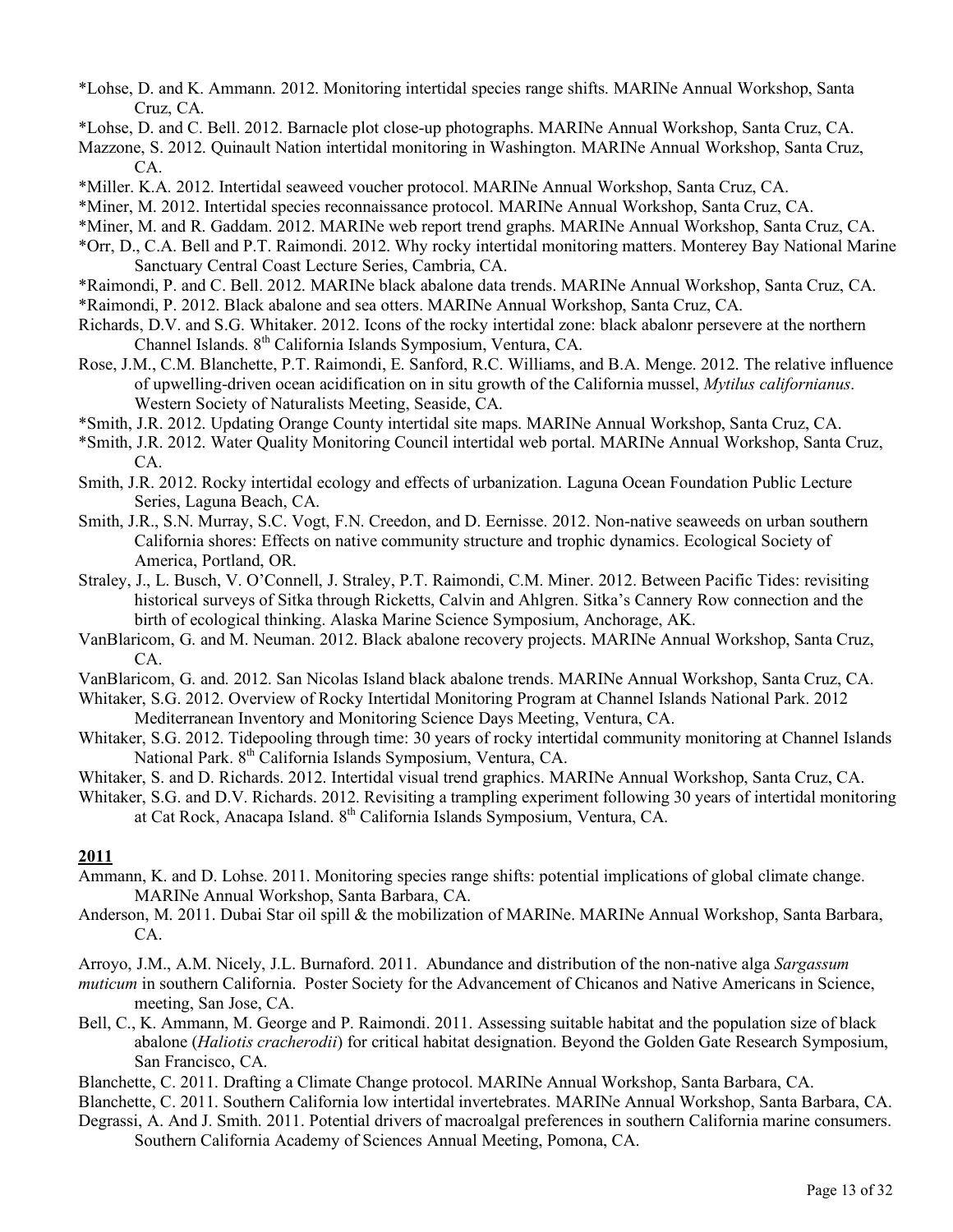- de Nesnera, K.L.. and Anderson, L.M. 2011. Mussel transplantation as a strategy for restoration of injured mussel beds. Western Society of Naturalists Meeting. Vancouver, WA.
- Denny, M. 2011. Worst-case scenarios: predicting extreme ecological events. MARINe Annual Workshop, Santa Barbara, CA.
- Elsberry, L.A., J.L. Burnaford. 2011. Regional and seasonal comparisons of photosynthetic resilience in the red alga *Endocladia*
- *muricata*. Poster at Western Society of Naturalists meeting, Vancouver, WA.
- Engle, J. 2011. Multi-Agency Rocky Intertidal Network status. MARINe Annual Workshop, Santa Barbara, CA.
- Fletcher, N., M. Redfield, D. Orr, and P. Raimondi. 2011. Long-term rocky intertidal monitoring informs design of Marine Protected Areas for the North Central Coast study region. Beyond the Golden Gate Research Symposium, San Francisco, CA.
- Gilbane, L. 2011. Drafting a protocol for data archival. MARINe Annual Workshop, Santa Barbara, CA.
- Gomez, M., A. Cisneros, D. Tennant, L. Dorough, N. Tran, J.L. Burnaford, W. Hoese 2011. Heat stress and predation risk in
- intertidal turban snails. Poster at Society for the Advancement of Chicanos and Native Americans in Science meeting, San Jose, CA.
- Helix, M.E. 2011. Drafting Outreach articles for magazines. MARINe Annual Workshop, Santa Barbara, CA.
- Helix, M.E. 2011. Overview of Multi-Agency Rocky Intertidal Network. MARINe Annual Workshop, Santa Barbara, CA.
- Lee, S. 2011. Sampling surfgrass (*Phyllospadix* spp.) transects. MARINe Annual Workshop, Santa Barbara, CA.
- Murray, S., R.F. Ambrose, J. Engle, P. Raimondi and S. Weisberg. 2011. Developing indicators for monitoring the status of rocky shores. MARINe Annual Workshop, Santa Barbara, CA.
- Neuman, M., D. Witting, S. Wang and G. VanBlaricom. 2011. Endangered species status of black abalone (*Haliotis cracherodii* Leach, 1814): ESA listing process and demographic signs of small-scale recovery in an isolated location. MARINe Annual Workshop, Santa Barbara, CA.
- Orr, D., C. Bell. D. Lohse, and P. Raimondi. 2011. Why long-term rocky intertidal monitoring matters? Beyond the Golden Gate Research Symposium, San Francisco, CA.
- Orr, D., M. Redfield, C. Bell N. Fletcher and P. Raimondi. 2011. How rocky intertidal monitoring in the Monterey Bay National Marinr Sanctuary informs Natural Resource Damage Assessments: A case study of the Cosco Busan oil spill. Monterey Bay National Marine Sanctuary Currents Symposium, Monterey, CA.
- Pister, B. and T. Philippi. 2011. 20 Years of rocky intertidal monitoring at Cabrillo National Monument: analysis of long-term trends. MARINe Annual Workshop, Santa Barbara, CA.
- Raimondi, P. 2011. How MARINe and Go-Kit data informed assessment of the Cosco Busan spill. MARINe Annual Workshop, Santa Barbara, CA.
- Redfield, M. 2011. Marine Protected Areas Monitoring. MARINe Annual Workshop, Santa Barbara, CA.
- Smith, J.R. 2011. Conservation of rocky intertidal ecosystems in urbanized southern California. California State Polytechnic University, Pomona Seminar Series. Pomona, CA.
- Smith, J.R. 2011. Rocky intertidal ecosystems in urbanized southern California. Loyola Marymount University Seminar Series. Los Angeles, CA.
- Smith, J., S. Vogt, K.A. Miller, S. Lee and J. Engle. 2011. Conspicuous low intertidal macrophytes. MARINe Annual Workshop, Santa Barbara, CA.
- Smith, J.R., S.N. Murray, S.C. Vogt, F.N. Creedon, D.J. Eernisse and C.N. Navarro. 2011. Introduced seaweeds on urban southern California shores: effects on native community structure and trophic dynamics. Western Society of Naturalists Meeting. Vancouver, WA.
- Valentich-Scott, P. 2011. Common rocky intertidal bivalves of the West Coast. MARINe Annual Workshop, Santa Barbara, CA.
- Vogt, S. F.N. Creedon, D.J. Eernisse, and J.R. Smith. 2011. Does the introduced red alga *Caulacanthus ustulatus* (Gigartinales, Rhodophyta) affect upper rocky intertidal communities in southern California waters? Southern California Academy of Sciences Annual Meeting, Pomona, CA.
- Vogt, S., J.R. Smith and S.N. Murray. 2011. Native/introduced seaweeds what do native herbivores eat? MARINe Annual Workshop, Santa Barbara, CA.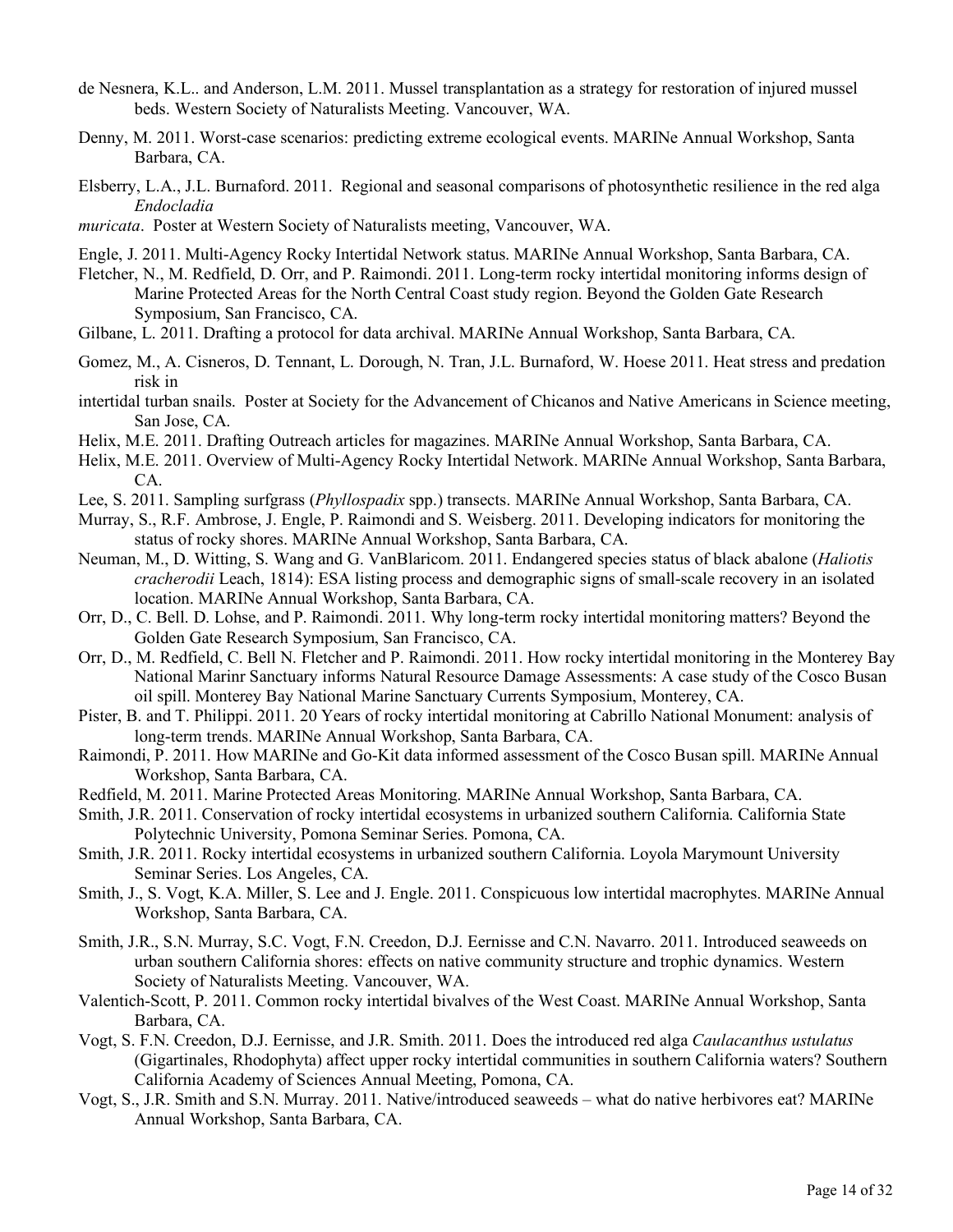Williams, R., C. DaCosta, M. Redfield, E. Sanford, B. Gaylord, T. Hill, A. Russel, P. Raimondi and B. Menge. 2011. OMEGAS: a large-scale approach to studying the effects of ocean acidification on calcifying organisms in intertidal and nearshore habitats. Beyond the Golden Gate Research Symposium, San Francisco, CA.

- Ammann, K.N. 2010. Long-term rocky intertidal monitoring of Redwood National and State Parks. Presentation for National Park Service Klamath Network Inventory and Monitoring Program-Three Year Program Review.
- Arroyo, J.M., N. Sandoval, C. de Jesus, E. Nguyen, C. Sevilla, F. Vargas, B. Hoese, and J.L. Burnaford. 2010. Investigating phenotypic plasticity of *Sargassum muticum* and its effects on native intertidal communities in Crystal Cove, CA. Society for the Advancement of Chicanos and Native Americans in Science, Anaheim, CA.
- Augyte, S. and F.J. Shaughnessy. 2010. A preliminary floristic analysis of marine intertidal algae from Cape Mendocino, CA to Cape Blanco, OR. Western Society of Naturalists Annual Meeting, San Diego, CA.
- Bell, C.A., K.N. Ammann, M.K. George, and P.T. Raimondi. 2010. Assessing suitable habitat and the population size of black abalone (*Haliotis cracherodii*) for critical habitat designation. Poster at Western Society of Naturalists Annual Meeting, San Diego, CA.
- Conway-Cranos, L. 2010. Recovery dynamics in rocky intertidal communities: An experimental evaluation of resilience. Seminar at Friday Harbor Marine Laboratory, University of Washington, WA.
- Conway-Cranos, L. 2010. An investigation of the relative importance of mechanisms driving variation in the recovery of mussel beds. Western Society of Naturalists Annual Meeting, San Diego, CA.
- Elsberry, L.A. and J.L. Burnaford. 2010. The effects of low-tide exposure on the high intertidal alga *Endocladia muricata* in two geographic regions. Poster at Western Society of Naturalists Annual Meeting, San Diego, CA.
- Flectcher, N.C., P.T. Raimondi, C.M. DaCosta, M.A. Redfield, and S.E. Worden. 2010. An Overview of Rocky Intertidal Monitoring for the North Central Coast MPA Baseline Program. Poster at Western Society of Naturalists Annual Meeting, San Diego, CA.
- Garza, M.M. 2010. Relationship between habitat complexity and ochre sea star (*Pisaster ochraceus*) abundance. Poster at Western Society of Naturalists Annual Meeting, San Diego, CA.
- Hays, CG. 2010. Genetic and maternal variation across a species' distribution: consequences for emersion tolerance in an intertidal alga. Seminar at Moss Landing Marine Lab, Moss Landing, CA.
- Helix, M.E. 2010. Long-term monitoring program challenges MARINe, the Multi-Agency Rocky Intertidal Network. Southern California Academy of Sciences Annual Meeting, Los Angeles, CA.
- Miller, K.A. 2010. California's non-native seaweeds: a case study. XX International Seaweed Symposium, Ensenada, Baja California, Mexico.
- Monaco, C.J. 2010. Size-dependent intertidal distribution and foraging behavior in *Pisaster ochraceus*. Poster at Western Society of Naturalists Annual Meeting, San Diego, CA.
- Murray, S., R.F. Ambrose, J. Engle, P. Raimondi, and S. Weisberg. 2010. Developing indicators for monitoring the status of rocky shores. California and the World Ocean 2010 Conference, San Francisco, CA.
- Murray, S.N., C.A. Navarro, S.C. Vogt, and J.R. Smith. 2010. Feeding responses of native macro-invertebrates to nonindigenous seaweeds. XX International Seaweed Symposium, Ensenada, Baja California, Mexico.
- Orr, D., P. Raimondi, C. Bell, T. Conway-Cranos, M. George, D. Lohse, and S. Worden. 2010. Assessment of effect and predictions of recovery dynamics when baseline data are scarce: a case study of the Cosco Busan oil spill. Western Society of Naturalists Annual Meeting, San Diego, CA.
- Orr, D. P. Raimondi, D. Lohse, C. Bell, M. George, S. Worden. Assessment of effect and predictions of recovery dynamics when baseline data are scarce: A case study of the Cosco Busan oil spill. November, 8, 2010. SETAC Meeting. Portland, OR.
- Orr, D.W., M.A. Redfield, L.M. Anderson, K.N. Ammann. 2010. Overview of the biological sampling used to assess California's Central Coast Marine Protected Areas – with an emphasis on rocky intertidal habitats. Poster at Monterey Bay National Marine Sanctuary Symposium, Monterey, CA.
- Pister, B. and T. Philippi. 2010. Twenty years of rocky intertidal monitoring at Cabrillo National Monument: detection and analysis of long-term trends. Western Society of Naturalists Annual Meeting, San Diego, CA.
- Recchia, C., L. Whitman, P. Raimondi, A. Scholz, S. Murray, and S. Katz. 2010. Evolving MPA monitoring: aligning science and policy. California and the World Ocean 2010 Conference, San Francisco, CA.
- Redfield, M.A., P.T. Raimondi, N.C. Fletcher, and S.E. Worden. 2010. An overview of the North Central Coast Marine Protected Areas Baseline Program monitoring. Poster at Western Society of Naturalists Annual Meeting, San Diego, CA.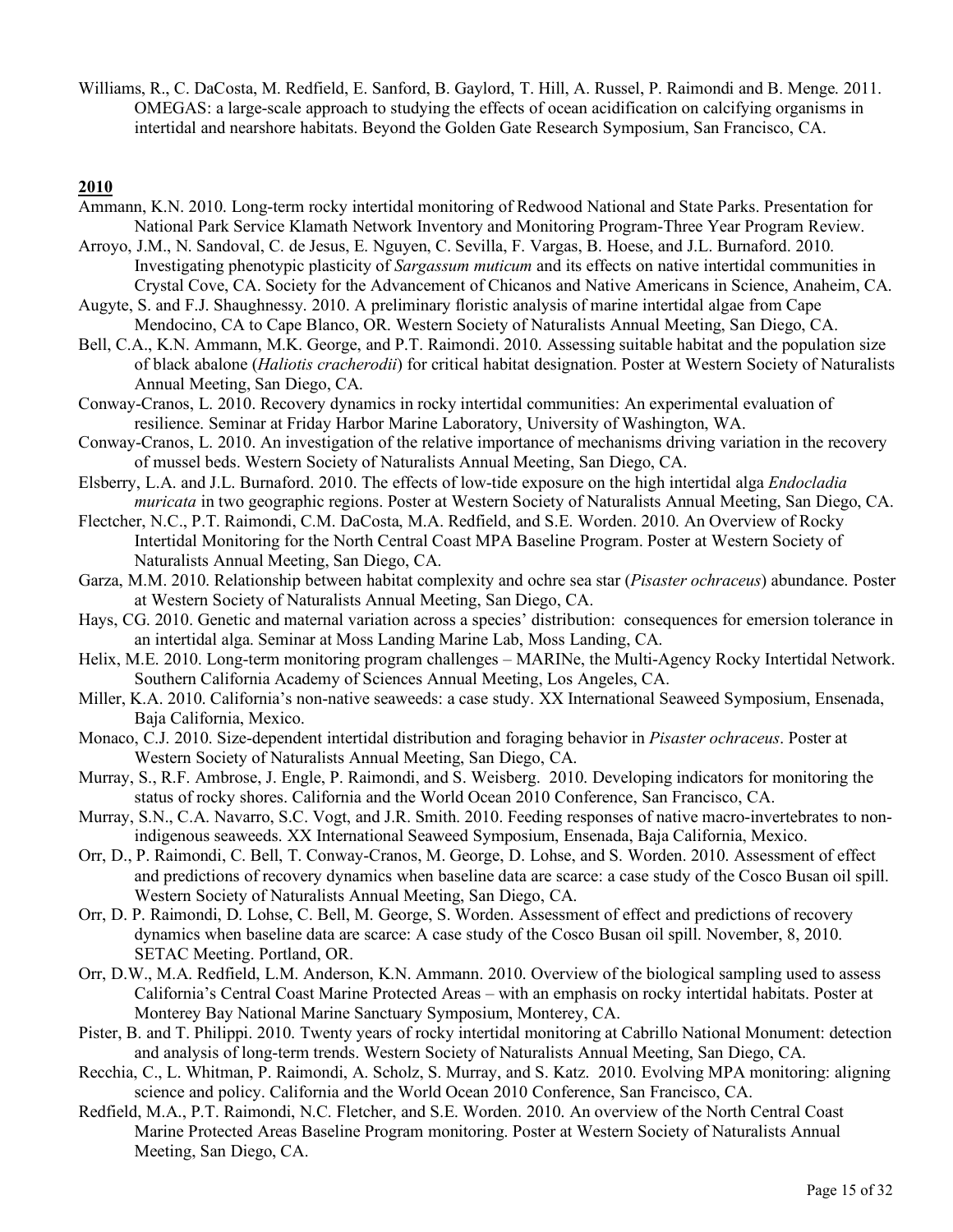- Richards, D.V. and S.G. Whitaker. 2010. Monitoring black abalone movement and aggregating behavior. Poster at Western Society of Naturalists Annual Meeting, San Diego, CA.
- Smith, J.R. 2010. Urban ecology: a southern California rocky intertidal perspective. Seminars at California Polytechnic University, CA and University of New Haven, CT.
- Steinbeck, J.R. 2010. Sh%t happens: how designing redundancy into a monitoring program can help exorcise intruding demons and increase the options for analysis and ability to detect change. . Southern California Academy of Sciences Annual Meeting, Los Angeles, CA.
- Vogt, S., J.R. Smith, and S.N. Murray. 2010. Do native macro-invertebrates consume native over non-native seaweeds? Northwest Algal Symposium, Whidbey Island, WA.
- Vogt, S.C., J.R. Smith, and S.N. Murray. 2010. The consumer's dilemma, native or non-native seaweeds. Western Society of Naturalists Annual Meeting, San Diego, CA.
- Whitaker, S.G. and D.V. Richards. 2010. Widespread declines in abundances of rocky intertidal ecosystem modifiers and associated motile invertebrate species. Poster at Western Society of Naturalists Annual Meeting, San Diego, CA.

- Ammann, K.N., C.A. Bell. M.K. George, and P.T. Raimondi. 2009. An overview of the biological sampling used to assess the central California coast marine protected areas – with emphasis on rocky intertidal habitats. Western Society of Naturalists Annual Meeting, Monterey, CA.
- Anderson, D. 2009. Survey team monitoring summary: Northern CA/Oregon. MARINe Annual Workshop, San Francisco, CA.
- Anderson, L. 2009. Survey team monitoring summary: Santa Barbara/San Luis Obispo Counties. MARINe Annual Workshop, San Francisco, CA.
- Bell, C.A., K.N. Ammann, M.K. George, and P.T. Raimondi. 2009. Assessing the amount of suitable habitat and the population size of black abalone (*Haliotis cracherodii*) from Half Moon Bay to Point Conception. Western Society of Naturalists Annual Meeting, Monterey, CA; Black Abalone Critical Habitat Meeting, Ventura, CA; and MARINe Annual Workshop, San Francisco, CA.
- Blanchette, C. 2009. Biodiversity survey overview. MARINe Annual Workshop, San Francisco, CA.
- Conway-Cranos, L.. 2009. Recovery dynamics in rocky intertidal communities: Patterns, mechanisms and simulations. Ecological Society of America Annual Conference, Albuquerque, NM and Bodega Marine Laboratory Seminar.
- Engle, J. 2009. Multi-Agency Rocky Intertidal Network status. MARINe Annual Workshop, San Francisco, CA.
- Fong, D. 2009. MARINe sites on Alcatraz. MARINe Annual Workshop, San Francisco, CA.
- Gaddam, R. 2009. Accessing MARINe data through the online PISCO data catalog. MARINe Annual Workshop, San Francisco, CA.
- George, Maya, Christy Bell, Karah Ammann and Peter Raimondi. 2009. Assessing the amount of suitable habitat and the population size of black abalone from Half Moon Bay to Point Conception. Poster at Monterey National Marine Sanctuary Symposium, Monterey, CA.
- Gilbane, L. and S. Kimura. 2009. Mapping: quest for the perfect map. MARINe Annual Workshop, San Francisco, CA.
- Helix, M.E. 2009. Overview of Multi-Agency Rocky Intertidal Network. MARINe Annual Workshop, San Francisco, CA.
- Jones, A.M. and D.P. Lohse. 2009. A regional comparison of *Mytilus californianus* growth rates along the central coast of California. Western Society of Naturalists Annual Meeting, Monterey, CA.
- Kinyon, J. 2009. Habitat mapping in Golden Gate National Recreation Area. MARINe Annual Workshop, San Francisco, CA.
- Lee, S. 2009. Survey team monitoring summary: LA/Ventura Counties. MARINe Annual Workshop, San Francisco, CA.
- Livingston, H. 2009. Species ranges: climate change implications. MARINe Annual Workshop, San Francisco, CA.
- Long, J. 2009. Survey team monitoring summary: East Coast. MARINe Annual Workshop, San Francisco, CA.
- Miller, K.A. 2009. Invasive species status. MARINe Annual Workshop, San Francisco, CA.
- Miner, M. 2009. Survey team monitoring summary: Washington State. MARINe Annual Workshop, San Francisco, CA.
- Murray, S.N., J. R. Smith, A. Bullard, and L. Gilbane. 2009. Changes in Coastal Seaweed Populations over time in Urban Settings and the Ecological Implications (Plenary Lecture).Novos Bioativos de Macroalgas Workshop,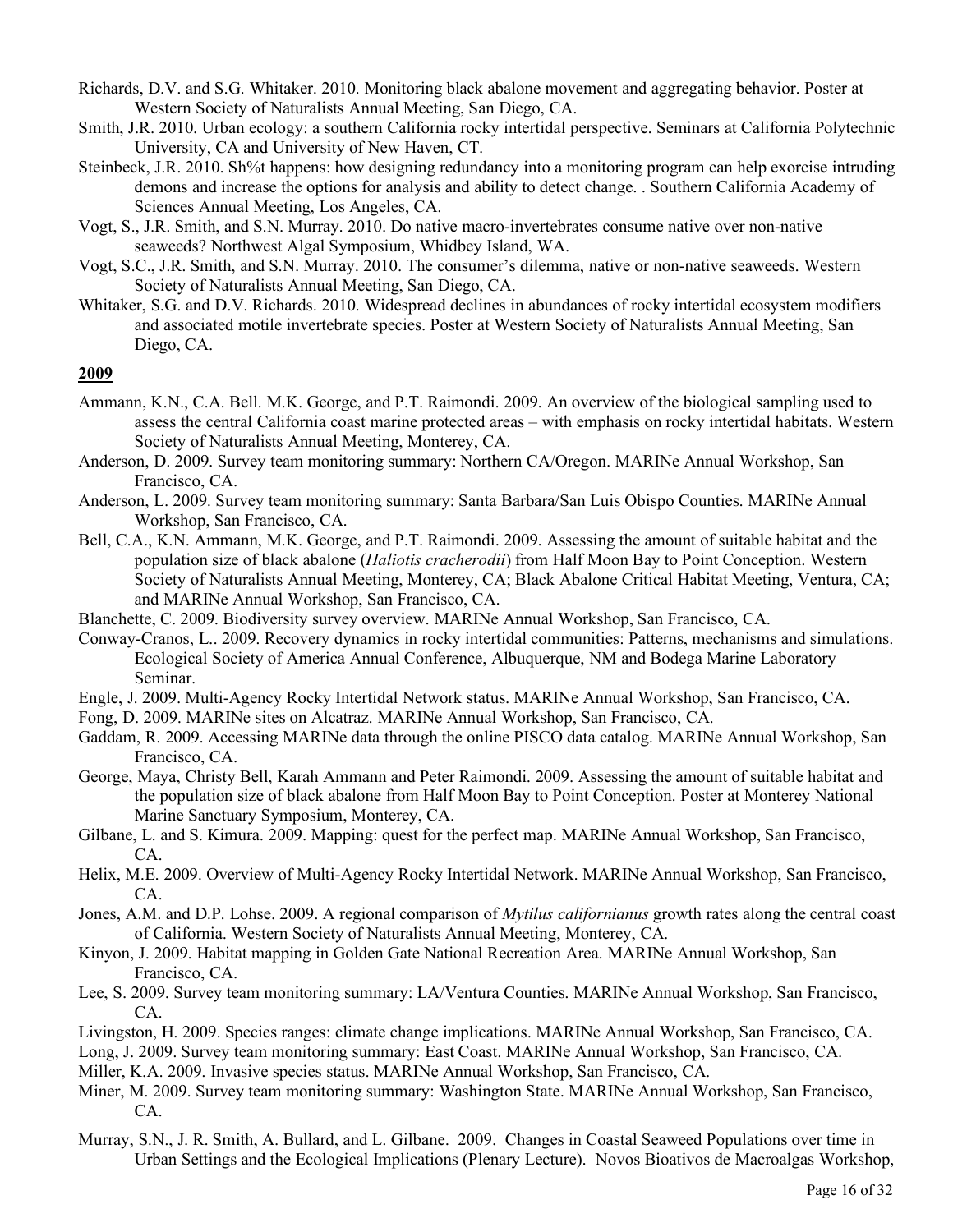Ilhabela – São Paulo, Brazil.

- Redfield, M. 2009. Survey team monitoring summary: Monterey/Marin Counties. MARINe Annual Workshop, San Francisco, CA.
- Reinhard, L.J., K.N. Ammann, M.T. Tinker, P.T. Raimondi, and C.A. Bell. 2009. Effects of sea otters on local distribution and density of black abalone. Western Society of Naturalists Annual Meeting, Monterey, CA.

Richards, D. 2009. Black abalone restoration/recovery plan status. MARINe Annual Workshop, San Francisco, CA.

- Richards, D. 2009. Survey team monitoring summary: Channel Islands. MARINe Annual Workshop, San Francisco, CA.
- Richards, D. 2009. Marine Reserves at the Channel Islands. George Wright Society Meeting, Portland, OR.
- Smith, J.R. 2009. Coastal urban ecology for teachers. Seminar for Centers for Ocean Sciences Education Excellence (COSEE) at Dana Point, CA.
- Smith, J.R. 2009. Urban ecology: a southern California rocky intertidal perspective. Seminars at SUNY Stony Brook Southampton, NY, CA State University Fullerton, and University of Alaska Southeast.
- Smith, J.R. 2009. Survey team monitoring summary: San Diego/Orange Counties. MARINe Annual Workshop, San Francisco, CA.
- Smith, J.R., S.G. Whitaker, and S.N. Murray. 2009. Experimental re-establishment of the rockweed, *Silvetia compressa*, on urban southern California shores. Western Society of Naturalists Annual Meeting, Monterey, CA.
- Walters, K. 2009. Today's GPS: what it can do for you a SWAT retrospective. MARINe Annual Workshop, San Francisco, CA.
- Walters, K. 2009. Survey team monitoring summary: Mexico/Baja California. MARINe Annual Workshop, San Francisco, CA.
- Waltz, G.T., S. Kimura, J.R. Steinbeck, and D.E. Wendt. 2009. Bare space or bountiful biota: an analysis of human disturbance on our rocky shoreline. Western Society of Naturalists Annual Meeting, Monterey, CA.

Worden, S. 2009. What is larval recruitment data telling us? MARINe Annual Workshop, San Francisco, CA.

- Bell, C. 2008. Go-kit protocol demonstration and what we learned from the Cosco Busan Oil Spill. MARINe Annual Workshop, San Pedro, CA.
- Bell, C. 2008. Optional protocols revisited. MARINe Annual Workshop, San Pedro, CA.
- Blanchette, C.A., P.T. Raimondi, and B. R. Broitman. 2008. Spatial patterns of intertidal community structure across the California Channel Islands and links to ocean temperature. 7<sup>th</sup> California Islands Symposium, Oxnard, CA.
- Conway-Cranos, L.L. 2008. Facultative interactions as a potential driver for spatial variation in recovery patterns in the California rocky intertidal. Western Society of Naturalists Annual Meeting, Vancouver, BC.
- Conway-Cranos, L.L. 2008. Recovery of intertidal communities: Perspectives from a broad-scale manipulation. MARINe Annual Workshop, San Pedro, CA.
- Dalkey, A. and B. Allen. 2008. Palos Verdes Peninsula: research and education opportunities. MARINe Annual Workshop, San Pedro, CA.
- Eernisse, D. 2008. Common chitons and limpets of southern California rocky intertidal. MARINe Annual Workshop, San Pedro, CA.
- Engle, J. 2008. Multi-Agency Rocky Intertidal Network status. MARINe Annual Workshop, San Pedro, CA.
- Engle, J. 2008. MARINe aids NOAA Mussel Watch expansion in southern California. MARINe Annual Workshop, San Pedro, CA.
- Gaddam, R. 2008. Biodiversity surveys and PISCO updates. MARINe Annual Workshop, San Pedro, CA.
- Gilbane, L. and J. Smith. 2008. MARINe training video. MARINe Annual Workshop, San Pedro, CA.
- Gray, H. 2008. Common shorebirds of southern California rocky shores. MARINe Annual Workshop, San Pedro, CA.
- Gregorio, D. and K. Schiff. 2008. California Areas of Special Biological Significance. MARINe Annual Workshop, San Pedro, CA.
- Hays, CG. 2008. Genetic and maternal variation across a species' distribution: consequences for emersion tolerance in an intertidal alga. Seminars at California State University Sacramento; Sacramento, CA; and California State University San Jose; San Jose, CA.
- Helix, M.E. 2008. Overview of Multi-Agency Rocky Intertidal Network. MARINe Annual Workshop, San Pedro, CA.
- Joab, B. and J. Cubit. 2008. MARINe and NRDA's: increasing the effectiveness of the combination. MARINe Annual Workshop, San Pedro, CA.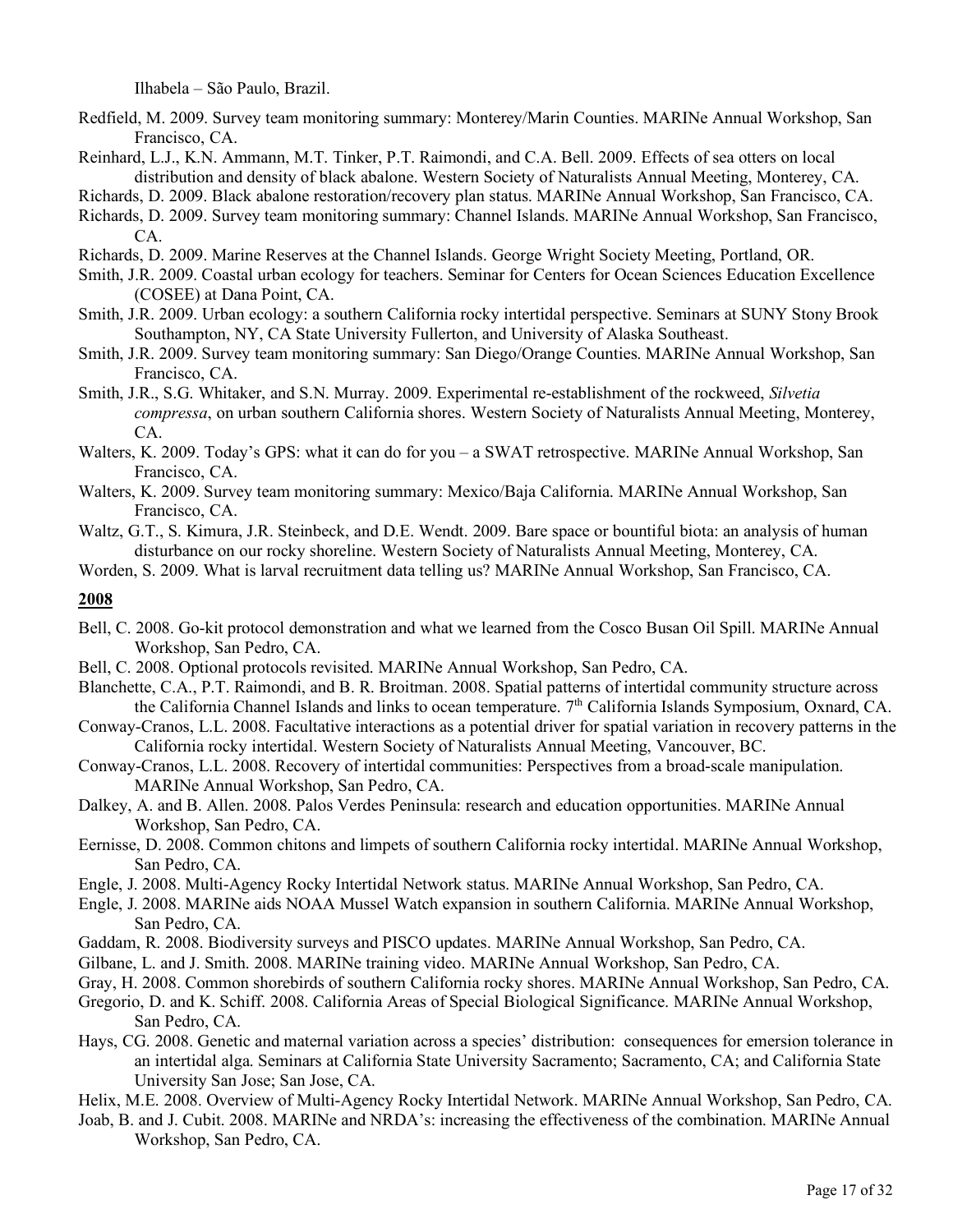- Lawrenz-Miller, S. 2008. Long term intertidal population surveys on the Palos Verdes Peninsula. MARINe Annual Workshop, San Pedro, CA.
- Lee, S. 2008. Multi-Agency Rocky Intertidal Network. Teacher Training Workshop for Center for Ocean Sciences Education Excellence (COSEE-West), San Pedro, CA.
- Lee, S. 2008. MARINe site at Point Fermin. MARINe Annual Workshop, San Pedro, CA.
- Long, J. 2008. MARINe on the East Coast. MARINe Annual Workshop, San Pedro, CA.
- Maloney, E. 2008. California Introduced Species Surveys: who's on our turf? MARINe Annual Workshop, San Pedro, CA.
- Maloney, E.R., W.R. Fairey, A.A. Lyman, Z.A. Walton, S.F. Foss, and S.N. Shiba. 2008. Surveys for introduced marine species on the outer coast of California: who's on our turf? Western Society of Naturalists Annual Meeting, Vancouver, BC.
- Miner, M. 2008. Multi-Agency Rocky Intertidal Network database update. MARINe Annual Workshop, San Pedro, CA.
- Miner, C.M. 2008. MARINe database structure. MARINe Meeting, Seattle, WA
- Miner, C.M. 2008. MARINe Rocky Intertidal Monitoring Program, Northwest Straits Initiative Meeting, Bellingham, WA
- Murray, S. 2008. Changes in rocky intertidal communities on the Channel Islands and the southern California mainland since the 1970's.  $7<sup>th</sup>$  California Islands Symposium, Oxnard, CA.
- Murray. S. N. 2008. Seaweed Introductions: An Overview. Control of Invasive Marine Seaweeds Workshop, Asilomar, CA.
- Neuman, M.J. and G.R. VanBlaricom. 2008. Status of black abalone populations at the California Channel Islands: implications for long-term viability throughout the range of the species.  $7<sup>th</sup>$  California Islands Symposium, Oxnard, CA.
- Protopapadakis, L. 2008. California's Marine Life Protection Act: laying a foundation for the future. MARINe Annual Workshop, San Pedro, CA.
- Raimondi, P.T. 2008. Go-kit protocols updated through Cosco Busan Experience. MARINe Annual Workshop, San Pedro, CA.
- Richards, D.V. 2008. Black abalone at the Channel Islands, a brief history.  $7<sup>th</sup>$  California Islands Symposium, Oxnard, CA.
- Richards, D. 2008. Foundations of Marine Reserves at the Channel Islands, NPS Aquatic Professionals Meeting, Fort Collins, CO.
- Sagarin, R.D. 2008. Size matters: loss of large coastal invertebrates and implications for ecology and management. Western Society of Naturalists Annual Meeting, Vancouver, BC.
- Smith, J.R. 2008. Coastal ecology in the face urbanization and environmental change. Seminars at Eastern Connecticut State University, and NOAA Workshop on Managing Visitor Use at Dana Point, CA.
- Smith, J.R., R.F. Ambrose, and P. Fong. 2008. Regional comparisons and decadal changes in mussel populations (*Mytilus californianus*) and mussel bed community diversity along the California coast.  $7<sup>th</sup>$  California Islands Symposium, Oxnard, CA.
- SWAT. 2008. Life in the tidepools and kelp forests. Seminar at Rancho del Oso Nature Center.
- Weisberg, S.B. 2008. The subtle benefits of cooperative regional monitoring. MARINe Annual Workshop, San Pedro, CA.
- Whitaker, S. 2008. Experimental re-establishment of the rockweed *Silvetia compressa* at Little Corona del Mar. MARINe Annual Workshop, San Pedro, CA.
- Worden S.E. and M.A. Redfield. 2008. PISCO's Love Affair with Big Creek Reserve: Rocky Intertidal Monitoring Along the Big Sur Coast. Poster presentation. Landels-Hill Big Creek Reserve Open House, Big Sur, CA.

- Ambrose, R. 2007. Oil spill rapid response protocols. MARINe Annual Workshop, San Francisco, CA.
- Ambrose, R. 2007. Public access versus resource protection. MARINe Annual Workshop, San Francisco, CA.
- Bell, C. 2007. Digital photo archive where are we now and where are we headed? MARINe Annual Workshop, San Francisco, CA.
- Bell, Christy. 2007. The importance of community structure and biodiversity surveys to establish baseline data for Marine Reserves. COBI Fishing CO-OP meeting, Isla Natividad, Baja California Sur, Mexico.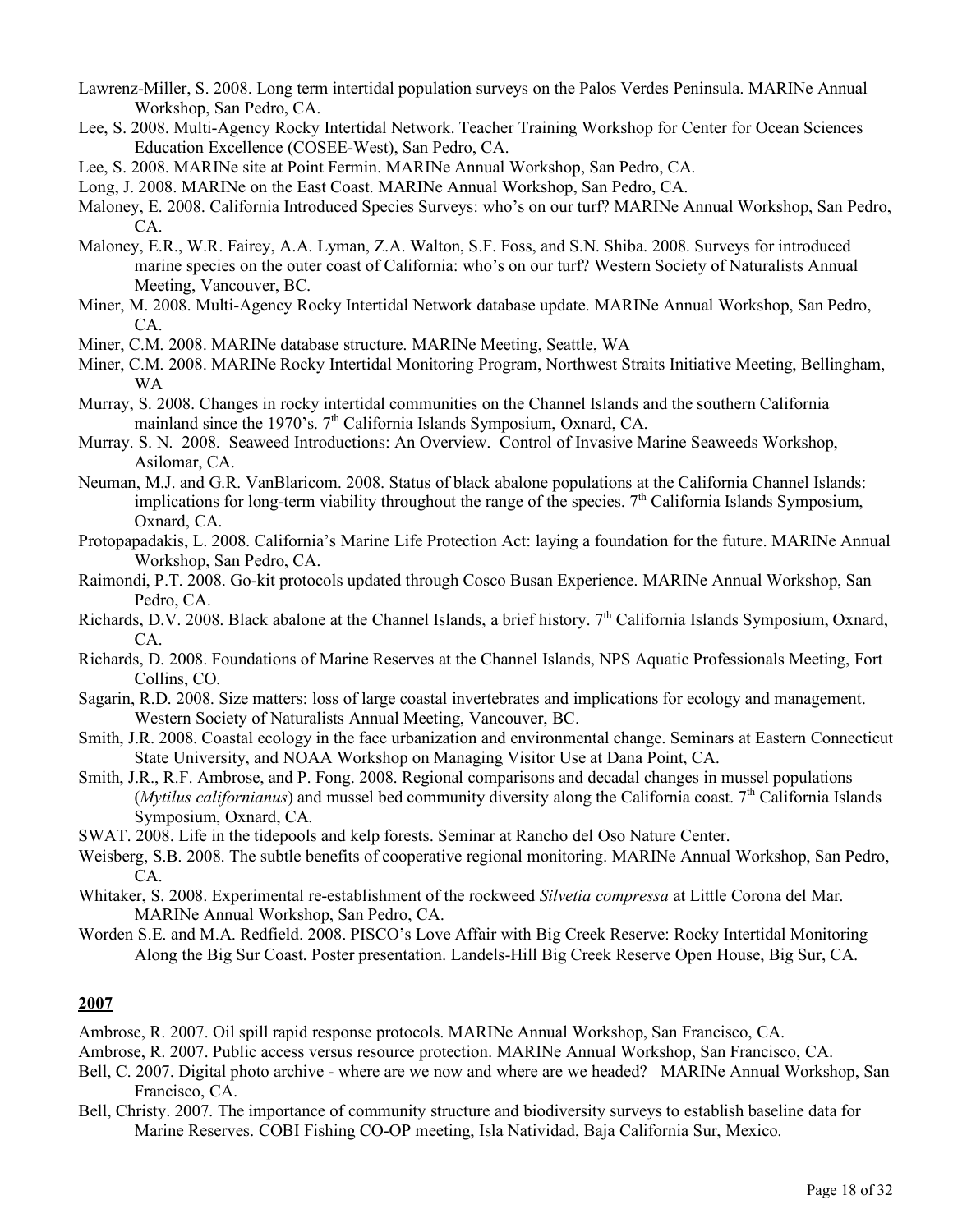- Blanchette, C.A. 2007. Intertidal communities of the CA Channel Islands: ecology and natural history. Western Society of Naturalists Annual Meeting, Ventura, CA.
- Conway-Cranos, L. 2007. Geographic patterns of recovery in intertidal communities. Partnership for Interdisciplinary Studies of Coastal Oceans (PISCO) Scientific Symposium. Corvallis, OR.
- Conway-Cranos, L. 2007. Prediction and understanding the recovery of communities: An example from the rocky intertidal. Pacific Ecology and Evolution Conference. Seattle, WA; and Ecological Society of America Annual Conference. San Jose, CA.
- Cox, K. 2007. MARINe regional sampling update: Northern California. MARINe Annual Workshop, San Francisco, CA.
- Douros, W. 2007. MARINe, marine sanctuaries and more. MARINe Annual Workshop, San Francisco, CA.
- Engle, J. 2007. Multi-Agency Rocky Intertidal Network status. MARINe Annual Workshop, San Francisco, CA.
- Engle, J. 2007. The Light and Smith Manual: invertebrate name changes. MARINe Annual Workshop, San Francisco, CA.
- Fenberg, P.B. and K. Roy. 2007. The ecological consequences of size-selective harvesting: the owl limpet (*Lottia gigantea*) as a case study. Western Society of Naturalists Annual Meeting, Ventura, CA.
- Gregorio, D. 2007. Areas of Special Biological Significance and MARINe. MARINe Annual Workshop, San Francisco, CA.
- Helix, M.E. 2007. Overview of Multi-Agency Rocky Intertidal Network. MARINe Annual Workshop, San Francisco, CA.
- Helix, M.E. 2007. Rocky Intertidal Monitoring Network and the Southern California Coastal Ocean Observing System. SCCOOS Board of Governors Meeting June 13, 2007.
- Helix, M.E., P. Raimondi, R. Ambrose, J. Engle, and S. Murray. 2007. MARINe: examining the health of rocky shores along the Pacific Coast. Monterey Bay National Marine Sanctuary Currents Symposium, Monterey, CA.
- Helix, M.E., R.F. Ambrose, J.M. Engle, S.N. Murray, and P.T. Raimondi. 2007. Examining the health of rocky shores along the Pacific Coast – can local government and citizen's help? Coastal Zone 2007, Portland, OR.
- Hewson, W.E. and D.J. Eernisse. 2007. A common southern California limpet is a new species that overlaps with its sister species in northern Baja California. Western Society of Naturalists Annual Meeting, Ventura, CA.
- Kimura, S. 2007. GIS maps of the California coastline. MARINe Annual Workshop, San Francisco, CA.
- Long, J. 2007. MARINe on the East Coast. MARINe Annual Workshop, San Francisco, CA.
- Lonhart, S. 2007. MARINe regional sampling update: Central California. MARINe Annual Workshop, San Francisco, CA.
- Miner, M. 2007. Multi-Agency Rocky Intertidal Network database update. MARINe Annual Workshop, San Francisco, CA.
- Murray, S. 2007. Science, politics, the public and protecting California's coastal ecosystems. Southern California Academy of Sciences Annual Meeting, Fullerton, CA.
- Navarro, C. 2007. MARINe regional sampling update: Southern California. MARINe Annual Workshop, San Francisco, CA.
- Navarro, C.N., J.R. Smith, and S.N. Murray. 2007. Feeding rates of native consumers on introduced and native seaweeds on urban southern California shores. Southern California Academy of Sciences Annual Meeting, Fullerton, CA.
- Parker, M.A. and K.J. Nielsen. 2007. A tale of two headlands: recruitment and reproductive output of *Balanus glandula* and *Chthamalus dalli* along the northern California coast. Western Society of Naturalists Annual Meeting, Ventura, CA.
- Pearse, J.S., D.E. Pearse, and V.B. Pearse. 2007. Rising sea level and changes in intertidal zonation: professor Snadrock 60 years later. Western Society of Naturalists Annual Meeting, Ventura, CA.
- Raimondi, P. 2007. MARINe and Marine Protected Areas. MARINe Annual Workshop, San Francisco, CA.
- Raimondi, P., D. Gregorio, and A. Compton. 2007. Rocky intertidal health. MARINe Annual Workshop, San Francisco, CA.
- Smith, J.R. 2007. Long-term change in macrophyte & macroinvertebrate communities on wave-exposed rocky intertidal shores. Seminar at California State University, Northridge, Department of Biology, Biology Colloquium.
- Smith, J.R. 2007. Seaweed communities in a heavily urbanized environment in southern California. Seminar at the Coastal Studies Consortium, Universidade Federal Fluminense, Niteroi, Brazil.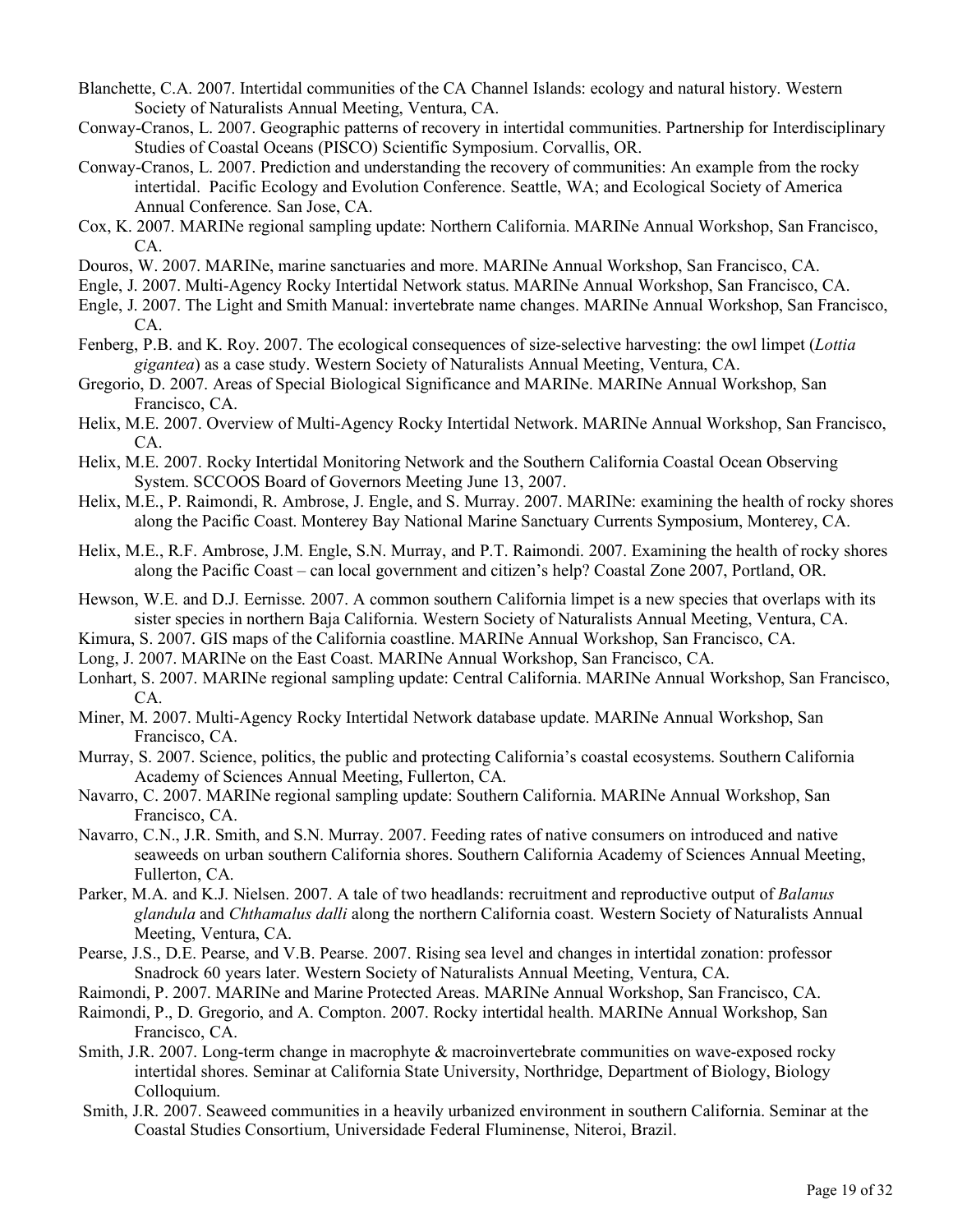- Smith, K.A. and B. Helmuth. 2007. When mussels die…an assessment of the mechanisms determining the upper limit of Mytilus californianus beds along the Pacific coast of North America. Western Society of Naturalists Annual Meeting, Ventura, CA.
- Tharratt, S. 2007. MARINe regional sampling update: offshore islands. MARINe Annual Workshop, San Francisco, CA.
- Thompson, S.A., K.J. Nielsen, C.A. Blanchette, B. Brockbank, and H.R. Knoll. 2007. Effects of commercial collection on growth and reproductive output of *Postelsia palmaeformis*. Ecological Society of America Annual Meeting, San Jose, CA.
- Thompson, S.A., K.J. Nielsen, C.A. Blanchette, B. Brockbank, and H.R. Knoll. 2007. The response of *Postelsia palmaeformis* to commercial collection across sites in California. Western Society of Naturalists, Ventura, CA.
- Vogt, S.C., L. Gilbane, A. Bullard, J.R. Smith, and S.N. Murray. 2007. Spatial and temporal variation in  $\delta^{13}C$  and  $\delta^{15}N$ values of macro-algae in southern California waters. Southern California Academy of Sciences Annual Meeting, Fullerton, CA.
- Waltz, G.T., J.R. Steinbeck, S.R. Kimura, and D.E. Wendt. 2007. Simulation of human activities and corresponding impacts to the temperate intertidal. Western Society of Naturalists, Ventura, CA.
- Whiteside, K.E., J.R. Smith, and S.N. Murray. 2007. Distribution, habitat utilization, and reproductive patterns in *Caulacanthus ustulatus* (Caulacanthaceae, Gigartinales), a newly established seaweed on southern California shores. Southern California Academy of Sciences Annual Meeting, Fullerton, CA.
- Whitaker, S.G., J.R. Smith, and S.N. Murray. 2007. Experimental restoration of the rocky intertidal brown alga *Silvetia compressa* on urban southern California shores. Southern California Academy of Sciences Annual Meeting, Fullerton, CA.

- Allen, S.G., B. Becker, B. Ketcham, D. Schirokauer, and D. Adams. 2006. Ocean stewardship through marine monitoring at Point Reyes National Seashore. California and the World Ocean '06 Conference, Long Beach, CA.
- Bell, C.A., P.T. Raimondi, G. Bernardi, M. George, D.P. Lohse, S. Lonhart, C.M. Miner, J.D. Moore, and S. Worden. 2006. Assessing the impact of withering syndrome on the genetic structure of black abalone populations. California and the World Ocean '06 Conference, Long Beach, CA.
- Becker, B. 2006. CSI: mussels a story of forensic marine science. MARINe Annual Workshop, La Jolla, CA.
- Blanchette, C.A., M. Miner, P.T. Raimondi, and B.R. Broitman. 2006. Latitudinal variation in rocky intertidal community structure along the west coast of North America.  $7<sup>th</sup>$  International Temperate Reef Symposium, Santa Barbara, CA.
- Broitman, B.R., C.A. Blanchette, S.A. Navarrete, and B.A. Menge. 2006. Recruitment dynamics of intertidal invertebrates in Chile and the US West Coast. 7<sup>th</sup> International Temperate Reef Symposium, Santa Barbara, CA.
- Conway-Cranos, L.L. 2006. Geographic variation in recovery of rocky intertidal communities following a disturbance: linking recruitment to recovery. 7<sup>th</sup> International Temperate Reef Symposium, Santa Barbara, CA.
- Cox. K.N. 2006. Intertidal fish surveys: Cabrillo National Monument, southern California, and northern California. MARINe Annual Workshop, La Jolla, CA.
- Cox, K.N., P.T. Raimondi, C.M. DaCosta, R.N. Gaddam, D.P. Lohse, C.A. Bell, M.K. George, S.E. Worden, and C.M. Miner. 2006. Reserves in reverse: the recent change in access status of Stornetta Ranch and the resulting effect on red abalone populations. 7<sup>th</sup> International Temperate Reef Symposium, Santa Barbara, CA.
- DaCosta, C., P.P. Raimondi, K. Cox, R. Gaddam, D. Lohse, C. Bell, M. George, M. Miner, and S. Worden. 2006. Reserves in reverse: the recent change in access status of Stornetta Ranch and the resulting effect on red abalone populations. California and the World Ocean '06 Conference, Long Beach, CA.
- Engle, J. 2006. Southern (warm-water) rocky intertidal invertebrates. MARINe Annual Workshop, La Jolla, CA.
- Engle, J. and K.A. Miller. 2006. Southern (warm-water) rocky intertidal seaweeds. MARINe Annual Workshop, La Jolla, CA.
- Engle, J. and K.A. Miller. 2006. *Sargassum filicinum* in California. MARINe Annual Workshop, La Jolla, CA.
- Fenberg, P. 2006. Owl limpet life history studies. MARINe Annual Workshop, La Jolla, CA.
- Fenberg. P.B. and K. Roy. 2006. The effects of size-selective harvesting on the population biology of a sex-changing limpet, *Lottia gigantea*. Ecological Society of America Conference, Memphis, TN.
- Fenberg. P.B. and K. Roy. 2006. The effects of size-selective harvesting on the population biology of a sex-changing limpet, *Lottia gigantea*. Western Society of Naturalists Annual Meeting, Redmond, WA.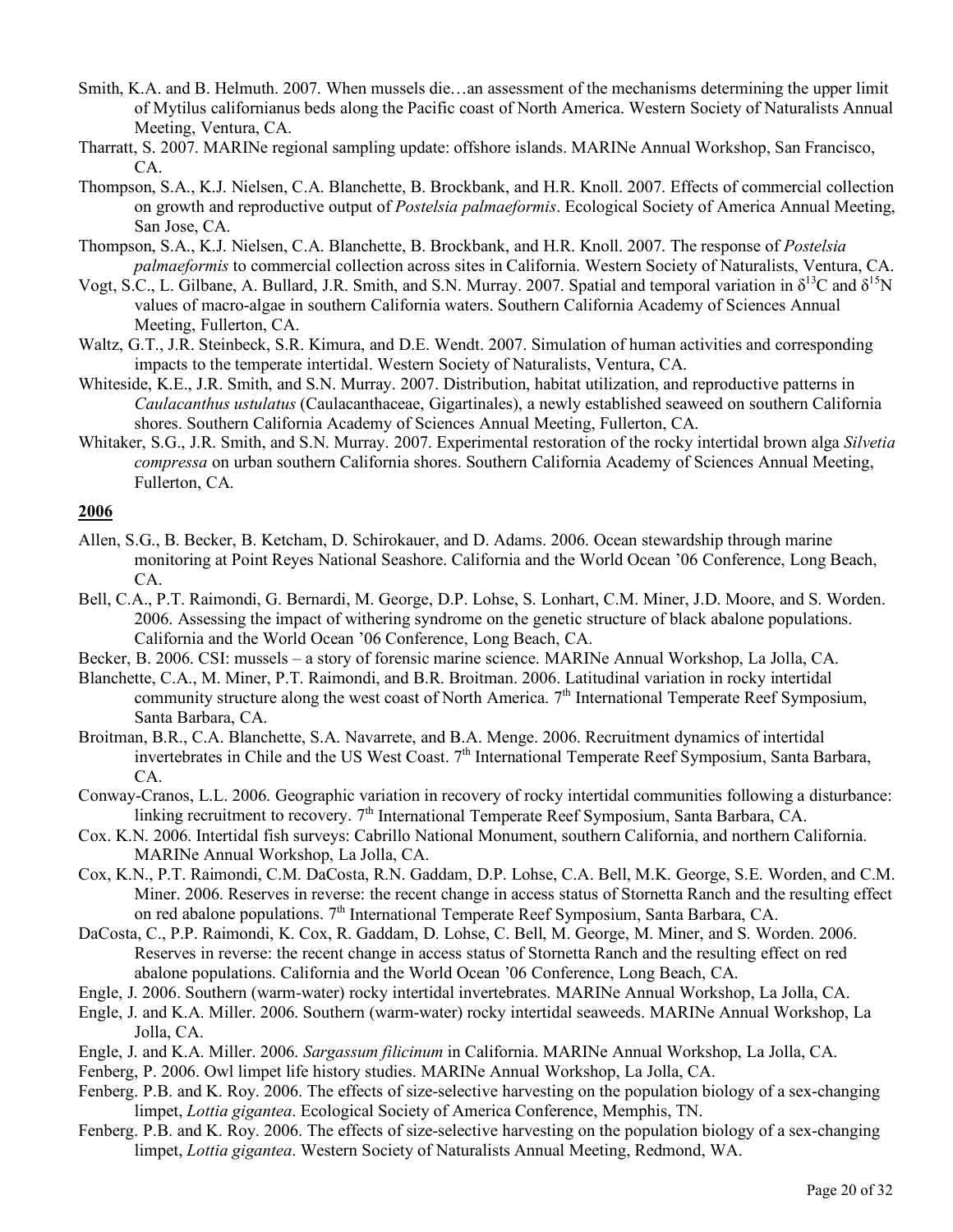- Gregorio, D. 2006. What are the procedures for comparing storm water and non-storm water influenced rocky intertidal communities? MARINe Annual Workshop, La Jolla, CA.
- Helix, M.E. and J. Engle. 2006. MARINe status. MARINe Annual Workshop, La Jolla, CA.
- Helix, M.E. and R. Ambrose. 2006. Quick oil spill response protocol. MARINe Annual Workshop, La Jolla, CA.
- Huff, T. 2006. Effects of sand and trampling on red algal turf communities. MARINe Annual Workshop, La Jolla, CA.
- Huff, T.M. 2006. Quantification of human visitation to rocky intertidal areas through the use of time-lapse video. Western Society of Naturalists Annual Meeting, Redmond, WA.
- Lonhart, S.I., A.P. DeVogelaere, and J. Pederson. 2006. The Sanctuary Integrated Monitoring Network (SIMoN): Tracking ecosystem health in California's marine environment. California and the World Ocean '06 Conference, Long Beach, CA.
- Lonhart, S.I., M.H. Carr, and P.T. Raimondi. 2006. Predicting intertidal and subtidal communities along the Big Sur coastline: the value of quantitative and qualitative data. Western Society of Naturalists Annual Meeting, Redmond, WA.
- Miner, C.M. 2006. MARINe database status. MARINe Annual Workshop, La Jolla, CA.
- Miner, C.M., P.T. Raimondi, J. Altstatt, R. Ambrose, C. Bell, G. Bernardi, C. DaCosta, J. Engle, M. George, M.E. Helix, D. Lohse, S. Lonhart, J. Moore, and S. Worden. 2006. Multiple factors might limit the recovery potential of the black abalone, *Haliotis cracherodii*, from withering syndrome-induced declines. 7<sup>th</sup> International Temperate Reef Symposium, Santa Barbara, CA.
- Miner, C.M., P.T. Raimondi, C.A. Bell, K.N. Cox, C.M. DaCosta, R.N. Gaddam, M.K. George, D.P. Lohse, and S.E. Worden. 2006. Reserves in reverse: a change in access status impacts red abalone populations at Stornetta Ranch. Western Society of Naturalists Annual Meeting, Redmond, WA.
- Murray, S. 2006. Is MARINe able to answer specific management questions? How can we improve our ability to answer new questions? MARINe Annual Workshop, La Jolla, CA.
- Murray, S., C. Aranda, and M. Aranda. 2006. Producing MARINe sampling methods videotape. MARINe Annual Workshop, La Jolla, CA.
- Murray, S., J. Smith, A. Bullard, and A. Gerrard. 2006. Changes in seaweed communities on southern California shores since the 1950's. 7<sup>th</sup> International Temperate Reef Symposium, Santa Barbara, CA.
- Murray, S., R.F. Ambrose, J.M. Engle, P.T. Raimondi, and M.E. Helix. 2006. MARINe: A long-term monitoring program for detecting change in rocky intertidal environments. National Water Quality Monitoring Council 2006 Conference: Monitoring Networks: Connecting for Clean Water, San Jose, CA.
- Piltz, F. 2006. How can we incorporate physical and human use data with the biological data for MARINe sites? SCCOOS and CDIP presentations and discussion. MARINe Annual Workshop, La Jolla, CA.
- Pister, B. 2006. Community composition and diversity on anthropogenic substrates in California. MARINe Annual Workshop, La Jolla, CA.
- Pister, B.A. and K. Roy. 2006. Community composition and diversity on anthropogenic substrates in urban rocky intertidal environments. Western Society of Naturalists Annual Meeting, Seattle, WA; California and the World Oceans Conference '06, Long Beach, CA; and Ecological Society of America Conference, Memphis, TN.
- Pister, B.A. and K. Roy. 2006. Differences between marine communities on anthropogenic structures and natural rocky intertidal benches and implications for conservation. Society of Conservation Biology Conference, San Jose, CA
- Raimondi, P. 2006. Monitoring and distinguishing changes and ecosystem dynamics from pollution impacts in rocky intertidal ecosystems. California and the World Ocean '06 Conference, Long Beach, CA.
- Raimondi, P.T. C.M. Miner, C. Bell. 2006. Multiple factors might limit the recovery potential of the black abalone, *Haliotis cracherodii*, from withering syndrome-induced declines. NOAA ESA Workshop on Status Review of Black Abalone, La Jolla, CA.
- Rivadebeira, M. 2006. CBRISC: conservation and biodiversity of the rocky intertidal of southern California. MARINe Annual Workshop, La Jolla, CA.
- Smith, Jayson. 2006. Historical changes in mussel populations and bed community diversity. MARINe Annual Workshop, La Jolla, CA.
- Vanderbilt, F., and R.F. Ambrose. 2006. Assessing rocky intertidal habitats before an oil spill. Poster at 19<sup>th</sup> Annual Research Symposium of the U.C. Toxic Substances Research and Teaching Program.
- Worden, S., P. Raimondi, C. Bell, C. DaCosta, M. George, D. Lohse, S. Lonhart, and M. Miner. 2006. Serious decline in central California black abalone populations: outlook for recovery and community structure implications. California and the World Ocean '06 Conference, Long Beach, CA.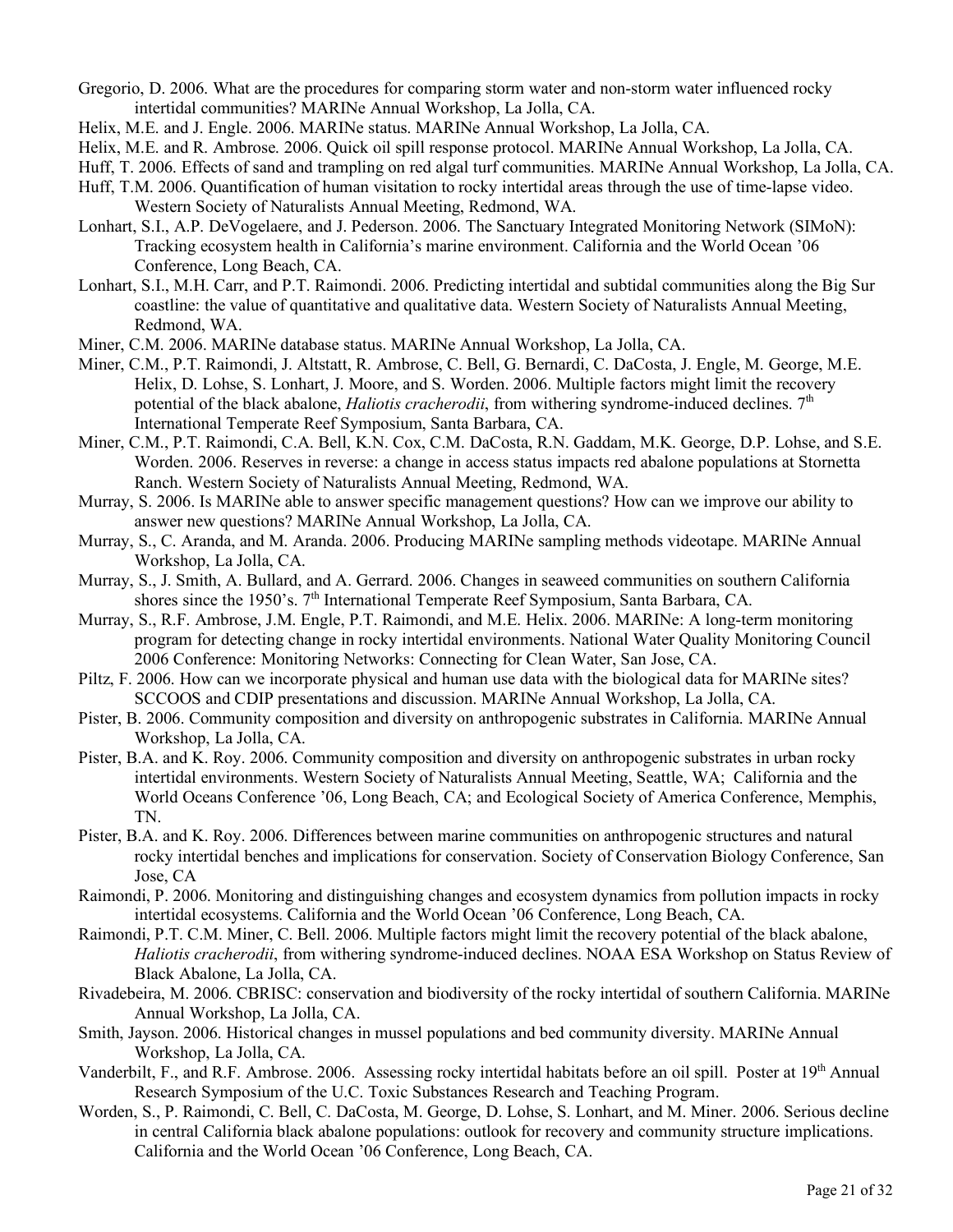Worden, S., C. Bell, C. DaCosta, M. George, D. Lohse, S. Lonhart, C.M. Miner, P.T. Raimondi. 2006. Serious decline in central California black abalone populations: outlook for recovery and community structure implications. Reproduction, Ecology, and Evolution in Marine Systems: A Meeting in Honor of Prof. John S. Pearse. Santa Cruz, CA.

- Ambrose, R.F. 2005. Protecting rocky intertidal resources. State of the Bay Conference: Progress and Challenges, Los Angeles, CA.
- Ambrose, R.F. 2005. Protecting rocky intertidal resources. National Public Radio.
- Becker, B.J., L.A. Levin, F.J. Fodrie, and P.A. McMillan. 2005. Determining natal origins and population connectivity of newly-settled mytilid mussels using trace elemental fingerprinting. Western Society of Naturalists Annual Meeting, Monterey, CA.
- Conway-Cranos, T. and P. Raimondi. 2005. Geographical variation in recovery of rocky intertidal communities following a disturbance. Monterey Bay National Marine Sanctuary Currents Symposium, Monterey, CA.
- Conway-Cranos, T. and P. Raimondi. 2005. Geographical variation in recovery of rocky intertidal communities following a disturbance: linking recruitment to recovery. Western Society of Naturalists Annual Meeting, Monterey, CA.
- Davis, Gary E. 2005. Twenty years of measuring marine protected area effectiveness in Channel Islands National Park, California: a model for Baja to Bering. Symposium and Workshop of the North American Marine Protected Areas Network, Loerto, BCS, Mexico.
- DeVogelaere, A. 2005. Sanctuary monitoring: why and how. Monterey Bay National Marine Sanctuary Currents Symposium, Monterey, CA.
- Dunaway, M.E. 2005. Presentation of Huell Howser's California Gold "Tide Pools" at U.S. Department of the Interior's "Public Lands Week". Washington D.C.
- Dunaway, M.E. 2005. Tidepool math. California Science Teachers Association Conference, Palm Springs, CA.
- Dunaway, M.E. 2005. Tidepool Math Workshop. National Science Teacher Association Conference, Dallas, TX.
- Dunaway, M.E. 2005. California tidepools protection. Public Service Announcement, Minerals Management Service.
- Dunaway, M.E. and J. Engle. 2005. MARINe status. MARINe Annual Workshop, Santa Cruz, CA.
- Engle, J. 2005. MARINe protocol handbook. MARINe Annual Workshop, Santa Cruz, CA.
- Engle, J. 2005. CDFG fishing regulation changes may impact rocky shore species. MARINe Annual Workshop, Santa Cruz, CA.
- Fenberg. P.B. and K. Roy. 2005. The effects of size-selective harvesting on a sex-changing limpet, *Lottia gigantea*. Ecological Society of America, Montreal, Canada.
- Fenberg, P. and K. Roy. 2005. The effects of size-selective harvesting on a sex-changing limpet, Lottia gigantea. Western Society of Naturalists Annual Meeting, Monterey, CA.
- Gregorio, D. 2005. "ASBS"s and MARINe. MARINe Annual Workshop, Santa Cruz, CA.
- Huff, T.M. 2005. Got sand? Sand addition alters the invertebrate community of intertidal coralline turf in San Diego County, California. Western Society of Naturalists Annual Meeting, Monterey, CA.
- Kinlan, B.P., B.R. Broitman, S.D. Gaines, C.A. Blanchette, E. Wieters, S.E. Lester, and P.T. Raimondi. 2005. Predictability in intertidal ecosystems: scale-dependent coupling of coastal geomorphology, oceanography, and benthic community structure. Western Society of Naturalists Annual Meeting, Monterey, CA.
- Kusic, K.E., P.T. Raimondi, H.A. Livingston, D.P. Lohse, and R.N. Gaddam. 2005. Point Reyes, an important geographic feature shaping rocky intertidal community structure in central California. Western Society of Naturalists Annual Meeting, Monterey, CA.
- Livingston, H.A., P.T. Raimondi, C.A. Blanchette, A. Kendall, K. Kusic, D. Lohse, E. Maloney, C.M. Miner, and M. Williams. 2005. Intertidal biodiversity patterns on the Pacific Coast, including sites within Monterey Bay National Marine Sanctuary. Monterey Bay National Marine Sanctuary Currents Symposium, Monterey, CA.
- Livingston, H.A. and R. Gaddam. 2005. Taxonomic identification of juvenile and adult MARINe target species. MARINe Annual Workshop, Santa Cruz, CA.
- Miller, K.A. 2005. Taxonomic identification of introduced rocky intertidal species. MARINe Annual Workshop, Santa Cruz, CA.
- Miner, M. and J. Klaib. 2005. MARINe database and field protocol. MARINe Annual Workshop, Santa Cruz, CA.
- Miner, M. 2005. MARINe mainland site findings. MARINe Annual Workshop, Santa Cruz, CA.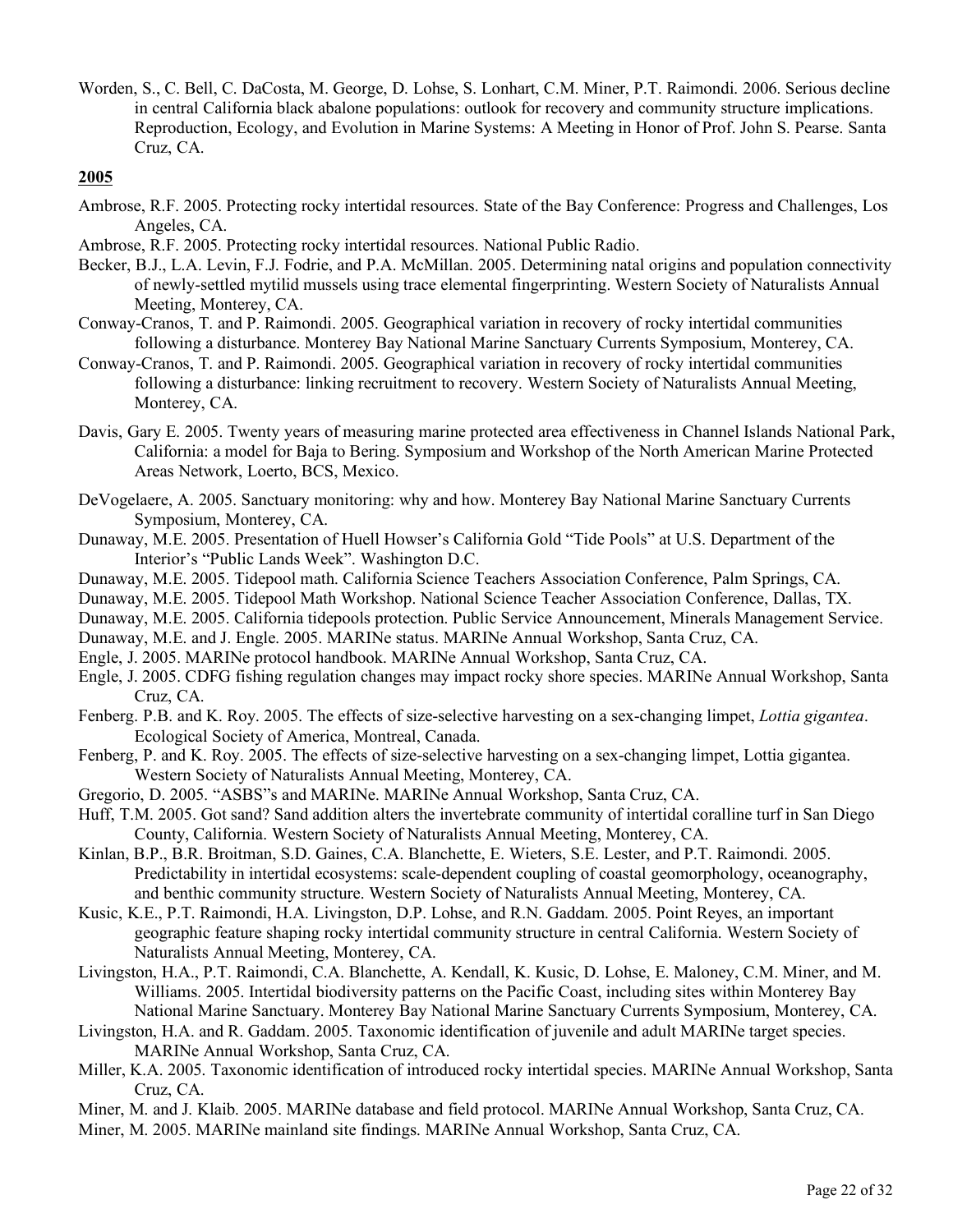Miner, C.M., P.T. Raimondi, M. George, D.P. Lohse, A. Nickels, and C. Roe. 2005. Serious decline in central California black abalone populations: outlook for recovery and community structure implications. Monterey Bay National Marine Sanctuary Currents Symposium, Monterey, CA.

Murray, S. 2005. BLM resurvey findings. MARINe Annual Workshop, Santa Cruz, CA.

Pister, B. 2005. Jetties and breakwaters as novel marine habitats: Urban ecology in a marine system. Join Meeting of the Ecological Society of America and The International Association for Ecology, Montreal, Quebec, Canada.

- Pister, B.A. and K. Roy. 2005. Urban ecology in a marine ecosystem: Are jetties and breakwaters suitable habitat for intertidal communities? Western Society of Naturalists Annual Meeting, Monterey, CA.
- Raimondi, P.T. 2005. Threats to our coastal resources: are we loving the seashore to death? Monterey Bay National Marine Sanctuary Currents Symposium, California State University Monterey Bay, Monterey, CA.
- Raimondi, P.T. 2005. (panelist) How's the patient? Diagnosis and prognosis. Monterey Bay National Marine Sanctuary Currents Symposium, Monterey, CA.
- Raimondi, P.T., R.F. Ambrose, J.M. Engle, M. George, D.P. Lohse, C.M. Miner, S.N. Murray, and C. Roe. 2005. Long-term monitoring of rocky intertidal communities within the Monterey Bay National Marine Sanctuary. Monterey Bay National Marine Sanctuary Currents Symposium, Monterey, CA.
- Raimondi, P., R. Sagarin, R. Ambrose, M. George, S. Lee, D. Lohse, C.M. Miner, S. Murray, and C. Roe. 2005. Color change and consistency in the sea star Pisaster ochraceus. Society for Integrative and Comparative Biology Conference, San Diego, CA.
- Richards, D. 2005. MARINe Channel Island site findings. MARINe Annual Workshop, Santa Cruz, CA.
- Roe, C. and J. Engle. 2005. MARINe photo database. MARINe Annual Workshop, Santa Cruz, CA.
- Sagarin, R. 2005. From the tidepools to the stars and back: tracing human influences on ecology. MARINe Annual Workshop, Santa Cruz, CA.
- Smith, J.R. 2005. Dramatic declines in mussel (*Mytilus*) bed community diversity along the wave exposed coast of California: response to climate change? Western Society of Naturalists Annual Meeting, Monterey, CA.
- Whiteside, K.E., A.M. Bullard, and S.N. Murray. 2005. Distribution, habitat utilization, productivity, and reproductive patterns in Caulacanthus ustulatus (Caulacanthaceae, Gigartinales), a newly established seaweed on southern California shores. Western Society of Naturalists Annual Meeting, Monterey, CA.

- Ambrose, A. 2004. Understanding rocky intertidal communities through long-term monitoring: the MARINe experience. CEA-CREST Annual Conference, Pasadena, CA.
- Becker, B. 2004. Using trace element concentrations in mytilid mussel shells to determine larval sources. Scripps Institution of Oceanography Ecology Seminar, La Jolla, CA.
- Becker, B. 2004. Determining natal origins of mytilid mussels using in situ larval culturing and elemental fingerprinting. CICESE, Universidad Autonoma de Baja California Norte, Ensenada, Mexico.
- Becker, B. 2004. Mussels, lasers, and marine reserves: why we care about the chemistry of larval mussel shells. San Diego Shell Club, San Diego, CA
- Becker, B., F.J. Fodrie, P.A. McMillan, L.A. Levin. 2004. Determining natal origins of mytilid mussels using in situ larval culturing and elemental fingerprinting. V Larval Biology Meeting, Hong Kong.
- Blanchette, C, D. Richards, J. Engle, B. Broitman, and S. Gaines. 2004. Regime shifts, community change and population booms of keystone predators at the California Channel Islands. Ecological Society of America Annual Meeting, Portland, OR.
- Blanchette, C., B. Broitman and S. Gaines. 2004. Recruitment dynamics and oceanographically-based linkages to community structure around Santa Cruz Island California. Western Society of Naturalists Annual Meeting, Rohnert Park, CA.
- Bullard, A.M. and S.N. Murray. 2004. Community primary productivity on two southern California shores. Coloquio sobre Ficología, Acuacultura y Ecologia Marina, Universidad Autonoma de Baja California Norte, Ensenada, Mexico.
- Bullard, A.M. and S.N. Murray. 2004. Shifting macrophytes abundances and the primary productivity of southern California shores. Phycological Society of America Annual Meeting, Williamsburg, VA.
- Bullard, A.M. and S.N. Murray. 2004. Shifts in seaweed abundances can greatly affect community primary productivity. Western Society of Naturalists Annual Meeting, Rohnert Park, CA.
- Carr, M., S. Lonhart, and P. Raimondi. 2004. Marine resource characterization of intertidal and subtidal sites influenced by landslides in Big Sur. Poster at Monterey Bay National Marine Sanctuary Currents Symposium, Seaside, CA.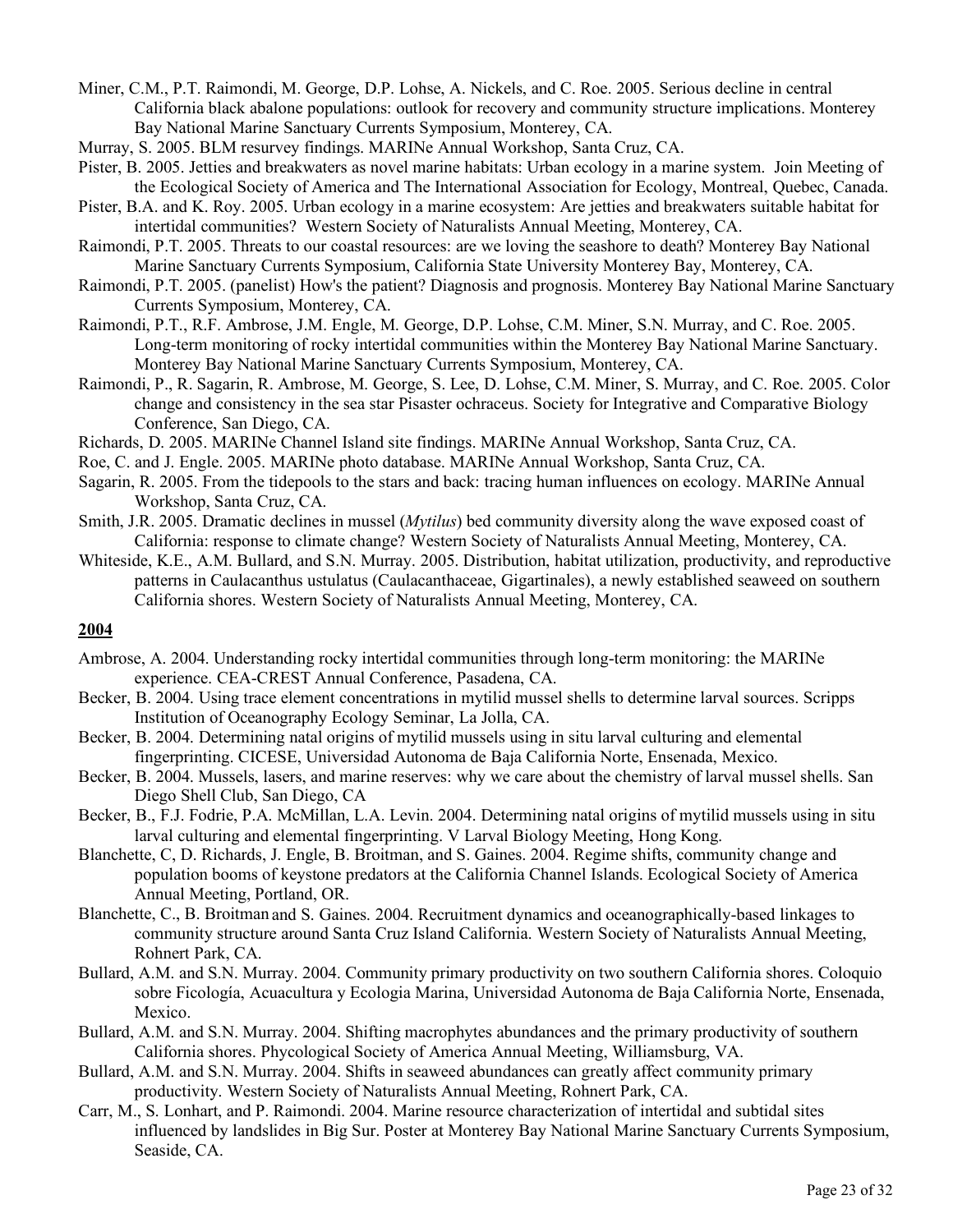- Davis, G.E. 2004. Case Study IV: California Channel Islands. Department of the Interior Workshop on Adaptive Management, Shepherdstown, WV.
- Dunaway, M.E. 2004. MARINe the Multi-Agency Rocky Intertidal Network; a long-term partnership that works. Seventh Biennial Workshop on Research within the Gulf of the Farallones, San Francisco, CA.
- Dunaway, ME, 2004. Tidepool Math Workshop. National Science Teachers Association Conference. Atlanta, GA.

Dunaway, M.E. 2004. Tidepool math. California Science Education Conference, San Jose, CA.

- Galvan, V.G. and S.N. Murray. 2004. Effects of light and temperature on photosynthetic responses of the invasive intertidal seaweed Caulacanthus ustulatus (Rhodophyta). Southern California Academy of Sciences Annual Meeting, Long Beach, CA.
- Galvan, V.G. and S.N. Murray. 2004. Effects of temperature on rates of photosynthesis and respiration in Caulacanthus ustulatus (Rhodophyta), a new addition to the California seaweed flora. Phycological Society of America Annual Meeting, Williamsburg, VA.
- Gilbane, L. and S. N. Murray. 2004. Using carbon (13C) and nitrogen (15N) stable isotope signatures to analyze food web inputs into mussels on southern California rocky shores. Coloquio sobre Ficología, Acuacultura y Ecologia Marina, Universidad Autonoma de Baja California Norte, Ensenada, Mexico.
- Gilbane, L. and S. N. Murray. 2004. A carbon and nitrogen stable isotope analysis of macrophytes contributions to mussel (Mytilus californianus) diets on southern California shores. Phycological Society of America Annual Meeting, Williamsburg, VA.
- Goddard, J. 2004. Impacts and control of an invasive seaweed in California marine protected areas. University of California Exotic/Invasive Pests and Diseases Research Workshop, Emeryville, CA.
- Karg, F., C. Hays, and P. Raimondi. 2004 The ecological effects of inbreeding on the brown alga Silvetia compressa. Ecological Society of America Annual Meeting, Portland, OR.
- Kusic, K.E., P.T. Raimondi, A. Kendall, D. Lohse, E. Maloney, M. Williams, and M. Wilson. 2004. Comparison of biodiversity patterns among rocky intertidal communities.  $7<sup>th</sup>$  Biennial Workshop on Research in the Gulf of the Farallones, San Francisco, CA.
- Lawrenz-Miller, S. 2004. 30 years of change in intertidal invertebrate populations on the Palos Verdes Peninsula, Los Angeles County, California. CEA-CREST Annual Conference, Pasadena, CA.
- Lee, S. 2004. Comparison of methods for obtaining low-altitude aerial images of rocky intertidal habitats. CEA-CREST Annual Conference, Pasadena, CA.
- Miner, M. 2004. Changes in intertidal community structure following mass mortality of the black abalone, *Haliotis cracherodii*, and implications for recovery. NOAA ESA Workshop on Status Review of Black Abalone, La Jolla, CA.
- Murray, S. N. 2004. Long-term trends in the abundances of rocky intertidal seaweeds on southern California shores. Coloquio sobre Ficología, Acuacultura y Ecologia Marina, Universidad Autonoma de Baja California Norte, Ensenada, Mexico.
- Murray, S.N. 2004. Science, seashores, the public and marine protection. Outstanding Professor Lecture, California State University, Fullerton, CA.
- Murray, S.N. 2004. Changing abundances of rocky intertidal seaweeds on southern California shores. CEA-CREST Annual Conference, Pasadena, CA.
- Raimondi, P.T. 2004. Long term monitoring of intertidal communities. National Park Service.
- Raimondi, P.T., R. Sagarin, R. Ambrose, M. George, S. Lee, D. Lohse, C.M. Miner, S. Murray, and C. Roe. 2004. Color change and consistency in the sea star *Pisaster ochraceus*. Society for Integrative and Comparative Biology Annual Meeting, San Diego, CA and Western Society of Naturalists Annual Meeting, Rohnert Park, CA.
- Sagarin, R. 2004. Climate change, species change and the power of the naturalist. Seminar at Scripps Institution of Oceanography, San Diego, CA.
- Sagarin, R. 2004. Making exciting science out of boring, old, and unprofessional data. Seminar at California State University Fullerton, Fullerton, CA.
- Sagarin, R.2004. Tide pools or supermarkets? Effects of foraging by humans on our rocky shore animal populations. City of Santa Monica 10 Fest: Sustainable City Plan 10th Anniversary Celebration, Santa Monica, CA.
- Sagarin, R., R. Ambrose, B. Becker, J. Engle, S. Murray, P. Raimondi, and D. Richards. 2004. Using monitoring to study unpredictable, high impact events: effects of human collection of the intertidal limpet *Lottia gigantea*. CEA-CREST Annual Environmental Science Conference, Pasadena, CA.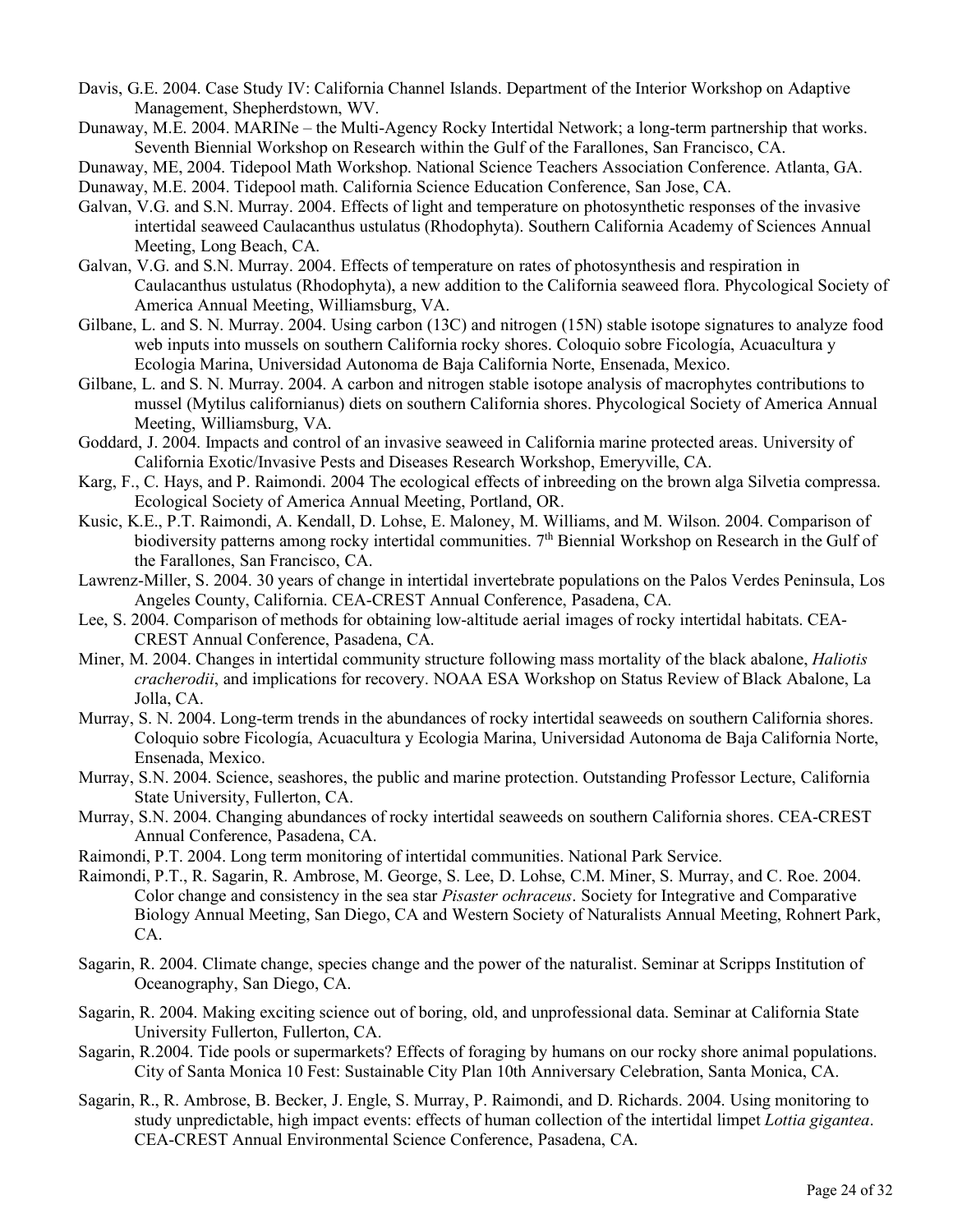- Sagarin, R., R. Ambrose, B. Becker, J. Engle, S. Murray, P. Raimondi, and D. Richards. 2004. Using monitoring to study unpredictable, high impact events: effects of human collection of the intertidal limpet *Lottia* gigantea. Western Society of Malacologists Annual Meeting, Ensenada, Mexico.
- Whiteside, K.E. and S.N. Murray. 2004. Spatial and temporal patterns of abundance in southern California populations of Caulacanthus ustulatus (Rhodophyta). Phycological Society of America Annual Meeting, Williamsburg, VA.
- Wilson, M.C., J.M. Altstatt, P.T. Raimondi, and T.E. Minchinton. 2004. Changes in intertidal community structure following mass mortality of the black abalone, *Haliotis cracherodii*, and implications for abalone recovery. NOAA ESA Workshop on Status Review of Black Abalone, La Jolla, CA.

- Becker, B.J. 2003. Marine resources at the Cabrillo National Monument. Youth Conservation Corps, San Diego, CA.
- Becker, B.J. 2003. Tidepool ecology at the Cabrillo National Monument. Cabrillo National Monument Foundation, San Diego, CA.
- Becker, B.J. 2003. Rocky intertidal ecology in 20 minutes or less. Tidepool Volunteer Conference, San Diego, CA.
- Becker, B.J., L. Levin, P. McMillan, and F.J. Fodrie. 2003. Using trace element concentrations in Mytilid mussel shells to determine larval sources. Western Society of Malacologists Annual Meeting, Los Angeles, CA.
- Blanchette, C.A. 2003. Contrasting contributors to nearshore marine community structure around Pt. Conception, California. 6<sup>th</sup> International Temperate Reef Symposium, Christchurch, NZ.
- Blanchette, C.A., PT. Raimondi, M. Wilson, D. Lohse, A. Kendall, K. Kusic, H.A. Livingston, E. Maloney and M. Williams. 2003. Beyond biogeography: large-scale patterns of distribution and abundance of intertidal marine algae along the US west coast. Phycological Society of America Annual Meetings, Salishan, OR. (Abstract in *J. Phycol*. 39 (1):4.)
- Blanchette, C.A., S.D. Gaines, and B. Helmuth. 2003. Extreme spatial variation in the distribution, abundance and growth of the intertidal dominant, *Mytilus californianus*, around Point Conception CA. Western Society of Naturalists Annual Meeting, Long Beach, CA.
- Blanchette, C.A., D.V. Richards, J.M. Engle, B.R. Broitman, and S.D. Gaines. 2003. Regime shifts, community change and population booms of keystone predators at the Channel Islands. Sixth California Islands Symposium, Ventura, CA.
- Bullard, A.M. and S.N. Murray. 2003. Changing macrophyte abundances and primary productivity of a southern California shore. Southern California Academy of Sciences, Northridge, CA. (Abstract in *So. Cal. Acad. Sci. Bull.* 102 (2):26).
- Bullard, A.M. and S. N. Murray. 2003. Comparisons of macrophyte cover and community primary productivity on two southern California shores. Phycological Society of America Annual Meeting, Salishan, OR. (Abstract in *J. Phycol*. 39 (1):6).
- Bullard, A.M. and S.N. Murray. 2003. Variations in community primary productivity on two southern California rocky shores. Western Society of Naturalists Annual Meeting, Long Beach, CA.
- Dunaway, M.E. and D.V. Richards. 2003. MARINe a successful partnership. Department of the Interior Conference on the Environment, Phoenix, AZ.
- Dunaway, M.E. and D.V. Richards. 2003. MARINe: a model regional partnership for long-term coastal monitoring. Poster at Joint Ventures: Partners in Stewardship Conference, Los Angeles, CA.
- Foster, M.S. 2003. Can the effects of ocean warming on temperate reef communities be accurately predicted? Lessons from a large scale, long-term field experiment in central California. Phycological Society of America Annual Meeting, Salishan, OR. (Abstract in *J. Phycol*. 39 (1):18).
- Gilbane, L. 2003. Using Carbon  $(^{13}C)$  and Nitrogen  $(^{15}N)$  stable isotope signatures to analyze food web inputs into mussels on southern California rocky shores. Western Society of Naturalists Annual Meeting, Long Beach, CA.
- Gilbane, L. and S. Murray. 2003. Analysis of carbon  $(^{13}C)$  and nitrogen  $(^{15}N)$  stable isotope signatures of inputs into benthic food webs on southern California rocky shores. Southern California Academy of Sciences Annual Meeting, Northridge, CA. (Abstract in *So. Cal. Acad. Sci. Bull.* 102 (2):31-32).
- Goddard, J. 2003. Impacts and control of an invasive seaweed in California marine protected areas. University of California Exotic/Invasive Pests and Diseases Research Workshop, Riverside, CA.
- Henkel, S.K. and S. N. Murray. 2003. Reproduction, recruitment, and Morphological variation in lower intertidal populations of the kelp *Egregia menziesii* (O. Laminariales). Northeast Algal Symposium, Saratoga Springs, NY.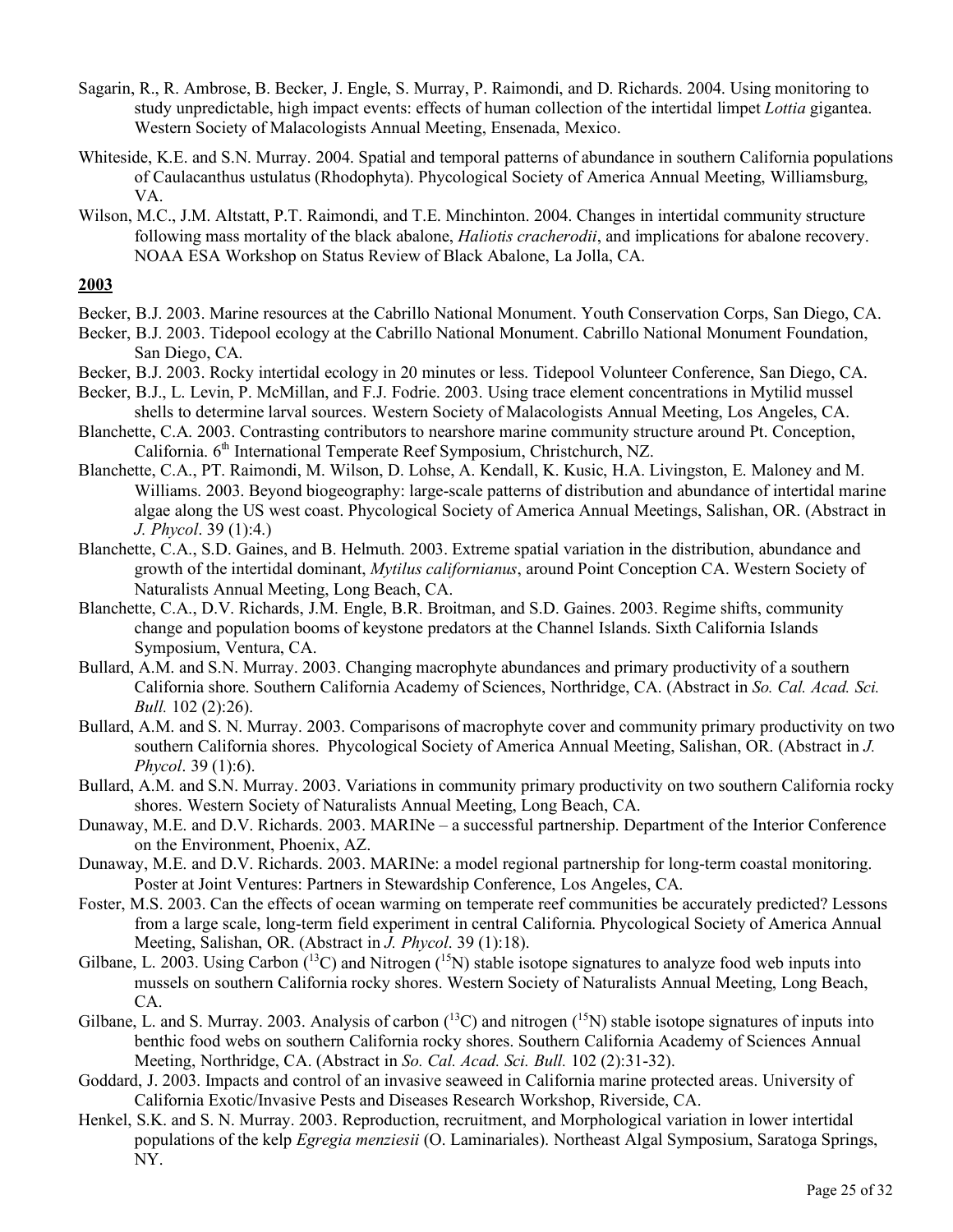- Henkel, S.K. and S. N. Murray. 2003. Patterns of reproduction and morphological variation in southern California populations of the lower intertidal kelp: *Egregia menziesii* (Turner) Areschoug. Phycological Society of America Annual Meeting, Salishan, OR. (Abstract in *J. Phycol*. 39 (1):23).
- Kusic, K.E., P.T. Raimondi, C.A. Blanchette, A. Kendall, D. Lohse, E. Maloney, M. Williams, and M. Wilson. 2003. Comparison of biodiversity patterns among rocky intertidal communities. Sixth California Islands Symposium, Ventura, CA.
- Murray, S. N. 2003. Changing patterns in the abundances of rocky intertidal seaweed population in the Southern California Bight over a fifty-year period. Third European Phycological Congress, Belfast, Northern Ireland.
- Murray, S. N. 2003. Changing environmental conditions and changes in the abundances of rocky intertidal seaweeds on southern California shores. Phycological Society of America Annual Meeting, Salishan, OR. (Abstract in *J. Phycol*. 39 (1):43).
- Osborn, D.A., J.S. Pearse and C. A. Roe. 2003. Long-term Monitoring Program and Experiential Training for Students (LiMPETS). 2003. Oceans 2003 Marine Technology and Ocean Science Conference, September 22-26, 2003, San Diego, CA.
- Osborn, D.A., J.S. Pearse and C. A. Roe. 2003. Monitoring rocky intertidal shorelines: A role for the public in resource management. California and the World Oceans '02 Conference, Santa Barbara, CA.
- Raimondi, P.T. 2003. Unexpected dynamism in zonation and abundance revealed by long-term monitoring on rocky shores. Seminars at University of California Santa Cruz, Moss Landing Marine Laboratories, Monterey Bay National Marine Sanctuary, Marine Interest Group, and Moore Foundation.
- Raimondi, P.T. 2003. Ecological effects due to impingement and entrainment. State of California Desalinization Working Group.
- Raimondi, P.T. 2003. Overview of PISCO. Gordon and Betty Moore Foundation.
- Raimondi, P.T., D. Lohse and C. Blanchette. 2003. Unexpected dynamism in zonation and abundance revealed by long-term monitoring on rocky shores. Symposium on "Expanding Scales, Expanding Perspectives: New Insights into Marine Ecosystem Dynamics", Ecological Society of America 88th Annual Meeting, Savannah, GA.
- Readdie, M. 2003. Shifting zones: how species upper limits can vary vertically on rocky shores, 6<sup>th</sup> International Temperate Reef Symposium, Christchurch, NZ.
- Readdie, M. 2003. Shifting zones: how facilitation can cause species upper limits to vary vertically on rocky shores, Western Society of Naturalists Annual Meeting, Long Beach, CA.
- Richards, D.V. 2003. Black abalone, *Haliotis cracherodii*, struggling for survival at the California Channel Islands. Poster at 6<sup>th</sup> International Temperate Reef Symposium, Christchurch, NZ.
- Richards, D.V. 2003. Black abalone, *Haliotis cracherodii*, at the California Channel Islands, Sixth California Islands Symposium, Ventura, CA.
- Richards, D.V. and M.E. Dunaway. 2003. Partnerships for a regional perspective: Multi-Agency Rocky Intertidal Network. Protecting our Diverse Heritage: Poster at The George Wright Society Biennial Conference, San Diego, CA.
- Roe, C. 2003. Digital management software: evaluation and demonstration. MARINe Taxonomic Workshop, CSU Fullerton, Fullerton, CA.
- Sagarin, R. 2003. The heat shock response is complex, but so is the intertidal. Western Society of Naturalists Annual Meeting, Long Beach, CA.
- Smith, J.R., R.F. Ambrose, and P. Fong. 2003. Long-term change in mussel (*Mytilus californianus*) communities along the coast of California. Western Society of Naturalists Annual Meeting, Long Beach, CA.
- Smith, J.R., R.F. Ambrose, and P. Fong. 2003. Current condition and long-term change in the abundance and biodiversity of mussel bed communities of wave-exposed rocky intertidal zones of the Channel Islands. Poster at Sixth California Islands Symposium, Ventura, CA.
- Steinbeck, J., D. Schiel, and M. Foster. 2003. Are long-term impact studies long enough? 6<sup>th</sup> International Temperate Reef Symposium, Christchurch, NZ.

Becker, B.J., L. Levin, P. McMillan, and F.J. Fodrie. 2002. Using trace element concentrations in Mytilid mussel shells to determine larval sources. Western Society of Naturalists Annual Meeting, Monterey, CA.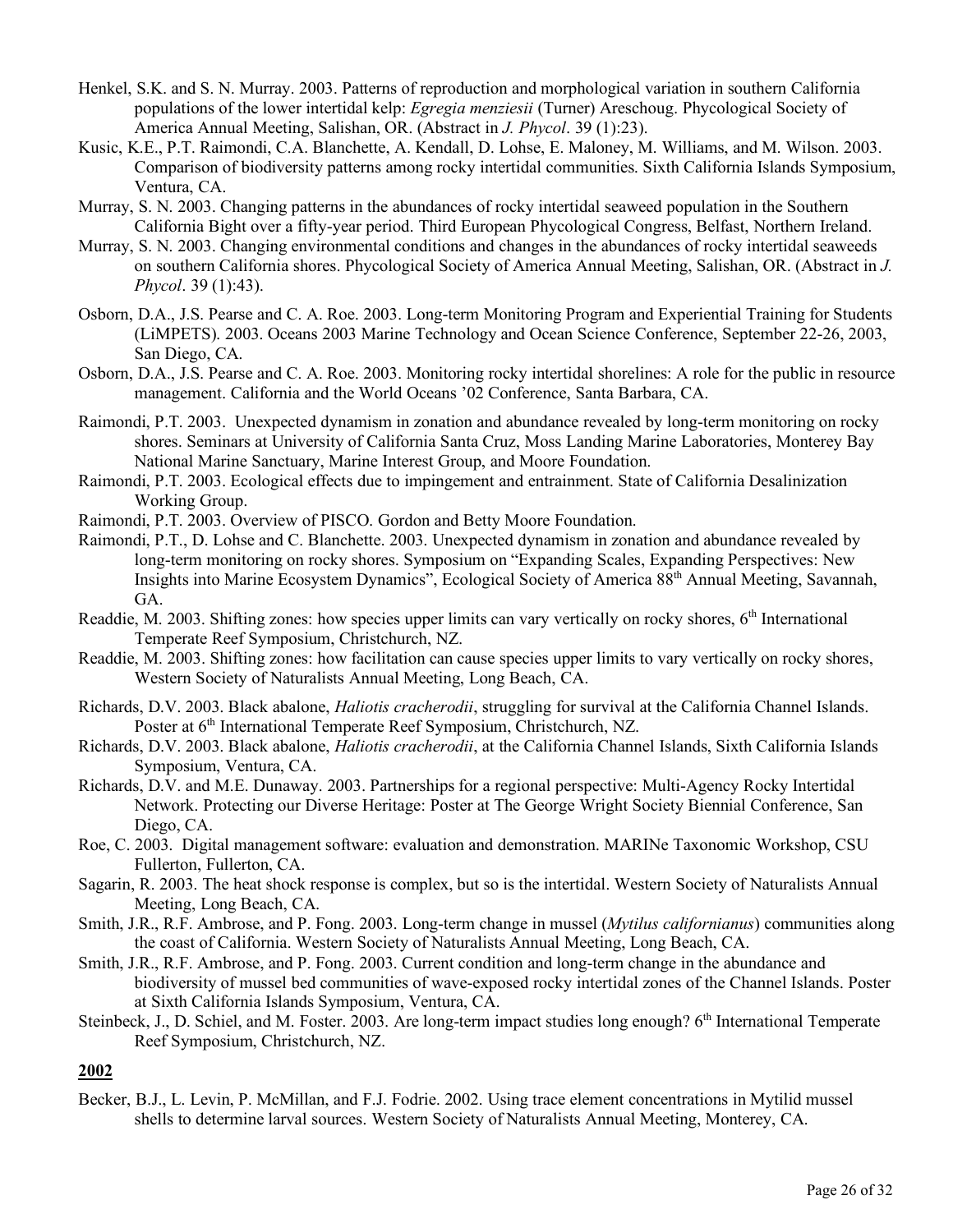- Blanchette, C.A., J. Kovach, C. Svedlund, and A. Wyndham (UCSB) & P. Raimondi, E. Maloney, K. Kusic, A. Kendall, and M. Williams (UCSC). 2002. Biological patterns at the large scale: rocky intertidal community structure of the west coast. Poster at PISCO Public Symposium, California State University Monterey Bay, Monterey, CA.
- Blanchette, C.A., PT. Raimondi, D. Lohse, M. George, A. Kendall, K. Kusic, E. Maloney, M. Williams, and M. Wilson. 2002. Long-term large scale patterns in rocky intertidal communities: connecting pattern and process. California and the World Ocean 2002 Conference, Santa Barbara, CA.
- Dunaway, M.E. 2002. MARINE: The Multi-Agency Rocky Intertidal Network. Poster at Southern California Academy of Sciences Annual Meeting, Claremont, CA. (Abstract in *So. Cal. Acad. Sci. Bull.* 101 (2):17).
- Dunaway, M.E. 2002. Long-term marine monitoring MARINE a model regional program. Poster at California and the World Ocean 2002 Conference, Santa Barbara, CA and Western Society of Naturalists Annual Meeting, Monterey, CA.
- Engle, J.M. 2002. WSN "Naturalist of the Year" presentation. Western Society of Naturalists Annual Meeting, Monterey, CA.
- Henkel, S.K. and S. N. Murray. 2002. Morphological variation and patterns of reproduction and recruitment in lower intertidal populations of the kelp *Egregia menziesii* (O. Laminariales). Northwest Algal Symposium, Arcata, CA.
- Honma, L. and R. Rundle. 2002. Monitoring of nearshore marine habitats following beach replenishment activities, Southern California Academy of Sciences Annual Meeting, Claremont, CA. (Abstract in *So. Cal. Acad. Sci. Bull.* 101 (2):33).
- Kusic, K.E., A. Kendall, E. Maloney, M. Williams, P.T. Raimondi, D. Lohse and C. Blanchette. 2002. Spatially explicit grid surveys of temperate rocky reef communities: How do physical and biological factors affect community structure? Northwest Algal Symposium, Arcata, CA.
- Murray, S.N. 2002. Are southern California's changing coastal waters and nearshore biological communities becoming more susceptible to invasion by exotic seaweeds? Southern California Academy of Sciences Annual Meeting, Claremont, CA. (Abstract in *So. Cal. Acad. Sci. Bull.* 101 (2):30).
- Osborn, D.A., J.S. Pearse, and C.A. Roe. 2002. Sanctuary Intertidal Monitoring Program. Poster at Ecological Society of America Annual Meeting.
- Osborn, D.A., J.S. Pearse, C.A. Roe, J.B. Heffington, and K.D. Keedy. 2002. Seymour Intertidal Monitoring Program. Society of Integrative and Comparative Biology Annual Meeting, Anaheim, CA.
- Pearse, J.S., D.A. Osborn, and C.A. Roe. 2002. Monitoring the intertidal with high school students: SIMP to LiMPETS. Western Society of Naturalists Annual Meeting, Monterey, CA.
- Raimondi, P.T. 2002. Intertidal monitoring: its uses and abuses. PISCO Public Symposium, California State University Monterey Bay, Monterey, CA.
- Raimondi, P.T. 2002. Techniques of and lessons from intertidal monitoring. Research Activity Panel to Monterey Bay National Marine Sanctuary, Monterey, CA.
- Readdie, M. 2002. Long-term change in intertidal zonation. Can succession drive vertical shifts in species zones? Poster at PISCO Public Symposium, California State University Monterey Bay, Monterey, CA.
- Roe, C., J. Pearse, and D. Osborn. 2002. Seymour Intertidal Monitoring Program. West Coast National Marine Sanctuary Meeting, Ross, CA.
- Wilson, M.C., J.M. Altstatt, P.T. Raimondi, and T.E. Minchinton. 2002. Changes in intertidal community structure following mass mortality of the black abalone, *Haliotis cracherodii*, and implications for abalone recovery. Western Society of Naturalists Annual Meeting, Monterey, CA.

- Becker, B.J. 2001. Ten years of rocky intertidal monitoring at Cabrillo National Monument. Western Society of Naturalists Annual Meeting, Ventura, CA.
- Becker, B.J. and S. Schroeter. 2001. (workshop) Cabrillo National Monument Rocky Intertidal Monitoring Program Ten Year Review. San Diego, CA.
- Denis, T. and S.N. Murray. 2001. Among-site variation in the effects of trampling disturbance on *Silvetia compressa* (O. Fucales) populations. Phycological Society of America Annual Meeting, Estes Park, Colorado (abstract in *J. Phycol*. 37:16).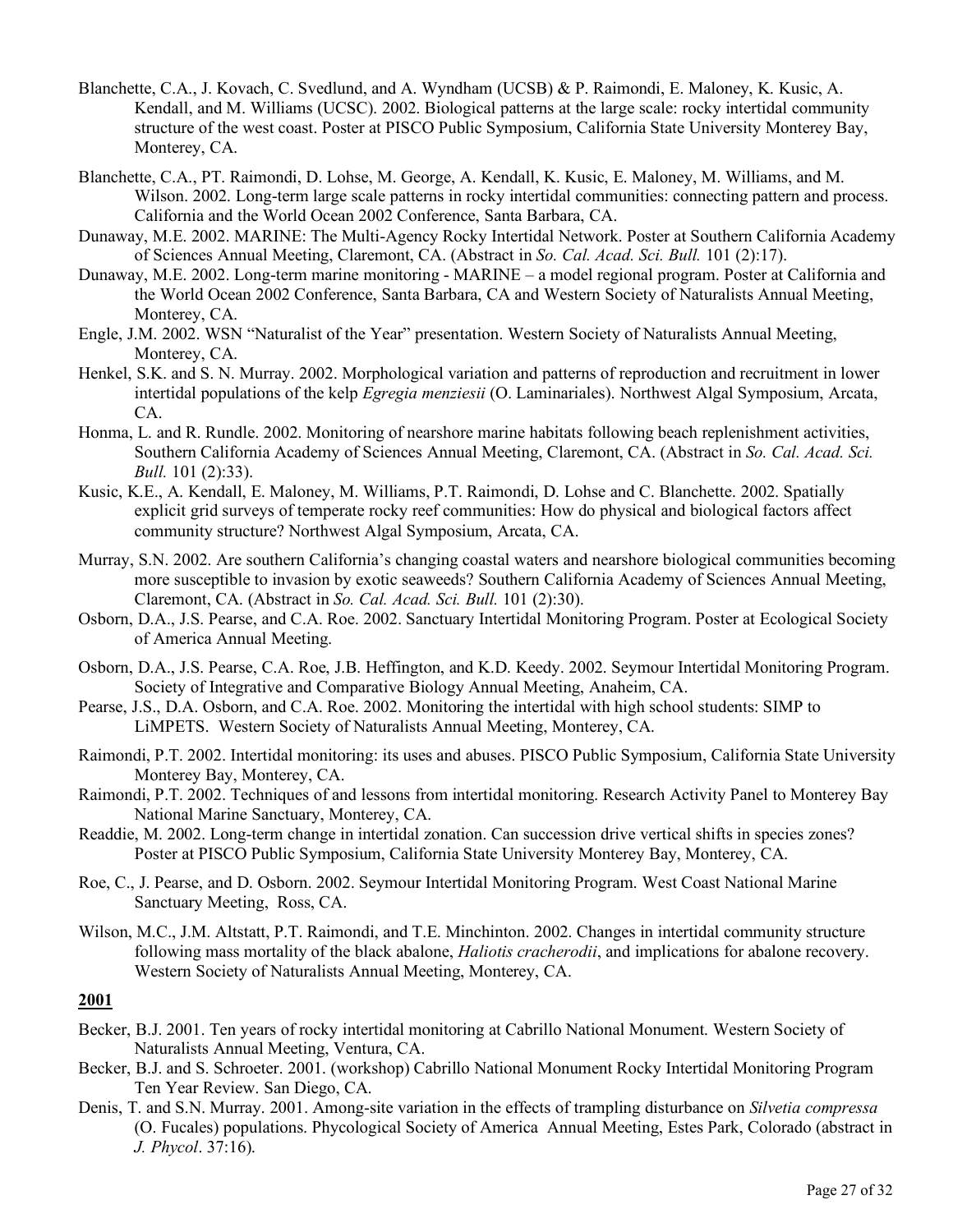- Engle, J.M. 2001. Marine Life Monitoring in Southern California. USC/Catalina Conservancy Monitoring Symposium, Long Beach, CA.
- Menge, B.A., C.A. Blanchette, T.L. Freidenburg, S.D. Gaines, J. Lubchenco, D. Lohse, P. Raimondi. 2001. Crossscale linkages between bottom-up factors and interaction strength in rocky intertidal communities. Ecological Society of America Annual Meeting, Madison, WI.
- Murray, S.N. 2001. Visitor impact on rocky shores: are southern California's marine protected areas protecting coastal resources? Southern California Academy of Sciences Annual Meeting, Los Angeles, CA.
- Murray, S.N., J. Goodson, A. Gerrard, and T. Luas. 2001. Long-term changes in rocky intertidal seaweed populations in urban southern California. Phycological Society of America, Estes Park, CO (abstract in *J. Phycol*.: 37:35).
- Murray, S.N., J. Goodson, A. Gerrard, and T. Luas. 2001. Changes in southern California macrophyte populations since Dawson's rocky intertidal surveys in the late 1950s. Western Society of Naturalists Annual Meeting, Ventura, CA.
- Osborn, D.A., J.S. Pearse, and C.A. Roe. 2001. Monitoring the rocky intertidal with high school students and other volunteer groups. 15th Annual Meeting of the Society for Conservation Biology, Hilo, HI.
- Pearse, J.S., D.A. Osborn, and C.A. Roe. 2001. Seymour Intertidal Program: Monitoring the rocky intertidal of Monterey Bay with high school students. Western Society of Naturalists, 82nd Annual Meeting, Ventura, CA and California Marine Research and Cooperative Extension Conference, Sacramento, CA.
- Pearse, J.S., D.A. Osborn, and C.A. Roe. 2001. Monitoring the Sanctuary's rocky intertidal: A high school and volunteer program at the Seymour Marine Discovery Center. Second Symposium on Marine Conservation Biology Institute, San Francisco, CA and Sanctuary Currents Monterey Bay National Marine Sanctuary Symposium, Monterey, CA.
- Raimondi, P.T. 2001. Assessing variability in intertidal community structure. Seminars at California Polytechnic University San Luis Obispo, California State University Humboldt, Bodega Marine Laboratory, Oregon State University, and Duke University.
- Raimondi, P.T. and M.C. Carr. 2001. Long-term patterns and processes in temperate rocky reef communities: stasis is not the norm. Western Society of Naturalists Annual Meeting, Ventura, CA.
- Richards, D.V. 2001. Black abalone at the Channel Islands, a withering legacy. American Fisheries Society, Cal-Neva Chapter Meeting, Santa Rosa, CA.
- Richards, D.V. and K. Lafferty. 2001. (workshop) Channel Islands National Park Intertidal Monitoring Program Review, Cambria, CA.
- Roe, C. and P. Raimondi. 2001. Variability in the accumulation and persistence of tar in four intertidal zones. Western Society of Naturalists Annual Meeting, Ventura, CA.
- Wilson, M. 2001. Is *Sargassum muticum* a benign invader of tidepools on the Pacific coast? Western Society of Naturalists Annual Meeting, Ventura, CA.

- Becker, B.J. 2000. MARINE: Multi-Agency Rocky Intertidal Network, coordinated ecological monitoring on a regional scale. Poster at Biodiversity Council, Santa Barbara, CA.
- Minchinton, T.E., P.T. Raimondi, M. Wilson, R.F. Ambrose, and J.M. Engle. 2000. Continued declines of black abalone due to withering syndrome along the coast of California. Poster at Thirteenth Annual Research Symposium of the U.C. Toxic Substances Research and Teaching Program.
- Murray, S.N. 2000. Visitor impacts on rocky shores: are rocky intertidal reserves really reserves in southern California? MacMillan Coastal Biodiversity Workshop, Bamfield Marine Station, Canada.
- Raimondi, P.T. and M.C. Carr. 2000. Partnership for Interdisciplinary Studies of Coastal Oceans. PISCO at Santa Cruz. Larval Biology Meeting. University of California, Santa Cruz, CA.
- Readdie, M. 2000. Long-term change in intertidal zonation. Can succession drive vertical shifts in species zones? Poster at Monterey Bay National Marine Sanctuary Symposium, Monterey, CA.
- Richards, D.V. 2000. The status of rocky intertidal communities in Channel Islands National Park. The Fifth California Islands Symposium, Santa Barbara Museum of Natural History, Santa Barbara, CA.
- Richards, D.V. 2000. Marine ecosystem monitoring and resources management at the California Channel Islands. Seminar at CICESE, Ensenada, B.C., Mexico.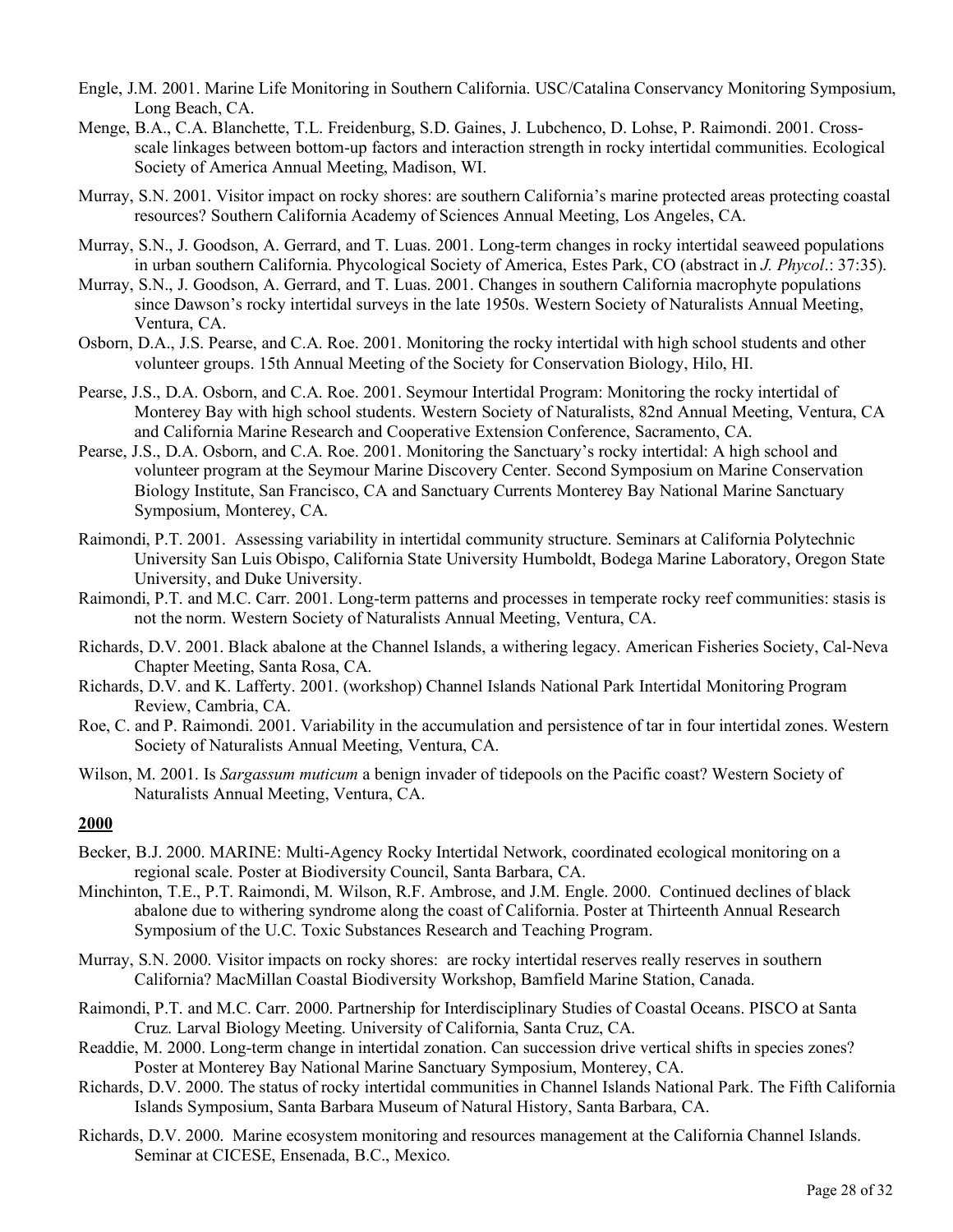- Koehnke, J.M. and S.N. Murray. 1999. $\square \square$ Seasonal and spatial patterns of reproduction and recruitment in a population of the intertidal rockweed *Pelvetia compressa* (Fucales). Phycological Society of America Annual Meeting, St. Louis, MO (Abstract in J. Phycol. 35:17).
- Koehnke, J.M. and S.N. Murray. 1999. Temporal and spatial variation in reproduction and recruitment of *Pelvetia compressa*. Southern California Academy of Sciences Annual Meeting, Los Angeles, CA.
- Murray, S.N. 1999. Long-term changes in the abundance of rocky intertidal populations at Little Corona Del Mar, California: A synthesis with traditional and non-traditional data sources. Western Society of Naturalists Annual Meeting, Monterey, CA.
- Murray, S.N. 1999. The need for long-term data sets and the ability to map and detect changes in the abundance of rocky intertidal populations in southern California. Second CCD Monitoring Workshop, Santa Catalina Island, CA**.**
- Murray, S. and J. Bursek. 1999. Long-term changes in the abundance of rocky intertidal populations at Little Corona Del Mar, California: a synthesis with traditional and non-traditional data sources. Western Society of Naturalists Annual Meeting, Monterey, CA.
- Raimondi, P.T. 1999. Assessment of impacts to rocky intertidal biota: Seminar at Torch/Platform Irene Pipeline Oil Spill Meeting.
- Raimondi, P.T. 1999. Aspects of rocky intertidal monitoring. Seminar at University of California, Santa Cruz, CA.
- Richards, D.V. 1989. Long-term ecological monitoring of the rocky intertidal at Channel Islands National Park. Southern California Academy of Sciences Annual Meeting, Thousand Oaks, CA.

- Ambrose, R.F. 1998. (panelist) Biodiversity along the coast: "what is happening now." Conference on California's Biodiversity Crisis: The Loss of Nature in an Urbanizing World, UCLA Institute of the Environment, Los Angeles, CA.
- Engle, J.M. 1998. Long-term monitoring of rocky intertidal and shallow subtidal biota in southern California. USC/Catalina Conservancy Monitoring Symposium, Cabrillo Aquarium, San Pedro, CA.
- Gibson, T.A. and S.N. Murray. 1998. Site-variation in the effects of human foot traffic on the rocky intertidal seaweed, *Pelvetia compressa*. Southern California Academy of Sciences Annual Meeting, Pomona, CA.
- Gibson, T.A. and S.N. Murray. 1998. Effects of human foot traffic on a rocky intertidal seaweed, *Pelvetia compressa*. Western Society of Naturalists Annual Meeting, San Diego, CA.
- Kido, J.S. and S.N. Murray. 1998. Status of owl limpets (*Lottia gigantea*) in southern California habitats influenced by collecting pressure. Western Society of Naturalists Annual Meeting, San Diego, CA.
- Kido, J.S. and S.N. Murray. 1998. Human impacts on the size structure, size composition, growth, and reproductive output in southern California populations of the intertidal protandrous limpet *Lottia gigantea* (Gray). Southern California Academy of Sciences Annual Meeting, Pomona, CA.
- Murray, S.N. 1998. The importance and value of natural resource inventories. Prevention First '98: An Onshore and Offshore Spill Prevention Symposium & Technology Exhibition, Long Beach, CA.
- Murray, S.N. 1998. Human influences on the coastal ocean: Visitor impact on rocky shores: are marine protected areas really protected? Monterey Bay National Marine Sanctuary Symposium, Santa Cruz, CA.
- Murray, S.N. 1998. Visitor impacts on rocky shores: considerations for designing effective marine reserves. California Cooperative Oceanic Fisheries Investigations, Pacific Grove, CA.
- Murray, S.N. 1998. Visitor impact on rocky shores: are marine protected areas really protected? Monterey Bay National Marine Sanctuary Symposium: Human Influences on the Coastal Ocean, Santa Cruz, CA.
- Murray, S., T. Gibson, J. Kido, S. Sapper, L. Sato, J. Smith, and J. Koehnke. 1998. Visitor impacts on rocky shores: an additional consideration for designing effective marine reserves. The Second Environmental Conference. The Greening of Southern California- Strategies for the 21st Century: Partnering to Create Opportunities.
- Murray, S., O. Rivas, J. Smith, and J. Kido. 1998. Evaluation of the use of qualitative video samples for detecting changes in the abundances of selected rocky intertidal populations. Marine Monitoring Symposium, Cabrillo Aquarium, San Pedro, CA.
- Richards, D.V. 1988. Mass mortality of black abalone (*Haliotis cracherodii*) at the Channel Islands. Southern California Academy of Sciences Annual Meeting, Los Angeles, CA.
- Richards, D.V. 1998. Marine monitoring at Channel Islands National Park: keeping tabs on the pulse of the ecosystem. Southern California Academy of Sciences Annual Meeting, Pomona, CA.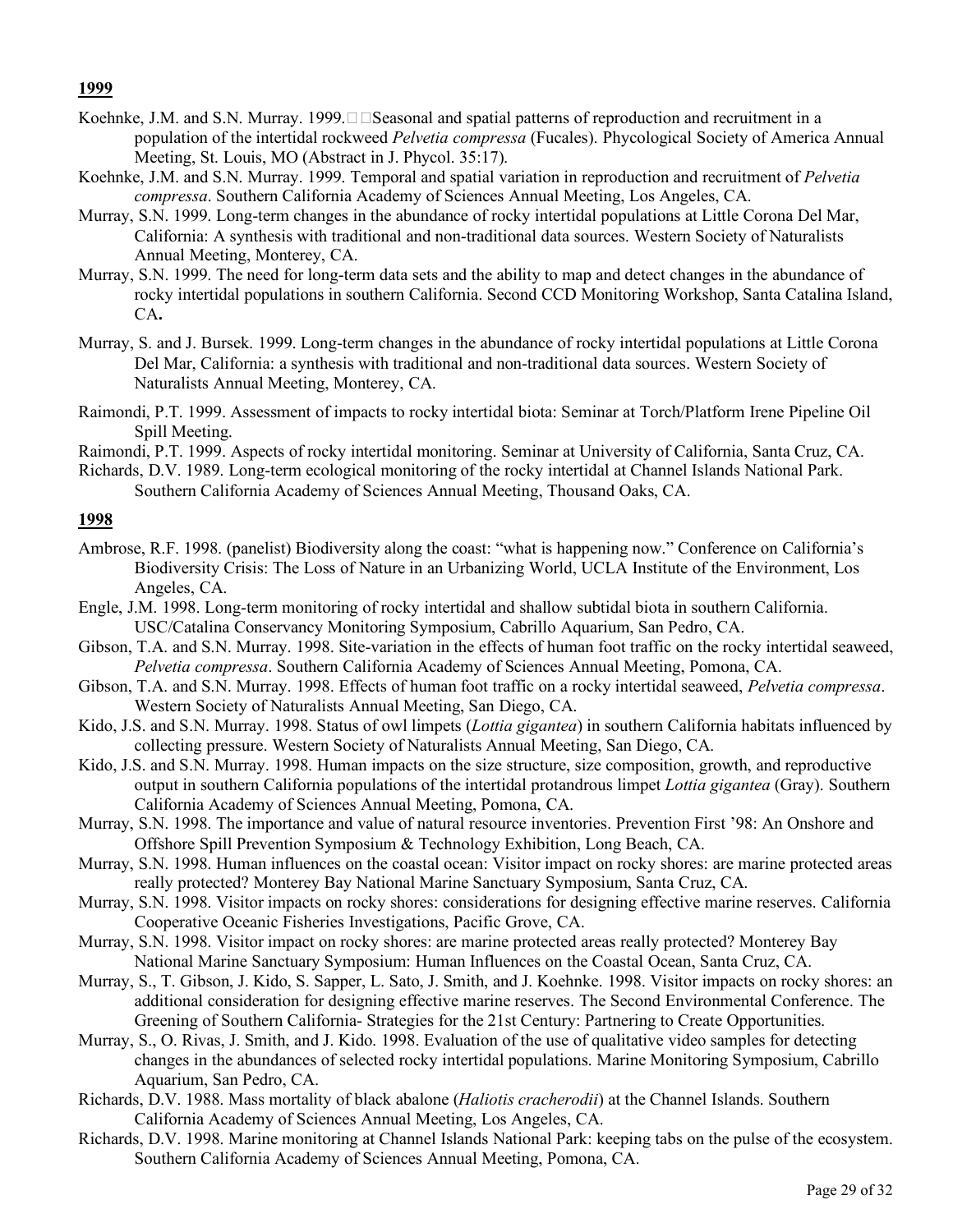- Smith, J.R. and S.N. Murray. 1998. Effects of bait collection and trampling on mussel communities in the southern California intertidal zone. Western Society of Naturalists Annual Meeting, San Diego, CA.
- Smith, J.R. and S.N. Murray. 1998. Effects of bait collection and trampling: threats to mussel communities in the southern California intertidal zone. Southern California Academy of Sciences Annual Meeting, Pomona, CA.
- Smith, J.R. and S.N. Murray. 1998. Bait collection and trampling: threats to mussel communities in the southern California rocky intertidal zone. CSUF Environmental Conference, Fullerton, CA.

- Altstatt, J.M., R.F. Ambrose, J.M. Engle, P.L. Haaker, K.D. Lafferty, and P.T. Raimondi. 1997. Recent declines of black abalone *Haliotis cracherodii* on the mainland coast of central California. Western Society of Naturalists Annual Meeting, La Paz, BC.
- Dunaway, M.E., R.A. Ambrose, J. Campbell, J.M. Engle, M. Hill, Z. Hymanson, and D.V. Richards. 1997. Establishing a southern California rocky intertidal monitoring network*.* California and the World Ocean 1997 Conference, San Diego, CA.
- Engle, J.M., R.F. Ambrose, and P.T. Raimondi. 1997. Interagency Rocky Intertidal Monitoring Network Workshop, University of California, Santa Barbara, CA.
- Murray, S.N. 1997. Variation in the density, size structure, and reproductive characteristics of *Tegula gallina* populations along southern California rocky shores. Southern California Academy of Sciences Annual Meeting, Fullerton, CA.
- Murray, S.N. 1997. Effectiveness of Marine Life Refuges on Southern California shores. California and the World Ocean 1997 Conference, San Diego, CA.
- Murray, S.N. 1997. Rocky intertidal protocol manual and work group discussion leader. Interagency Rocky Intertidal Monitoring Workshop, Santa Barbara, CA.
- Murray, S.N. 1997. Human impact on California's rocky seashores: identifying the balance between long-term conservation of living resources and short-term pressures for human use. California and the Worlds Ocean 97 Conference, San Diego, CA.
- Murray, S.N. and T.G. Denis. 1997. Vulnerability of the rockweed *Pelvetia compressa* to anthropogenic disturbance on southern California rocky shores. Sixth International Phycological Congress, Leiden, The Netherlands (abstract in *Phycologia*.: 36:75-76).
- Murray, S., T. Gibson, J. Kido, S. Sapper, L. Sato, J. Smith, and J. Koehnke. 1997. Visitor impact on southern California rocky intertidal populations: Are marine protected areas really protected? Western Society of Naturalists Annual Meeting, Monterey, CA.
- Murray, S., T. Gibson, J. Kido, S. Sapper, L. Sato, J. Smith, and J. Koehnke. 1997. Are California Marine Life Refuges really refuges on southern California rocky shores? Southern California Academy of Sciences Annual Meeting, Fullerton, CA.
- Sapper, S. and S. Murray. 1997. Effects of human foot traffic on a Southern California intertidal community dominated by rockweed, *Pelvetia compressa*. Southern California Academy of Sciences Annual Meeting, Fullerton, CA.
- Sapper, S. and S. Murray. 1997. Spatial variation in the *Pelvetia compressa* assemblage on southern California rocky shores. Western Society of Naturalists Annual Meeting, Monterey, CA.
- Sato, L. and S. Murray. 1997. Variation in the density, size structure, and reproductive characteristics of *Tegula gallina* populations along southern California rocky shores. Southern California Academy of Sciences Annual Meeting, Fullerton, CA.

- Engle, J.M., R.A. Ambrose, and P. Raimondi 1996. Rocky intertidal and subtidal resources: Santa Barbara County mainland. Seminar at MMS Environmental Studies Program, Minerals Management Service, Camarillo, CA.
- Murray, S.N. 1996. Variation in the density and size structure of intertidal *Tegula* populations on southern California rocky shores. Southern California Academy of Sciences Annual Meeting, Los Angeles, CA.
- Murray, S.N. 1996. Variation in the diversity and structure of the *Pelvetia fastigiata* assemblage on southern California rocky shores. Southern California Academy of Sciences Annual Meeting, Los Angeles, CA.
- Rivas, O.O. and S. Murray. 1996. Laboratory and field evaluation of a video method for sampling rocky intertidal populations. Southern California Academy of Sciences Annual Meeting, Los Angeles, CA.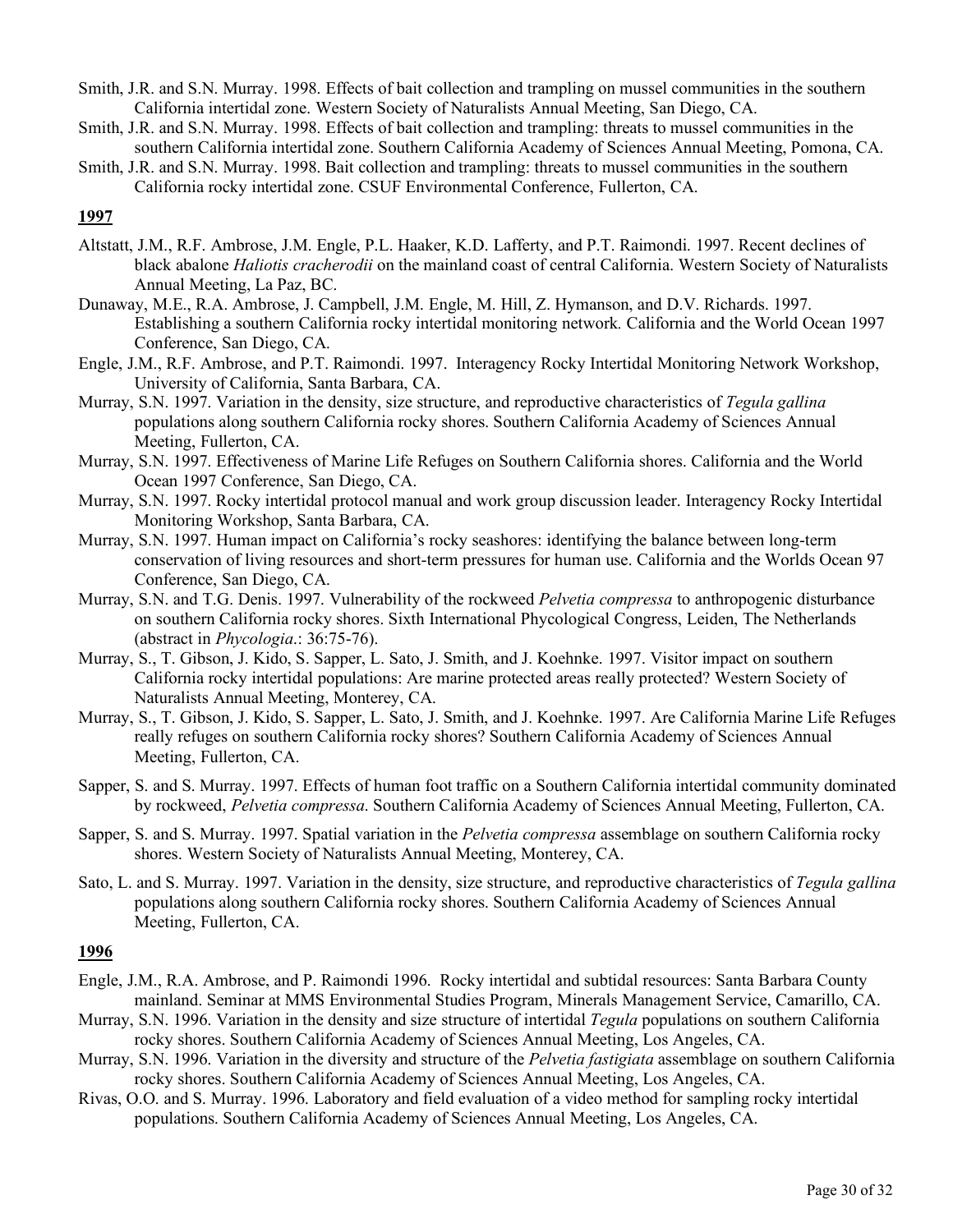- Rivas, O.O. and S. Murray. 1996. Estimating cover of rocky intertidal populations: a comparison of visual scanning, field random point, and video methods using simulated samples constructed from non-living materials. Western Society of Naturalists Annual Meeting, Fort Worden, WA.
- Sapper, S. and S. Murray. 1996. Variation in the diversity and structure of the *Pelvetia fastigiata* assemblage on Southern California rocky shores. Southern California Academy of Sciences Annual Meeting, Los Angeles, CA.
- Sapper, S. and S. Murray. 1996. Relationships between disturbance, substratum complexity and the diversity and structure of the *Pelvetia fastigiata* assemblage on Southern California rocky shores. Phycological Society of America Annual Meeting, Santa Cruz, CA (abstract in *J. Phycol*.: 32:42).
- Sato, L. and S. Murray. 1996. Variation in the density and size structure of intertidal *Tegula* populations on southern California rocky shores. Southern California Academy of Sciences Annual Meeting, Los Angeles, CA.

- Ambrose, R.F. 1995. Sampling rocky intertidal communities to detect the effects of an oil spill: What species should we study? Response to Oil Spills Symposium, Southern California Academy of Sciences.
- Ambrose, R.F. 1995. If there were an oil spill today, and we had to make a decision, what method or approach would we choose to sample rocky intertidal biota? Response to Oil Spills Symposium, Southern California Academy of Sciences.
- Engle, J.M. 1995. Spatial and temporal patterns of marine life at the California Channel Islands. Seminar at Hopkins Marine Lab, Pacific Grove, CA.
- Murray, S.N. 1995. A review of methods for determining percentage cover and biomass of rocky intertidal macroorganisms. Southern California Academy of Sciences Annual Meeting, Fullerton, CA.
- Murray, S.N. and O. Rivas. 1995. Estimating percentage cover of rocky intertidal seaweeds: a review of methods and analysis of a video procedure. Phycological Society of America Annual Meeting, Breckenridge, CO (abstract in J. Phycol. 31:12).

# **1994**

- Ambrose, R.F. 1994. (moderator) Workshop on Coastal Ecological Issues and Oil Production in California, U.S. Minerals Management Service and California State Lands Commission.
- Davis, G.E., K.R. Faulkner, and W.L. Halvorson. 1994. Ecological monitoring in Channel Islands National Park, California. Fourth Channel Islands Symposium, Santa Barbara, CA.
- Davis, G.E., D.V. Richards, P.L. Haaker, and D.O. Parker. 1994. Mass mortality and fishery management of black abalone, *Haliotis cracherodii*, in Southern California. Fourth Channel Islands Symposium, Santa Barbara, CA.
- Engle, J.M. 1994. Perspectives on the structure and dynamics of nearshore marine assemblages of the California Channel Islands. Fourth California Islands Symposium, Santa Barbara, CA.
- Engle, J.M. 1994. Marine life patterns in space and time: Channel Islands. UCSB Marine Science Institute Symposium: Adventures in Discovery: Marine and Freshwater Systems, Santa Barbara, CA.
- Haaker, P.L. 1994. Assessment of abalone resources at the Channel Islands. Fourth Channel Islands Symposium, Santa Barbara Museum of Natural History, Santa Barbara, CA.
- Richards, D.V. 1994. Effects of disturbance on population dynamics of selected taxa in the rocky intertidal zone of Channel Islands National Park, California. Fourth Channel Islands Symposium, Santa Barbara, CA.

# **1993**

VanBlaricom, G.R. 1993. Dynamics and distribution of black abalone populations at San Nicolas Island, California. Third California Islands Symposium, Santa Barbara, CA.

- Ambrose, R.F. 1992. An inventory of shoreline resources. Seventh Annual Information Transfer Meeting, Minerals Management Service, Camarillo, CA.
- Davis, G.E., D.V. Richards, P.L. Haaker, and D.O. Parker. 1992. Abalone population declines and fishery management in southern California.
- Haaker, P.L., G.E. Davis, C. Friedman, D.V. Richards, D.O. Parker, and H. Togstad. 1992. Abalone withering syndrome and mass mortality of black abalone, *Haliotis cracherodii*, in California. 1<sup>st</sup> Int. Symp. Abalone.
- Richards, D.V. 1992. Applying Results of Marine Resource Monitoring: A Case Study from Channel Islands National Park, California, USA. IVth World Congress on National Parks and Protected areas, Caracas, Venezuela.